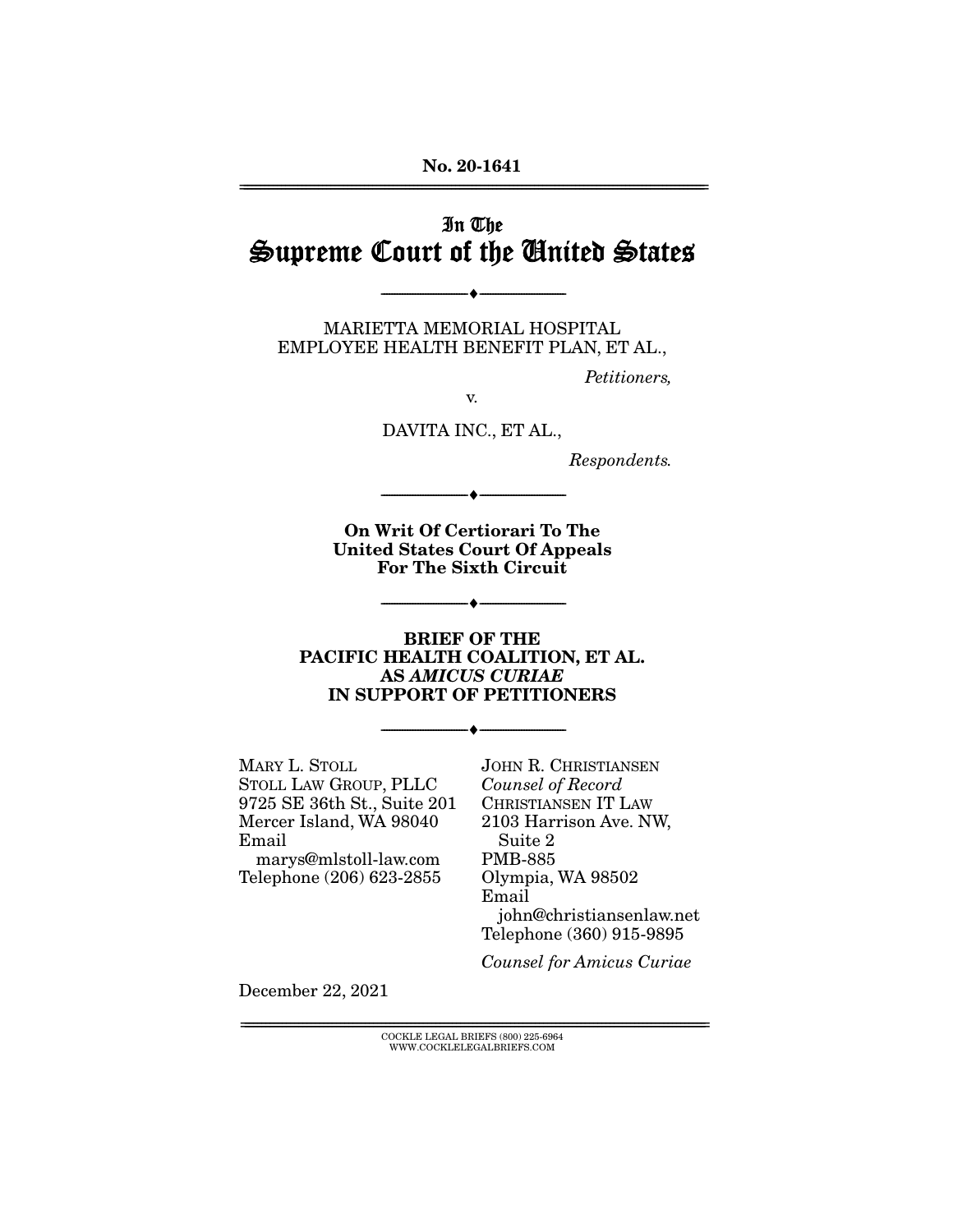# TABLE OF CONTENTS

|     |                           |                                                                                                        | Page           |  |  |
|-----|---------------------------|--------------------------------------------------------------------------------------------------------|----------------|--|--|
|     |                           |                                                                                                        | iii            |  |  |
|     | INTEREST OF AMICUS CURIAE |                                                                                                        |                |  |  |
|     |                           | SUMMARY OF THE ARGUMENT                                                                                | $\overline{2}$ |  |  |
|     |                           |                                                                                                        | 3              |  |  |
| Ι.  |                           | The Structure of the U.S. Dialysis Financ-                                                             | 3              |  |  |
| П.  |                           | Mandatory Dialysis Benefit Terms Are<br>Contrary to Established Principles of Ben-                     | 5              |  |  |
|     | A.                        | ERISA and the Invention of the                                                                         | 6              |  |  |
|     | В.                        | Legislative Deference to Plan Benefit                                                                  | 9              |  |  |
|     | C.                        | Benefits Design and the Financial Real-<br>ities of Self-Insured EGHPs                                 | 14             |  |  |
| II. |                           | Medicare Dialysis Procurement Created                                                                  | 19             |  |  |
|     | $\mathbf{A}_{\cdot}$      | The Creation of the Medicare Dialysis<br>Benefit: Emerging Technology Meets<br>Social Welfare Ambition | 19             |  |  |
|     | В.                        | Medicare Dialysis Benefit Cost Con-<br>tainment: Legislative Strategies                                | 22             |  |  |
|     | C.                        | Medicare Dialysis Procurement and the<br>Noncompetitive Private Market                                 | 24             |  |  |
|     | D.                        | The Creation and Results of a Noncom-                                                                  | 29             |  |  |

## i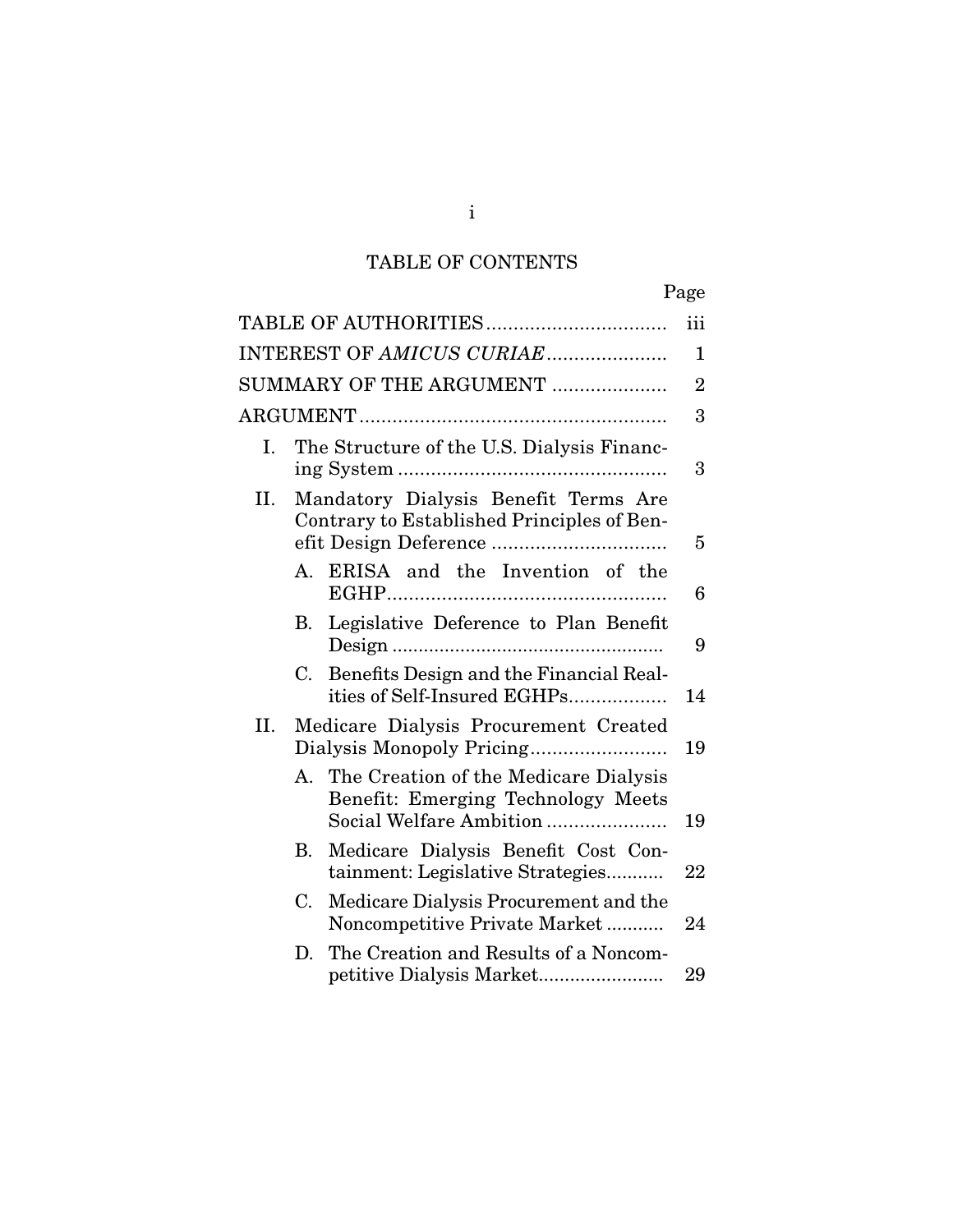# TABLE OF CONTENTS—Continued

Page

| E. Specific Impacts on Provider Prices to |  |
|-------------------------------------------|--|
|                                           |  |
|                                           |  |

ii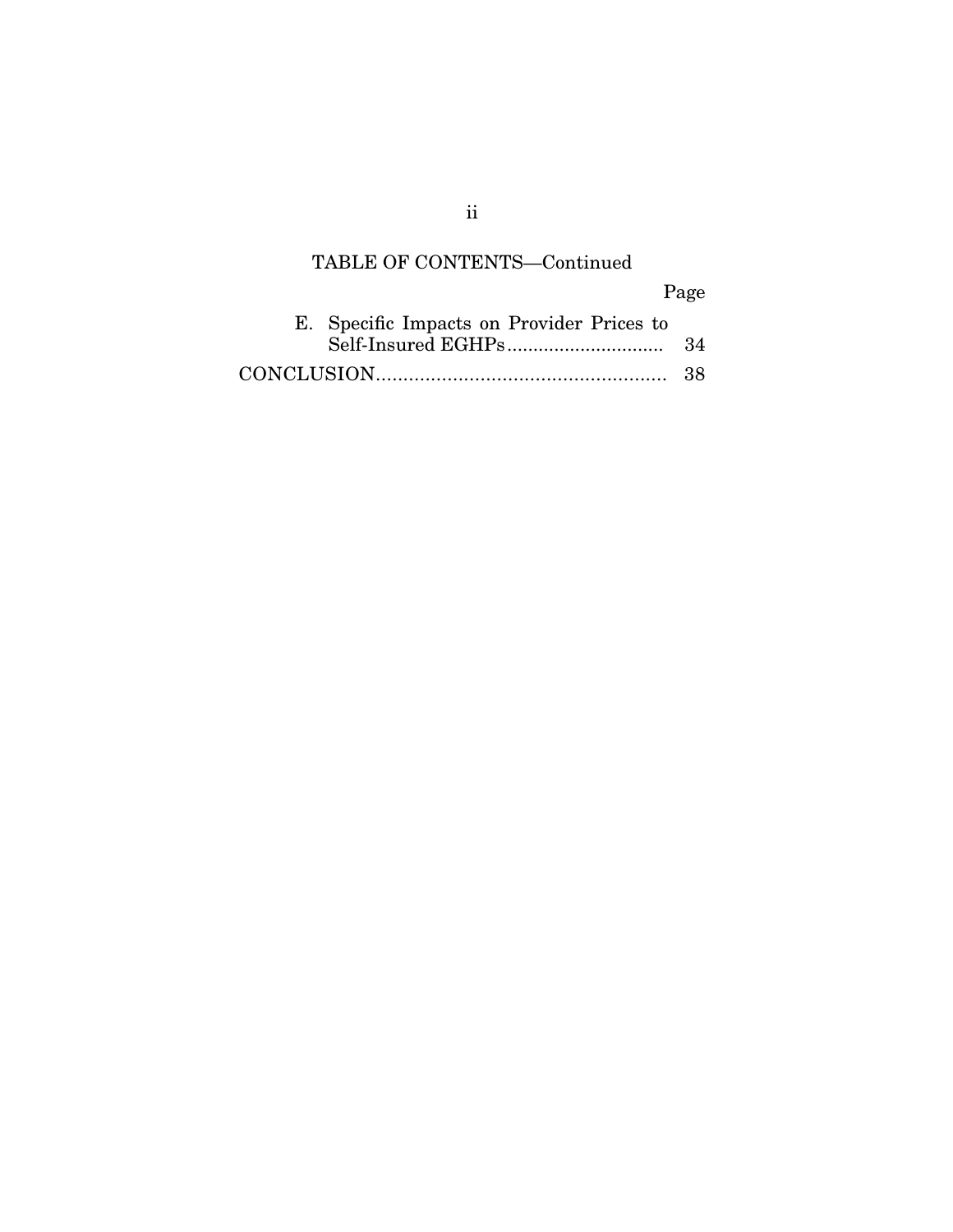## TABLE OF AUTHORITIES

Page

# **CASES**

| Bio-Medical Applications of Tennessee, Inc. v.<br><b>Central States Southeast and Southwest</b><br>Areas Health and Welfare Fund, |
|-----------------------------------------------------------------------------------------------------------------------------------|
| DaVita Inc. v. Amy's Kitchen, Inc.,                                                                                               |
| DaVita Inc. v. Va. Mason Mem'l Hosp.,                                                                                             |
| DaVita v. Amy's Kitchen,<br>U.S.D.Ct. No. 4:18-cv-6975 (N.D. Cal.)31                                                              |
| DaVita v. Marietta Memorial Hospital,<br>U.S.D.Ct. No. 2:18-cv-1739 (S.D. Ohio)31                                                 |
| DaVita v. Smithfield Foods,<br>U.S.D.Ct. No. 2:18-cv-653 (E.D. Va.) 31                                                            |
| DaVita v. Virginia Mason Memorial Hospital,<br>U.S.D.Ct. No. 2:19-cv-302 (W.D. Wa.)31                                             |
| $DaVita$ v. WinCo,<br>U.S.D.Ct. No. 1:18-cv-00482 (D. Idaho)31                                                                    |
| Dialysis Newco, Inc. v.<br>Cmty. Health Sys. Grp. Health Plan,                                                                    |
| Fiscus v. Wal-Mart Stores, Inc.,                                                                                                  |
| Hughes Aircraft Co. v. Jacobson, 525 U.S. 432                                                                                     |

iii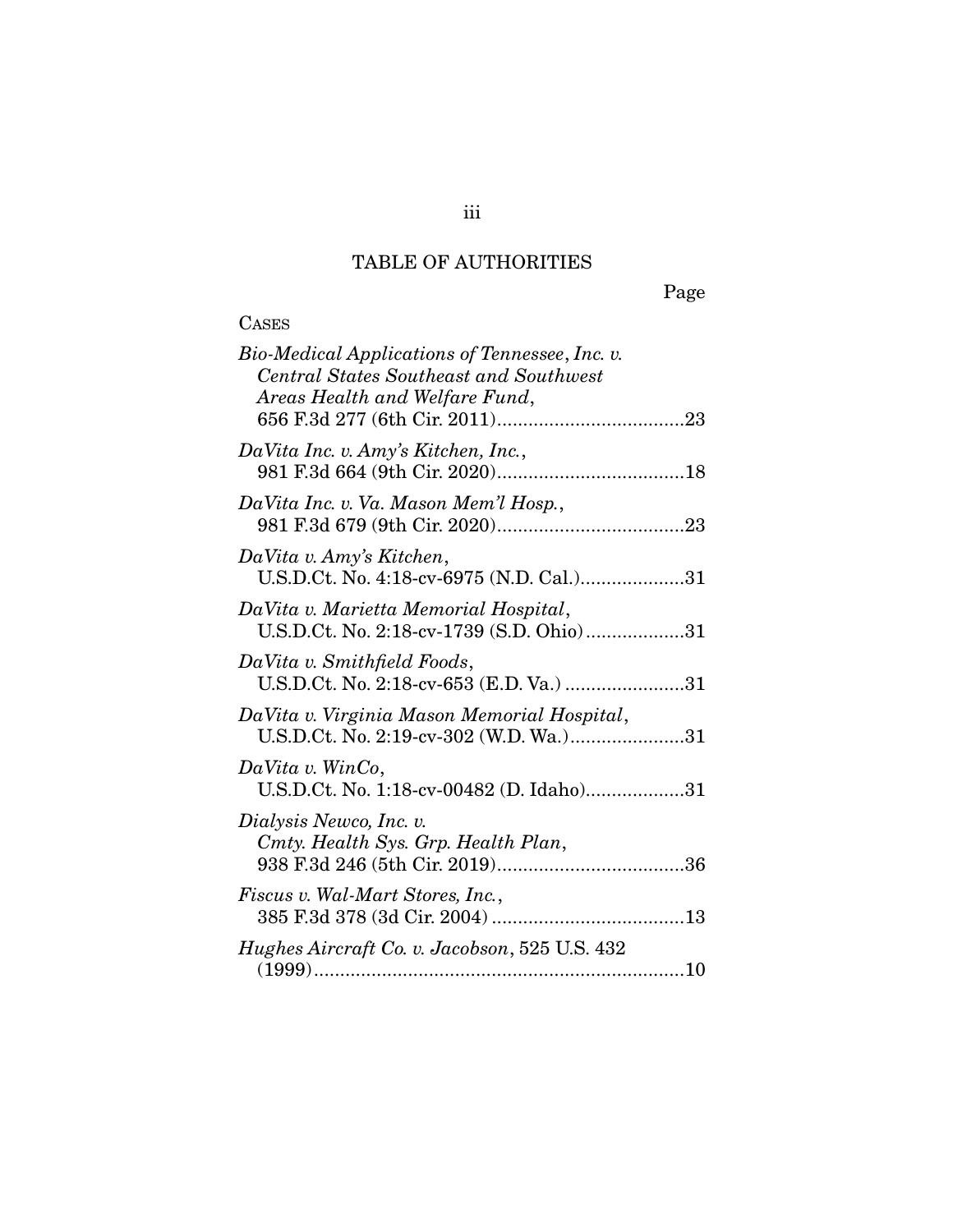| Page |
|------|

| Lockheed Corp. v. Spink,                                                                                       |
|----------------------------------------------------------------------------------------------------------------|
| Lubbock County Hospital District v.<br>Specialty Care Management,<br>No. 5:16-CV-037-C (U.S. N.D. Tex.)36      |
| Metro. Life Ins. Co. v. Massachusetts,                                                                         |
| N.Y. State Conference of Blue Cross &<br>Blue Shield Plans v. Travelers Ins. Co.,                              |
| Owens v. Storehouse, Inc.,                                                                                     |
| Pegram v. Herdrich,                                                                                            |
| UnitedHealthcare of Florida v.<br>American Renal Associates,<br>U.S.D.Ct. No. 9:16-cv-81180-KAM (S.D. Fla.) 36 |
| Varity Corp. v. Howe,                                                                                          |
| <b>STATUTES</b>                                                                                                |

iv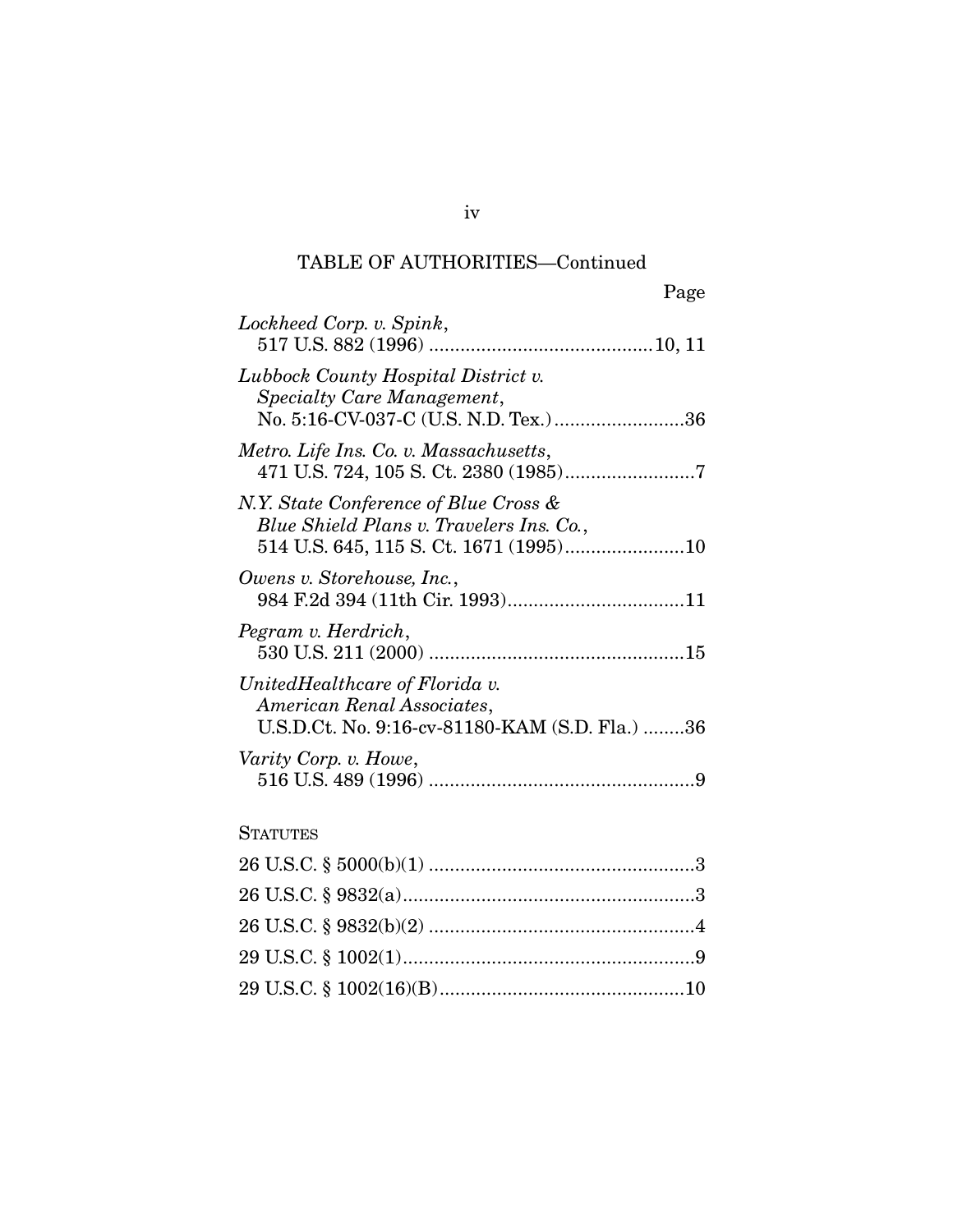| Page |
|------|
|      |
|      |
|      |
|      |
|      |
|      |
|      |
|      |
|      |
|      |

## **RULES**

### **REGULATIONS**

## OTHER AUTHORITIES

|  | American Renal Associates Annual Report |  |
|--|-----------------------------------------|--|
|  |                                         |  |

 $\mathbf{V}$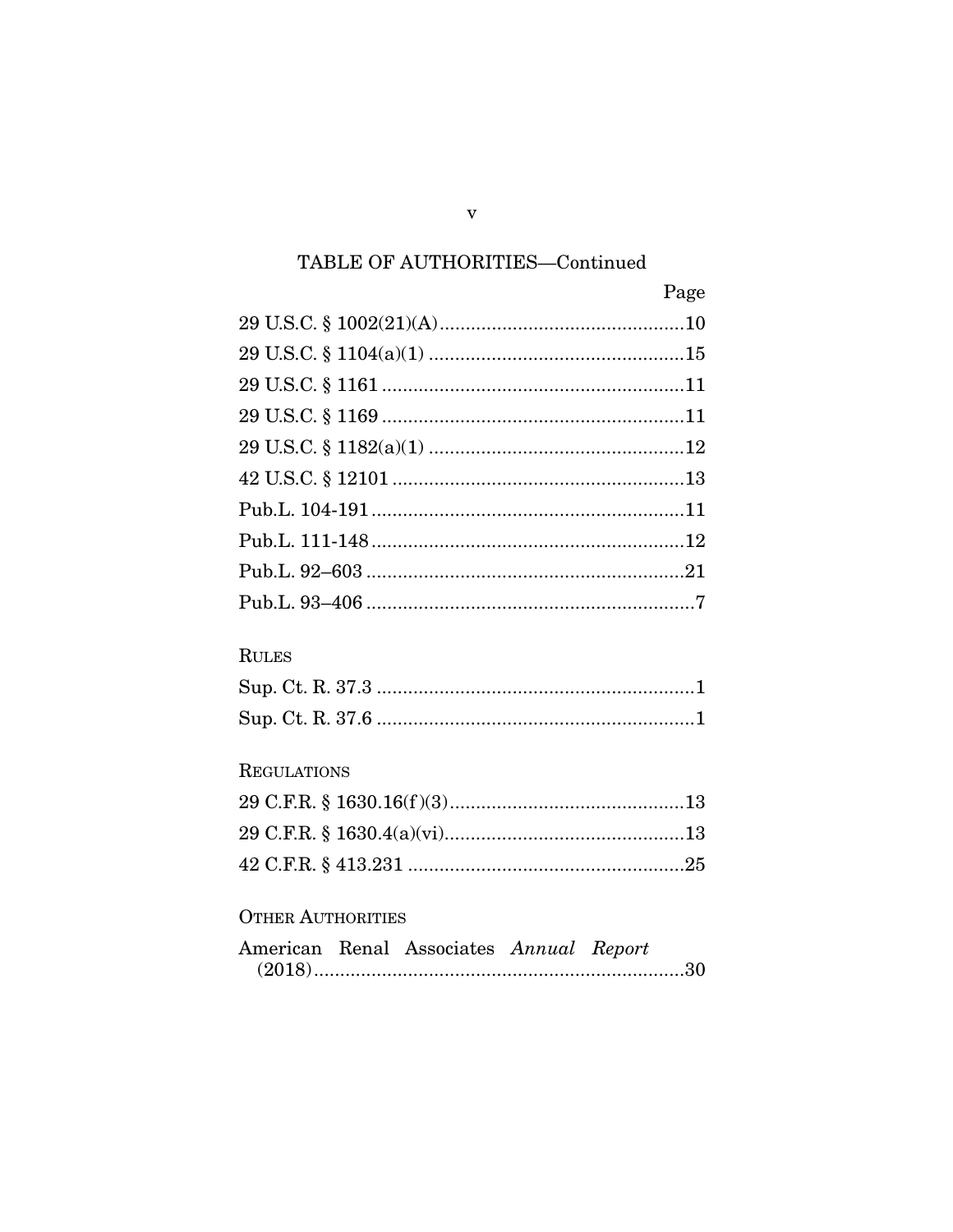|                                                                                                                                                                                                | Page |
|------------------------------------------------------------------------------------------------------------------------------------------------------------------------------------------------|------|
| Baker, Health Insurance, Risk, and Responsibil-<br>ity after the Patient Protection and Affordable<br>Care Act, 159 U. Penn. L. Rev. 1577 (June                                                |      |
| Ball, Social Security Amendments and Legisla-<br>tive History, Social Security Bulletin (March                                                                                                 |      |
| Blagg, The Early History of Dialysis for Chronic<br>Renal Failure in the United States: A View<br>from Seattle, 49 Am. J. Kidney Diseases 482                                                  |      |
| Blumenthal, <i>Employer-Sponsored Health Insur-</i><br>ance in the United States-Origins and Impli-<br>cations, 355 N. Engl. J. Med. 82 (2006)7                                                |      |
| Bonventre et al., A Technology Roadmap for In-<br>novative Approaches to Kidney Replacement<br><i>Therapies: A Catalyst for Change, 14 Clin. J.</i><br>Am. Soc. Nephrol. 1539 (October 2019)27 |      |
| CMS Medicare-Medicaid Coordination Office,<br>Data Analysis Brief: Medicare-Medicaid Dual<br>Enrollment 2006 through 2018 (September                                                           |      |
| Craig et al., How Important is Price Variation<br>Between Health Insurers? (National Bureau of<br>Economic Research Working Paper 25190, Oc-                                                   |      |
| DaVita, Inc. Annual Report (2018)30, 35                                                                                                                                                        |      |
|                                                                                                                                                                                                |      |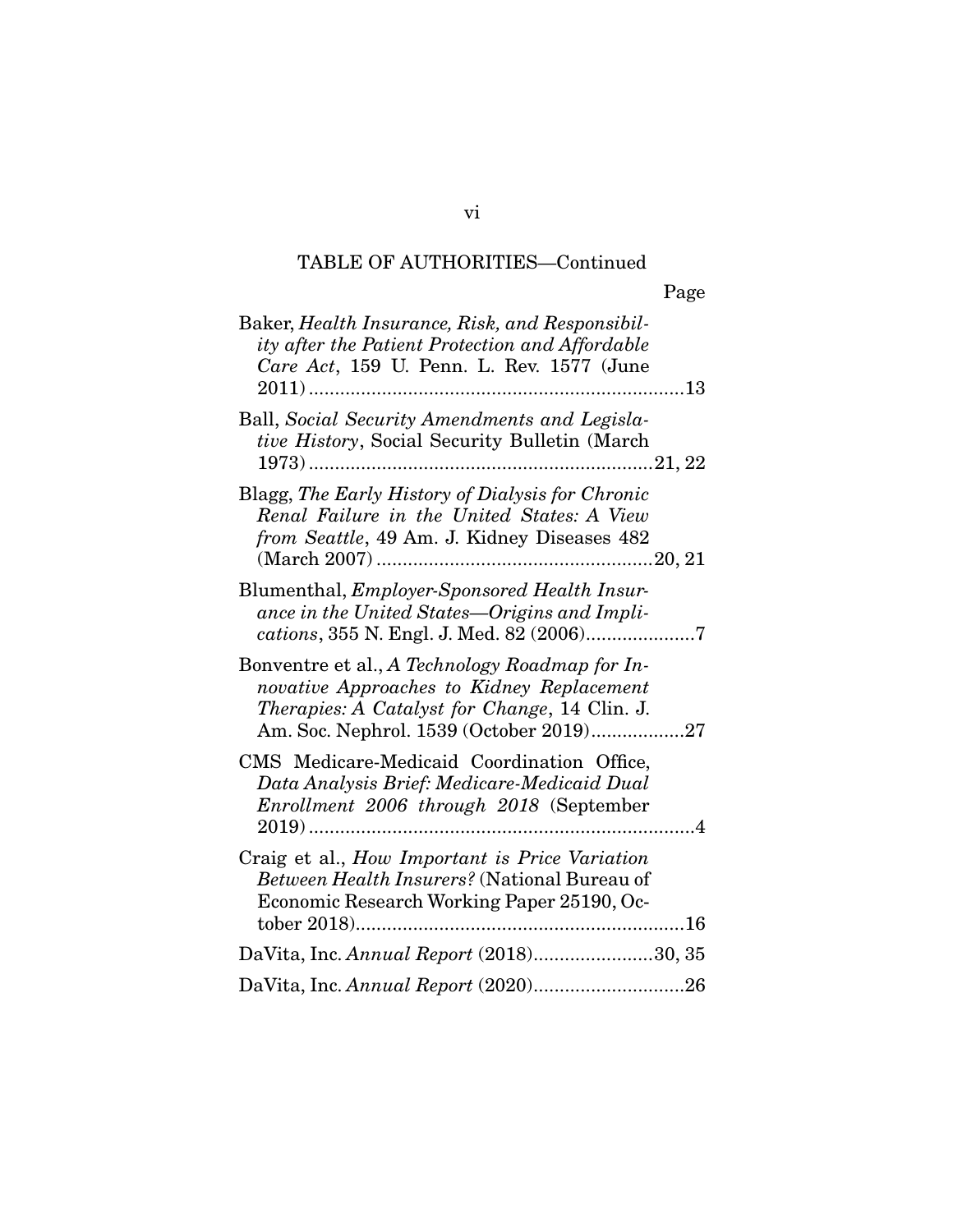| Eggers, Medicare's End Stage Renal Disease<br>Program, 22 Health Care Financing Review                                                                                               |
|--------------------------------------------------------------------------------------------------------------------------------------------------------------------------------------|
| Eliason et al., Consolidation in the Dialysis In-<br>dustry, Patient Choice, and Local Market Com-<br>petition, 12 Clin. J. Am. Soc. Nephrol. 1536<br>28                             |
| Eliason et al., How Acquisitions Affect Firm Be-<br>havior and Performance: Evidence from the                                                                                        |
| Enthoven and Fuchs, <i>Employment-Based Health</i><br><i>Insurance: Past, Present, And Future, 25 Health</i><br>Affairs 1538 (November/December 2006)19                              |
| Equal Employment Opportunity Commission<br>(EEOC), Interim Enforcement Guidance on<br>the Application of the ADA to Disability-Based<br>Distinctions in Employer-Provided Health In- |
| Erickson et al., Market Competition and Health<br>Outcomes in Hemodialysis, 53 Health Ser-                                                                                           |
| Erickson et al., Safety-Net Care for Maintenance<br>Dialysis in the United States, 31 J. Am. Soc.<br>$\overline{\mathcal{A}}$                                                        |
| Fresenius Medical Care Annual Report (2018)30, 35                                                                                                                                    |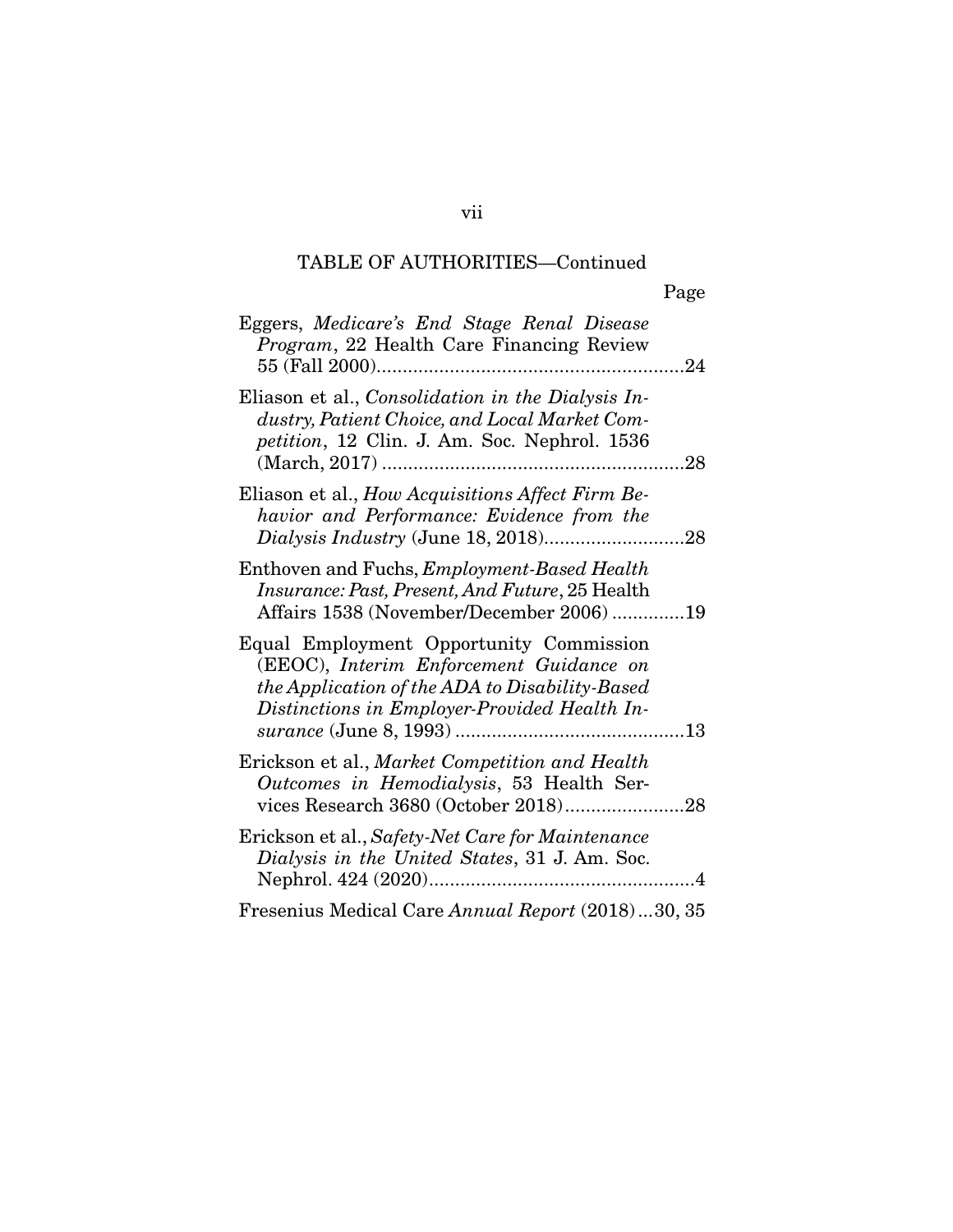| Fronstin and Werntz, The "Business Case" For<br>Investing in Employee Health: A Review of the<br>Literature and Employer Self-Assessments,<br>EBRI Issue Brief, No. 267 (Employee Benefits |
|--------------------------------------------------------------------------------------------------------------------------------------------------------------------------------------------|
| Fronstin, What Does the Future Hold for the<br>Employment-Based Health Benefits System?<br>EBRI Issue Brief, No. 476 (Employee Benefits)                                                   |
| Giles, Demystifying Stop Loss Lasers (QBE                                                                                                                                                  |
| Kaiser Family Foundation, Employer Health                                                                                                                                                  |
| Keisler-Starker and Bunch, Health Insurance<br>Coverage in the United States: 2020 (U.S. Bu-<br>reau of the Census September 2021) 3                                                       |
| Kidney Health Initiative, Technology Roadmap<br>for Innovative Approaches to Kidney Health                                                                                                 |
| Kirchhoff, Medicare Coverage of End-Stage Re-<br>nal Disease (ESRD) (Congressional Research                                                                                                |
| McDonnell et al., Self-Insured Health Plans, 8<br>Health Care Financ. Rev. 1 (Winter 1986)7                                                                                                |
| Medill, HIPAA and Its Related Legislation: A<br>New Role for ERISA in the Regulation of Pri-<br>vate Health Care Plans? 65 Tenn. L. Rev. 485                                               |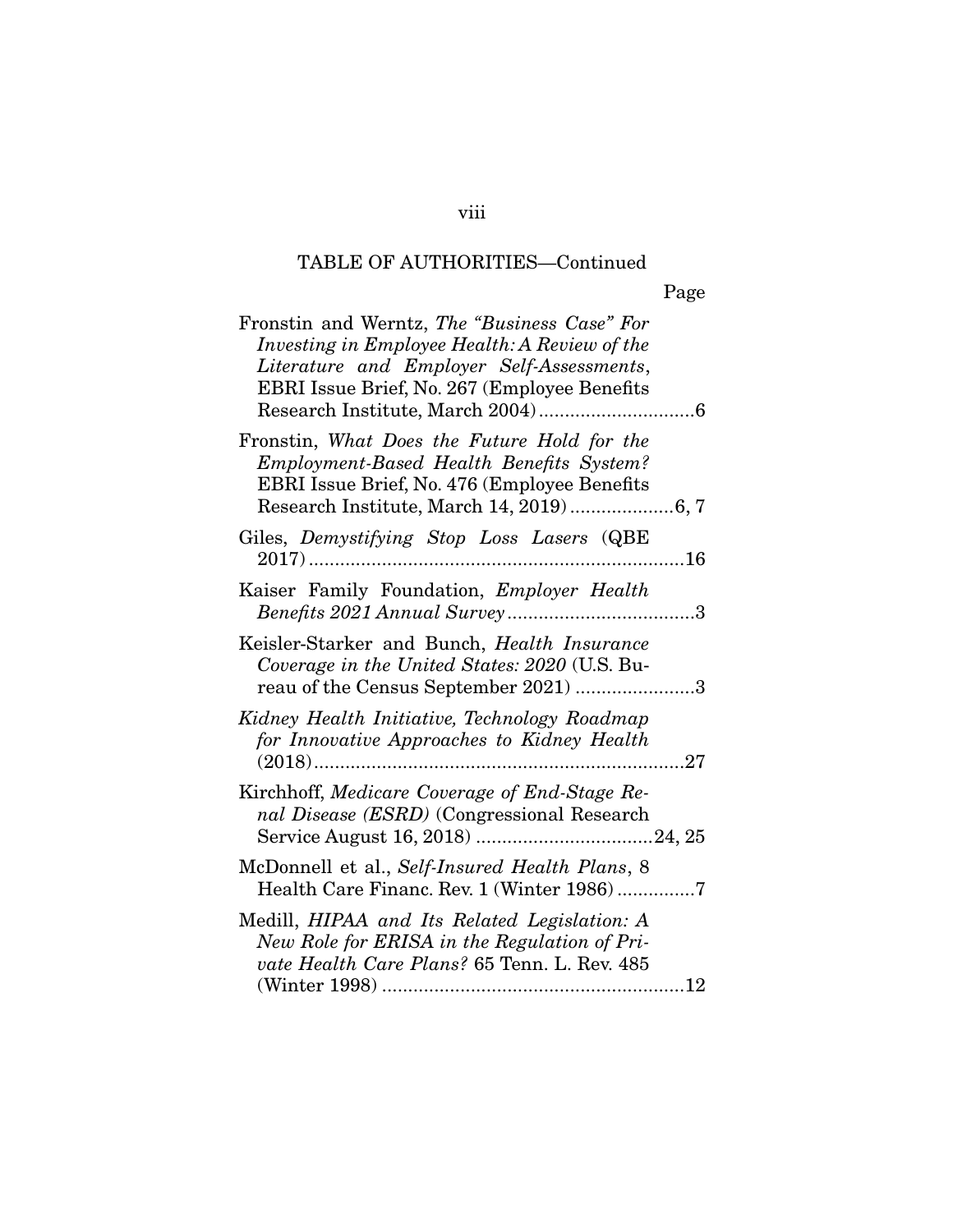| MedPac Payment Basics, Outpatient Dialysis<br>Services Payment System (October 2017)25                                                                |
|-------------------------------------------------------------------------------------------------------------------------------------------------------|
| MedPac Report to the Congress: Medicare Pay-                                                                                                          |
| Muir and Stein, Two Hats, One Head, No Heart:<br>The Anatomy of the ERISA Settlor/Fiduciary                                                           |
| Oberlander, The Political Life of Medicare                                                                                                            |
| Rettig, Origins of the Medicare Kidney Disease<br><b>Entitlement: The Social Security Amendments</b><br>of 1972, Biomedical Politics (National Acade- |
| Sanford, What Scribner Hath Wrought: How the<br>Invention of Modern Dialysis Shaped Health<br>Law and Policy, XIII Richmond J. Law & Pub.             |
| Shpigel et al., A Comparison of Payments to a<br>For-profit Dialysis Firm from Government and<br>Commercial Insurers, 179 J. Am. Med. Assoc.<br>.35   |
| Starr, The Social Transformation of American                                                                                                          |
| Study Panel on Medicare Management and Gov-<br>ernance, Reflections on Implementing Medi-<br>care National Academy of Social Insurance,               |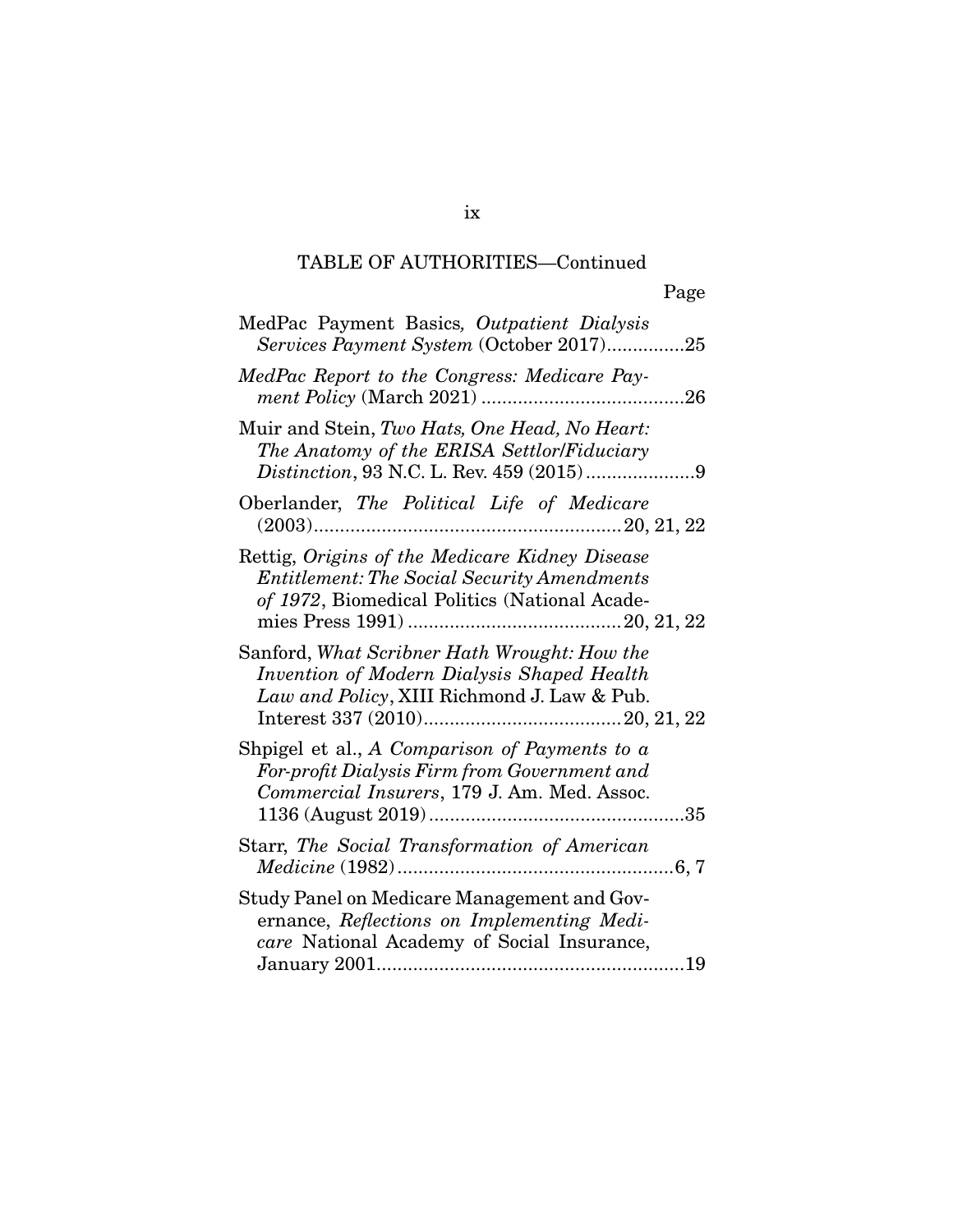| Thamer et al., Major Declines in Epoetin Dosing<br>After Prospective Payment System Based on<br>Dialysis Facility Organizational Status, 40                                                                                                                                                                                         | 28  |
|-------------------------------------------------------------------------------------------------------------------------------------------------------------------------------------------------------------------------------------------------------------------------------------------------------------------------------------|-----|
| U.S. Department of Health and Human Ser-<br>vices, Health Care Financing Administration<br>Proposed Rule, Medicare Programs; End-<br>Stage Renal Disease Program; Prospective<br>Reimbursement for Dialysis Services, 47 Fed.<br>Reg. 6556 (February 12, 1982)22, 24                                                                |     |
| U.S. Department of Health and Human Ser-<br>vices, Medicare and Medicaid Programs;<br>Conditions for Coverage for End-Stage Renal<br>Disease Facilities; Final Rule, 73 Fed. Reg.                                                                                                                                                   | .26 |
| U.S. Department of Health and Human Ser-<br>vices, Medicare Program; End-Stage Renal<br>Disease Prospective Payment System, Payment<br>for Renal Dialysis Services Furnished to Indi-<br>viduals with Acute Kidney Injury, and End-<br>Stage Renal Disease Quality Incentive Pro-<br>gram, 82 Fed. Reg. 50,738 (November 1, 2017)25 |     |
| U.S. Department of Health and Human Ser-<br>vices, Medicare Program; <i>End-Stage Renal</i><br>Disease Prospective Payment System, Quality<br>Incentive Program, and Bad Debt Reductions<br>for All Medicare Providers, 77 Fed. Reg. 67,450                                                                                         |     |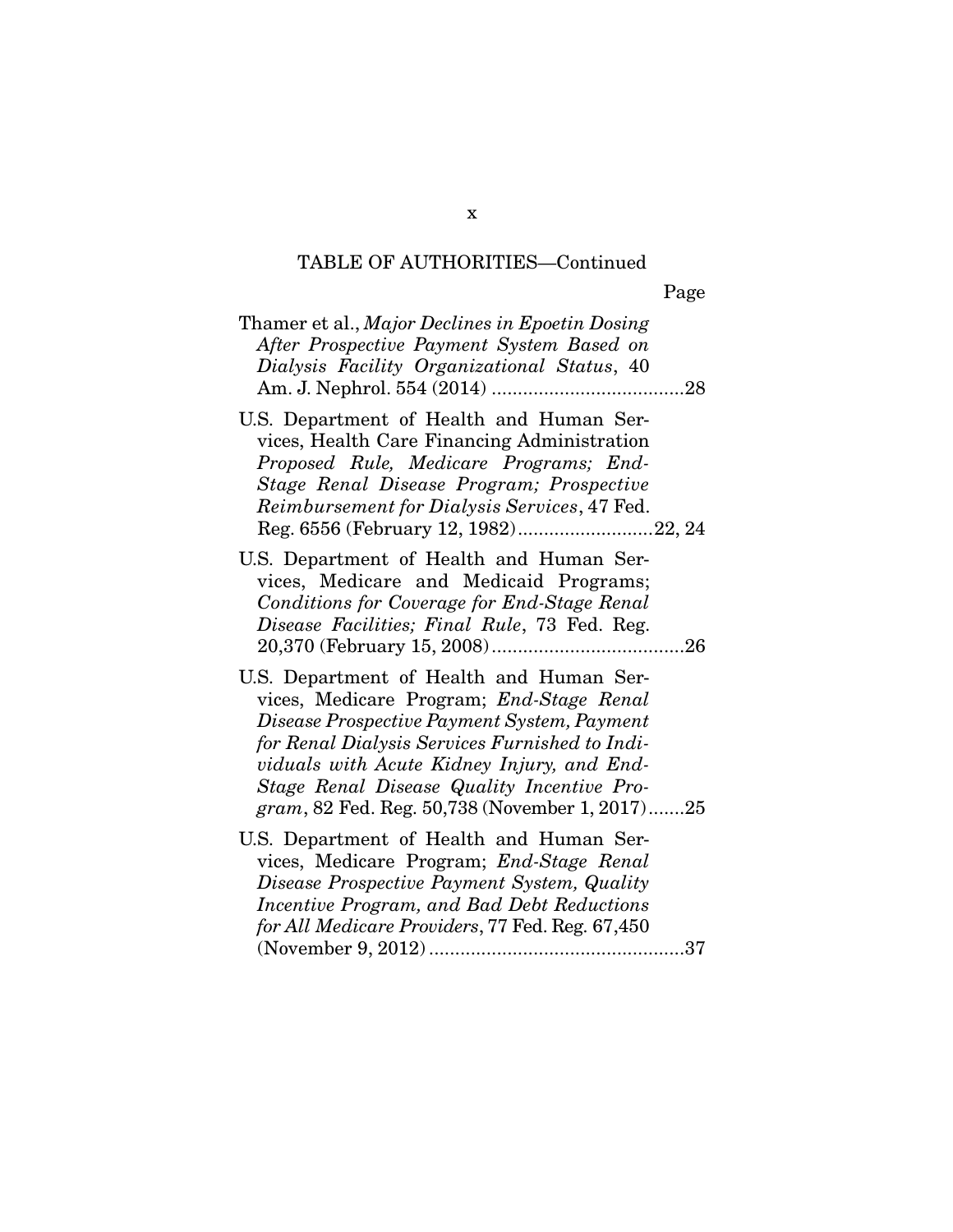| U.S. Department of Health and Human Ser-<br>vices, Medicare Program; Medicare Secondary<br>Payer for Individuals Entitled to Medicare<br>and Also Covered Under Group Health Plans, |
|-------------------------------------------------------------------------------------------------------------------------------------------------------------------------------------|
| U.S. Department of Labor Employee Benefits<br>Services Administration, Information Letter                                                                                           |
| U.S. Department of Labor Report to Congress,<br>Annual Report on Self-Insured Group Health                                                                                          |
| U.S. Federal Trade Commission/U.S. Department<br>of Justice, Commentary on the Horizontal                                                                                           |
| U.S. Federal Trade Commission/U.S. Department<br>of Justice, Horizontal Merger Guidelines                                                                                           |
| U.S. Government Accountability Office, Private<br>Health Insurance: Enrollment Remains Con-<br>centrated among Few Issuers, Including in Ex-                                        |
| U.S. Renal Data System, 2003 Annual Data                                                                                                                                            |
| U.S. Renal Data System, 2006 Annual Data                                                                                                                                            |
| U.S. Renal Data System, 2007 Annual Data                                                                                                                                            |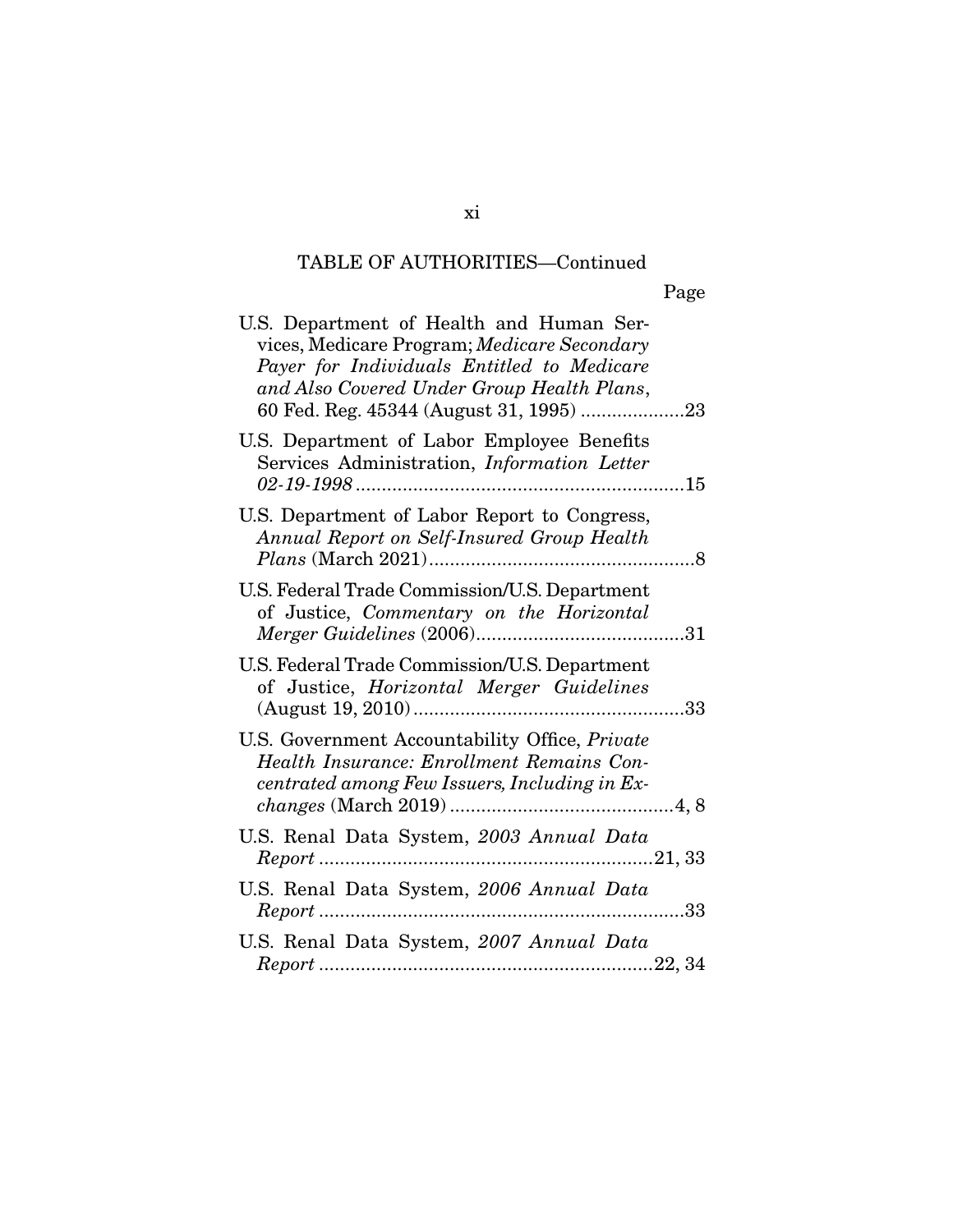| U.S. Renal Data System, 2008 Annual Data                                                                                                    |
|---------------------------------------------------------------------------------------------------------------------------------------------|
| U.S. Renal Data System, 2009 Annual Data                                                                                                    |
| U.S. Renal Data System, 2020 Annual Data                                                                                                    |
| Wilson, For-Profit Status & Industry Evolution<br>in Health Care Market: Evidence from the Di-<br>alysis Industry, Federal Trade Commission |

### **OTHER**

| DCIInc.org website, <i>About Us</i> , https://www.<br>dciinc.org/about-dci/ (last visited December 7,                                                                             |  |
|-----------------------------------------------------------------------------------------------------------------------------------------------------------------------------------|--|
| Medicare.gov, https://www.medicare.gov/care-<br>compare/ (visited December 11, 2021)31                                                                                            |  |
| U.S. Renal Care, U.S. Renal Care to Be Ac-<br>quired by Investor Group (March 13, 2019),<br>https://www.usrenalcare.com/media/press-<br>release/investor-group.html (last visited |  |
|                                                                                                                                                                                   |  |

### xii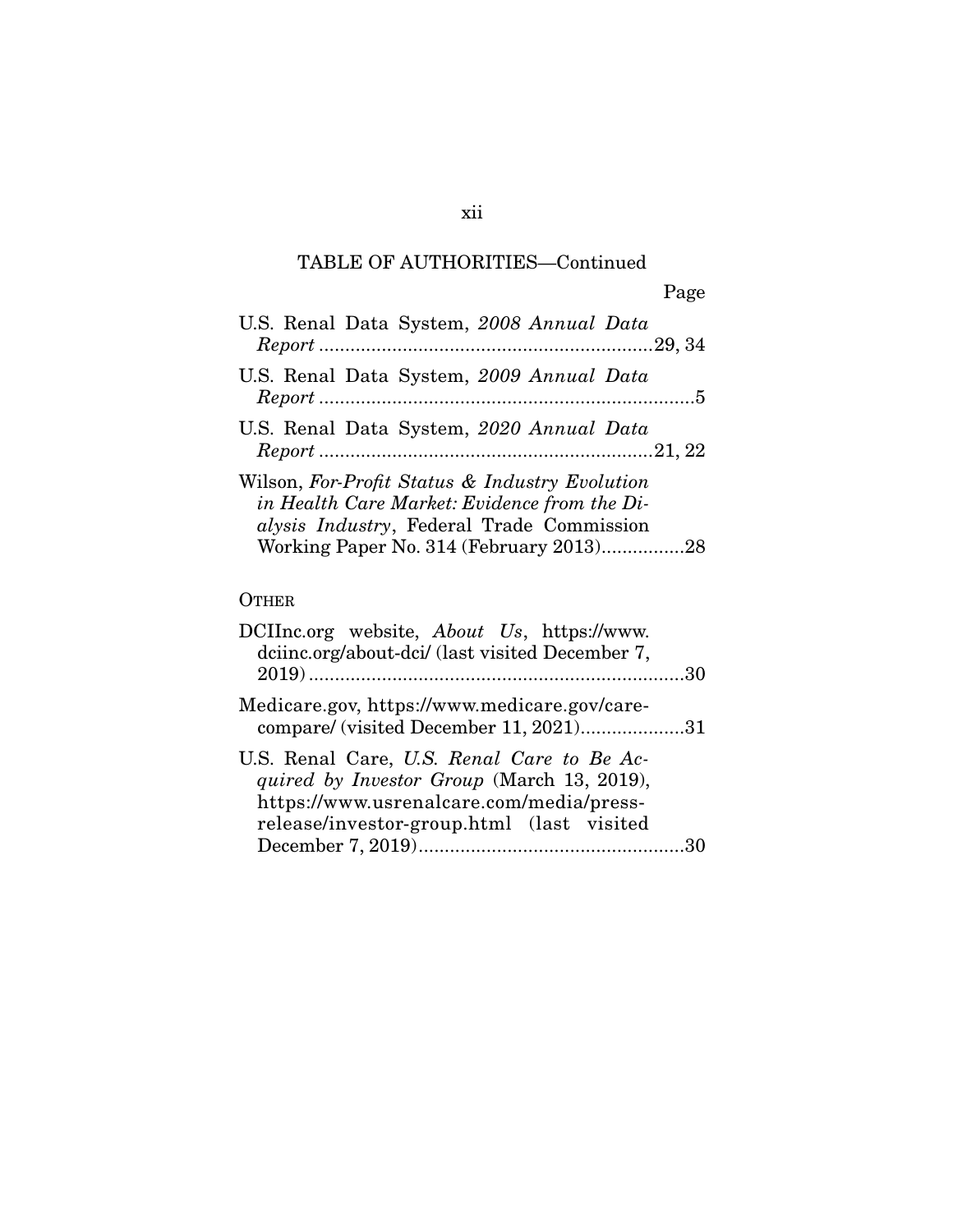#### **INTEREST OF** *AMICUS CURIAE*<sup>1</sup>

Amicus Health Care Cost Management Corporation of Alaska d/b/a Pacific Health Coalition represents 45 members including Taft-Hartley funds, governmental health plans, public sector health benefits trust funds and single employer plans. Groups range from 100 to more than 8,000 employees, providing coverage to approximately 250,000 members combined.

 The National Labor Alliance of Health Care Cost Coalitions, Inc. is a national alliance of over 20 coalitions of Taft-Hartley funds and labor management coalitions, serving plans including over 6 million covered lives combined.

 ASEA/AFSCME Local 52 Health Benefits Trust is a self-funded, non-federal governmental plan which covers approximately 18,000 State of Alaska governmental employees and dependents.

 Public Employees Local 71 Trust Fund is a selffunded, non-federal governmental plan which covers approximately 3,000 State of Alaska and Alaska municipality employees and dependents.

 APEA-AFT Health and Welfare Trust is a selffunded, non-federal governmental plan which covers

<sup>&</sup>lt;sup>1</sup> Pursuant to Supreme Court Rule 37.6, amicus curiae states that no counsel for any party authored this brief in whole or in part and that no entity or person, aside from amicus curiae, its members, or its counsel, made any monetary contribution intended to fund the preparation or submission of this brief. Pursuant to Supreme Court Rule 37.3, counsel of record for all parties have consented to this filing.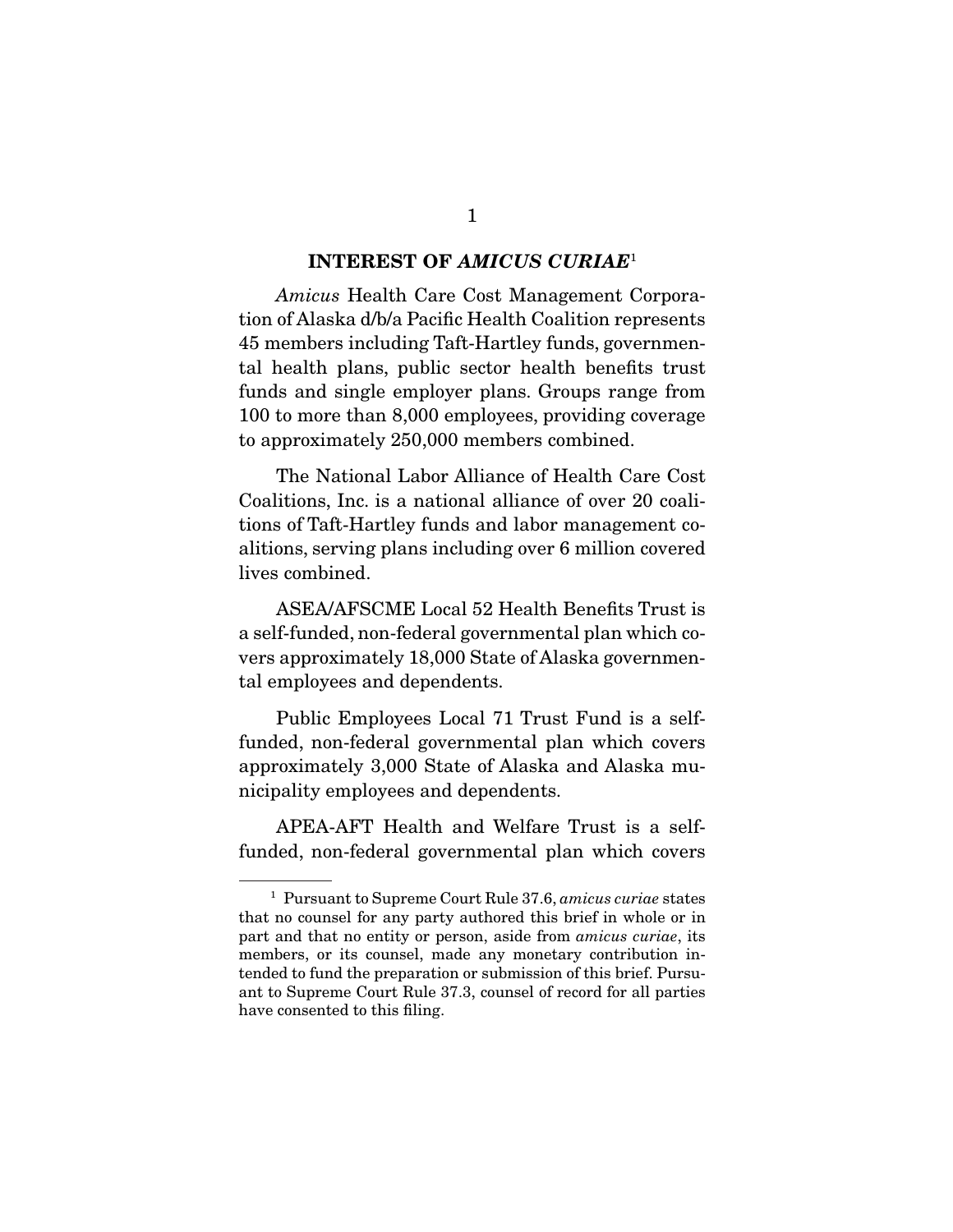approximately 500 school district employees and dependents.

 Alaska Pipe Trades U.A. Local 367 Health and Security Trust is a Taft-Hartley, multi-employer Trust Fund which covers approximately 1,200 local union members and dependents.

#### **SUMMARY OF THE ARGUMENT**

 $\overbrace{\hspace{2.5cm}}^{\bullet}$   $\overbrace{\hspace{2.5cm}}^{\bullet}$ 

 The Sixth Circuit's holding is a drastic departure from long-settled principles of deference to benefits design in self-insured employment-based group health plans ("Self-Insured EGHPs") which creates an unprecedented dialysis benefits mandate by a novel reinterpretation of the Medicare Secondary Payer Act ("MSPA").

 Medicare's extension of coverage to individuals with end-stage renal disease ("ESRD") in 1972 required a Medicare dialysis procurement system which in turn created a noncompetitive private dialysis market. This market is controlled by two very large dialysis organizations ("LDOs") which use Self-Insured EGHPs as a major profit center. The profits taken by the LDOs already impose unaffordable charges on Self-Insured EGHPs unless they can use one of a very few cost containment strategies.

 One of these strategies is plan benefits design, but the Sixth Circuit has prohibited Self-Insured EGHPs from using it to limit dialysis payments. This unique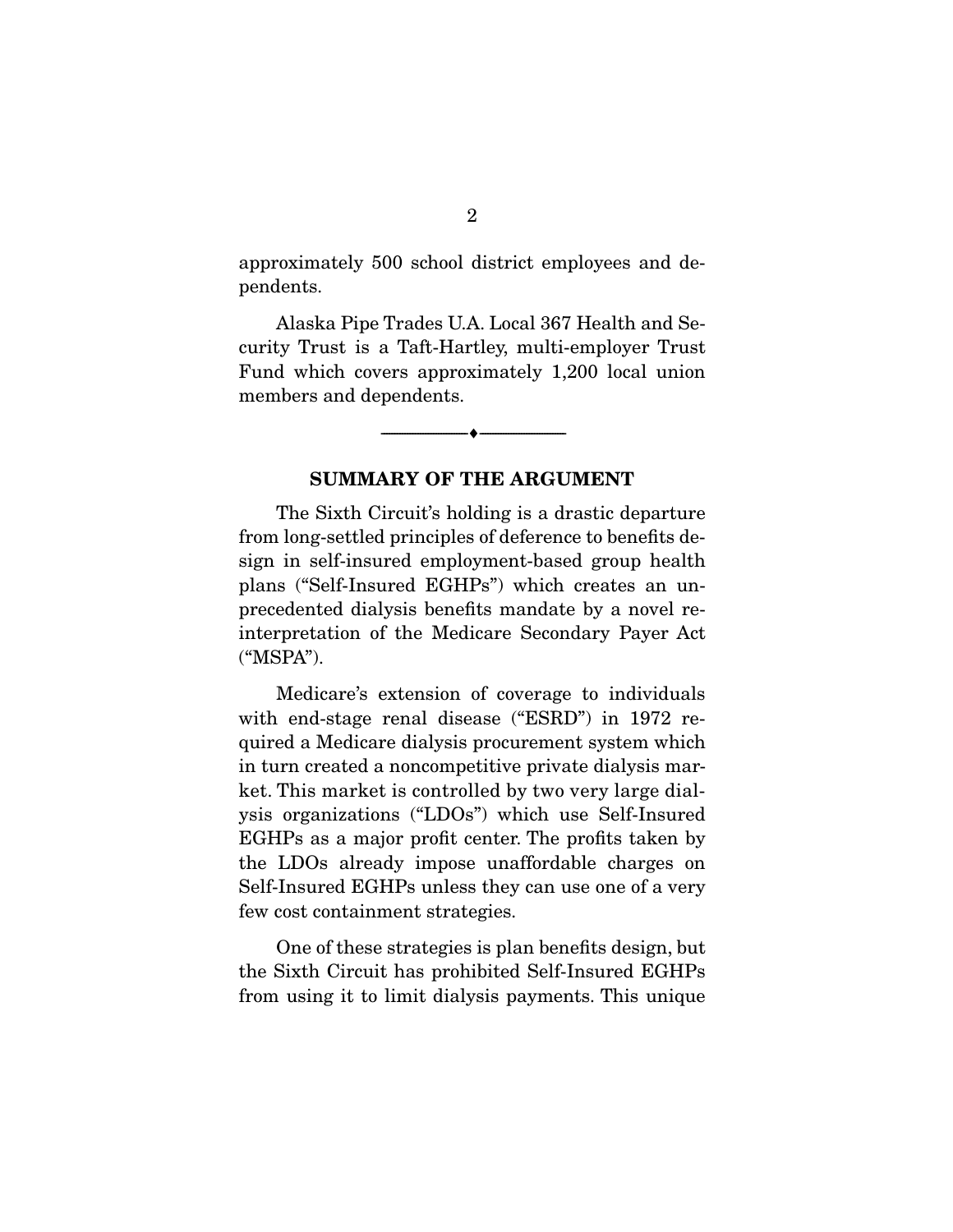prohibition means that plans facing unaffordable dialysis costs are left with the alternatives of excluding dialysis from coverage or terminating the plan altogether. The perhaps ironic result would be to shift many more individuals needing dialysis from EGHP to Medicare coverage.

#### **ARGUMENT**

--------------------------------- ♦ ---------------------------------

#### **I. The Structure of the U.S. Dialysis Financing System.**

 Understanding these issues requires some understanding of U.S. healthcare financing, which uses a mix of private and governmental payers:2

• Employment-based plans ("EGHPs")<sup>3</sup> cover 54.4 percent of the population, covering employees and their dependents. EGHPs include Self-Insured EGHPs covering 34.8% of the population, and fully-insured EGHPs which make up the rest of the EGHP sector.<sup>4</sup>

<sup>2</sup> Except where otherwise specified data is from Keisler-Starker and Bunch, Health Insurance Coverage in the United States: 2020 (U.S. Bureau of the Census September 2021).

<sup>3</sup> Plans are "group health plans," which are fully- or selfinsured plans established by a plan sponsor to provide health care to the employees, former employees and others associated with the employer in a business relationship, or their family members. See 26 U.S.C. §§ 5000(b)(1) and 9832(a).

<sup>&</sup>lt;sup>4</sup> Kaiser Family Foundation, *Employer Health Benefits 2021* Annual Survey at 151–52.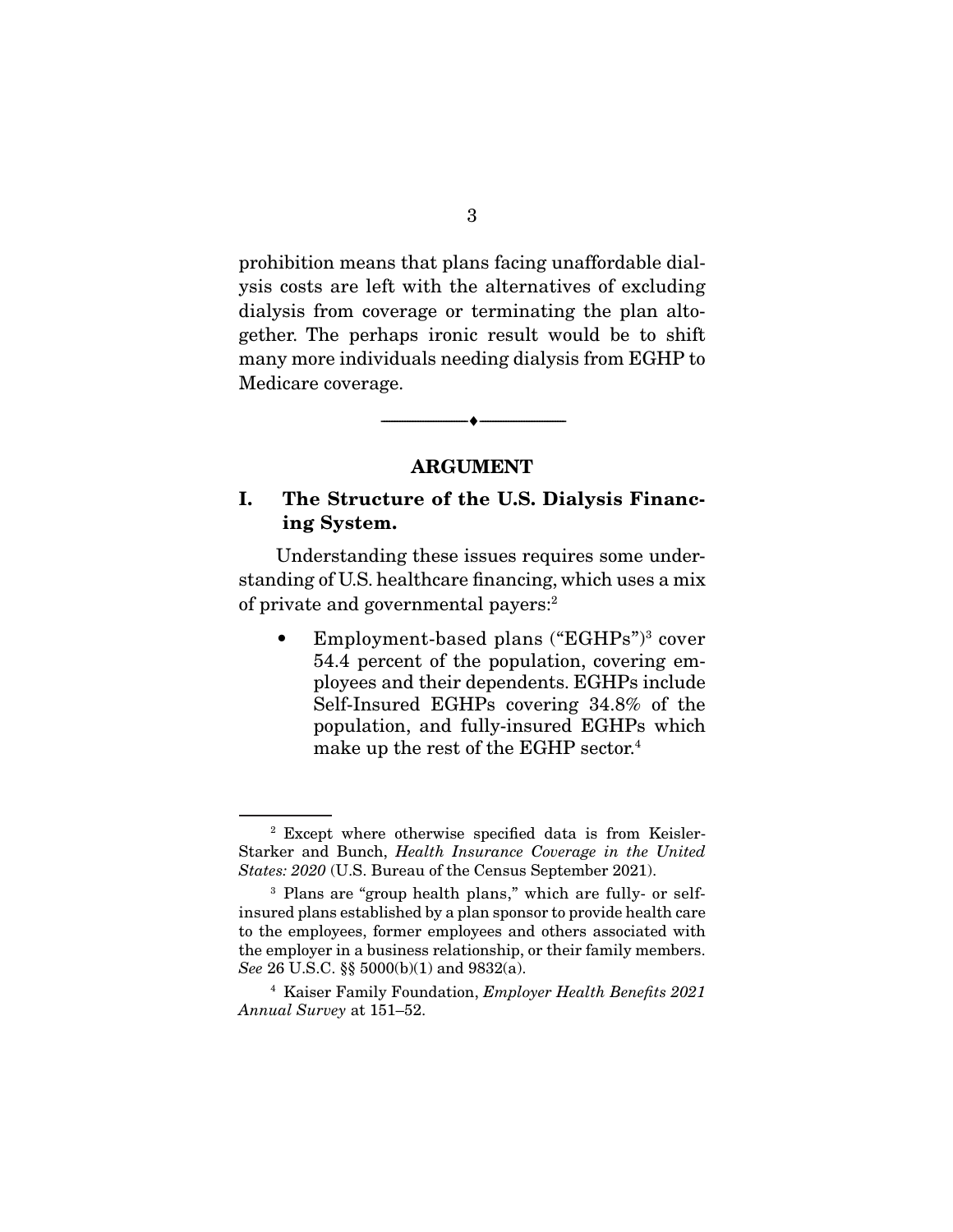- Medicare covering 18.4 percent, aged and disabled individuals.
- Medicaid covering 17.8 percent, low-income individuals state-by-state. Most are also covered by Medicare.<sup>5</sup>
- Direct-purchase individual coverage for 10.5 percent.
- TRICARE, Department of Veterans Affairs or Civilian Health and Medical Program of the Department of Veterans Affairs covering 3.7 percent.

The dominant payer is Medicare, followed by the major commercial issuers<sup>6</sup> covering both the fully-insured EGHP and individual markets.<sup>7</sup> followed by Self-Insured EGHPs.

 $5$  See Erickson et al., Safety-Net Care for Maintenance Dialysis in the United States, 31 J. Am. Soc. Nephrol. 424 (2020) and CMS Medicare-Medicaid Coordination Office, Data Analysis Brief: Medicare-Medicaid Dual Enrollment 2006 through 2018 (September 2019).

<sup>6</sup> "The term 'health insurance issuer' means an insurance company, insurance service, or insurance organization (including a health maintenance organization . . . which is licensed to engage in the business of insurance in a State and which is subject to State law which regulates insurance. . . . Such term does not include a group health plan." 26 U.S.C. § 9832(b)(2).

<sup>7</sup> See U.S. Government Accountability Office, Private Health Insurance: Enrollment Remains Concentrated among Few Issuers, Including in Exchanges (March 2019).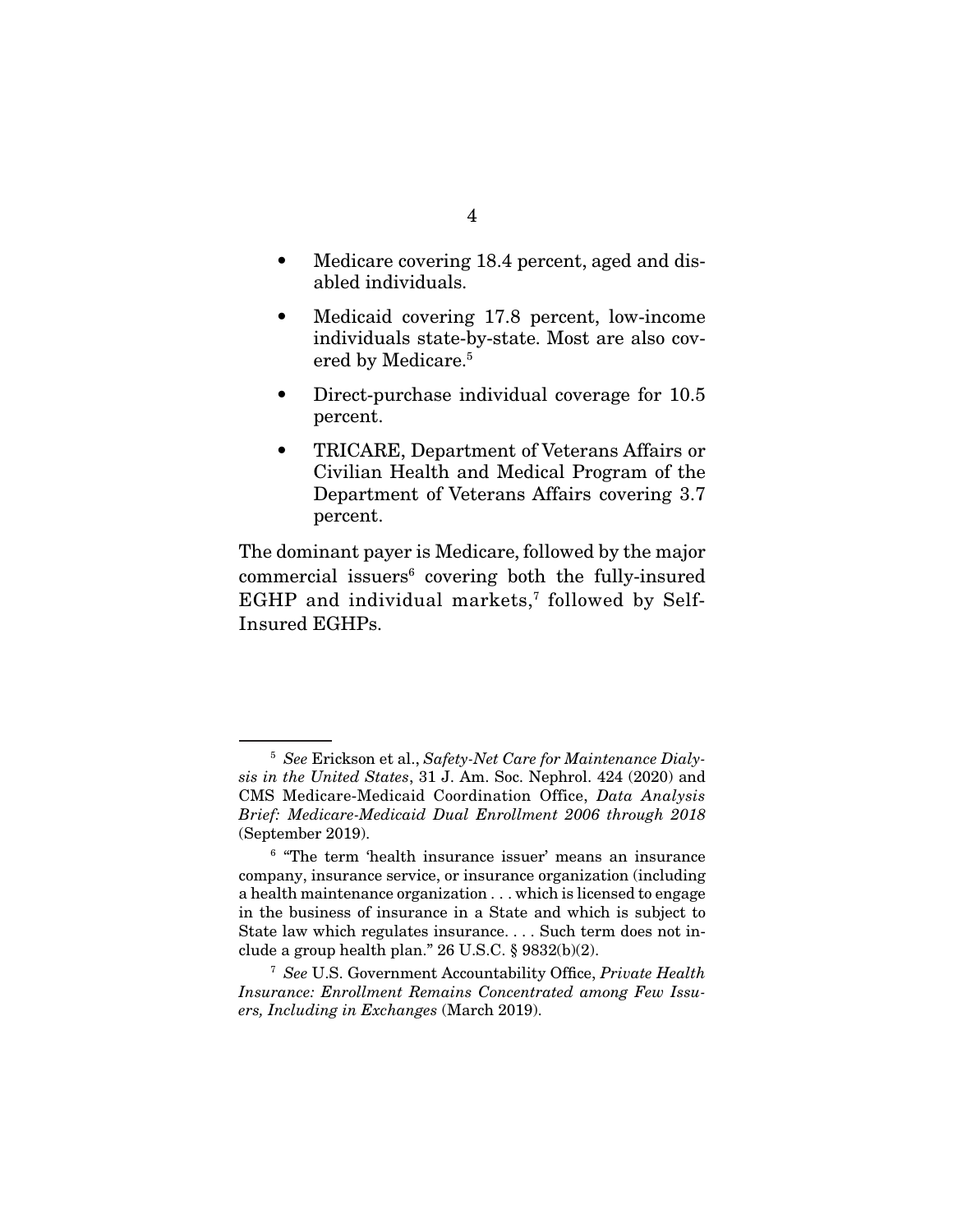Medicare and EGHPs act as a "system" to cover dialysis across the population.8 Within this system the Medicare dialysis procurement process created a noncompetitive provider side while enabling inflated private sector charges, especially to Self-Insured EGHPs, at prices far beyond cost. Excessive dialysis provider profit-taking imbalances this system by imposing unaffordable dialysis costs on the plans.

 Benefits design is one of the few dialysis cost containment options for Self-Insured EGHPs. The Sixth Circuit prohibition means that Self-Insured EGHPs which cannot obtain affordable dialysis prices have to exclude dialysis or terminate the plan altogether. At the same time this prohibition is contrary to established deference to benefit design decisions for Self-Insured EGHPs.

### **II. Mandatory Dialysis Benefit Terms Are Contrary to Established Principles of Benefit Design Deference.**

 The Self-Insured EGHP is the most flexible and individual-oriented of the payers in U.S. healthcare financing. Medicare and other governmental programs are bureaucratic, while commercial issuers provide highly standardized benefits across large populations.

 Plan sponsors offer health benefits to attract and retain employees, and try to design benefits that suit

<sup>8</sup> See, e.g., U.S. Renal Data System, 2009 Annual Data Report at 336.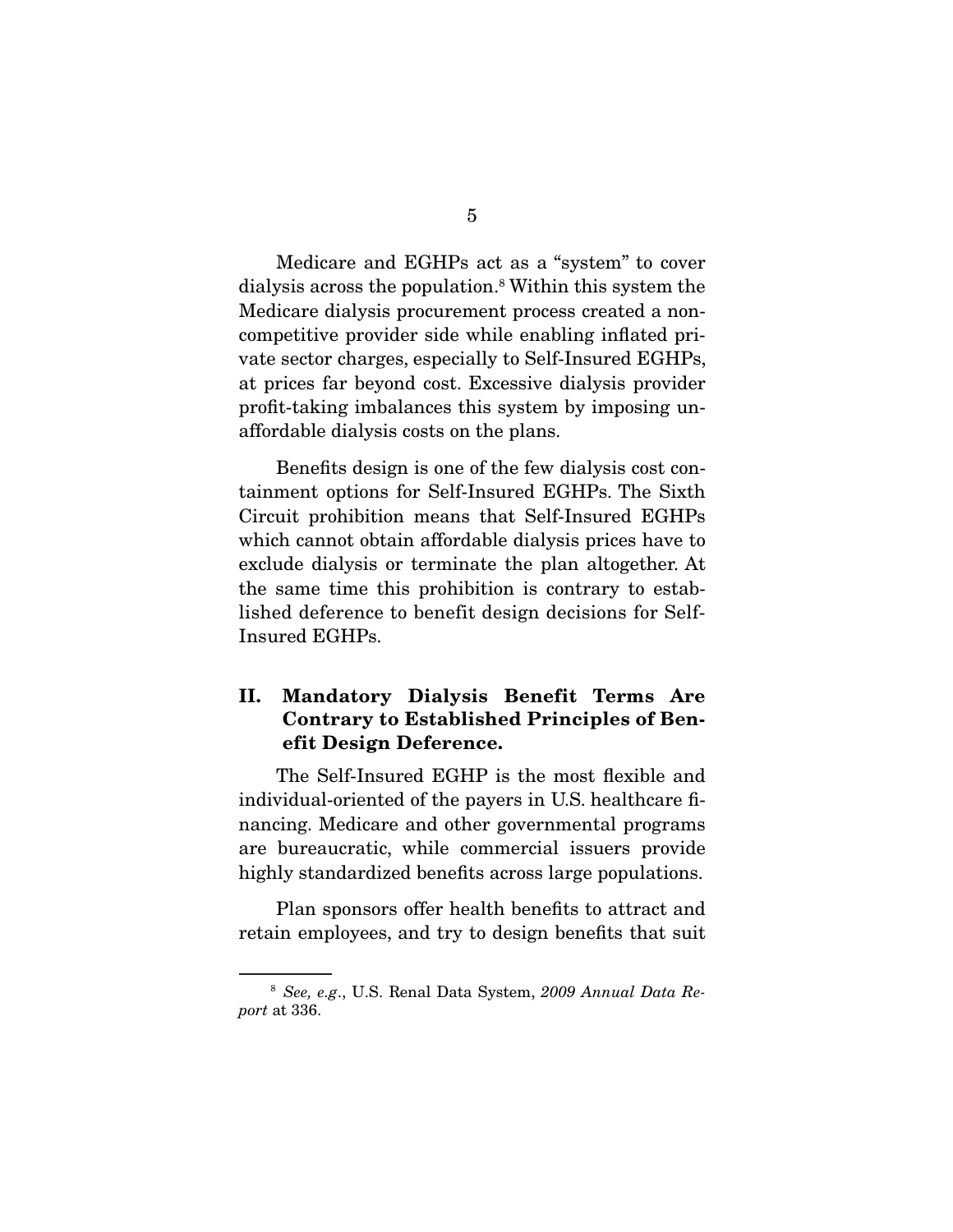their employees' needs and preferences.<sup>9</sup> Plans cover all occupations from pipeline workers, to hospital staff, to food processing workers, to Indian tribal casino staff, to school employees, to retail workers, to law firm and bank personnel, in rural and metropolitan areas and all points in between. Some covered populations skew younger and need more prenatal and pediatric care; some skew older and need more cardiac and chronic condition care; in some regions different health conditions are more prevalent than others. Self-Insured EGHPs need flexibility to design plans to meet all these variables and more, so U.S. health policy gives great deference to benefits design.

#### **A. ERISA and the Invention of the EGHP.**

 Employers have long been the major payer in U.S. healthcare.10 After the Second World War employmentbased health coverage became a central feature of most employees' compensation.

 The most-cited reason for this was to increase compensation for union members, and as an alternative to national health insurance.<sup>11</sup> Other key factors

 $9$  See e.g., Fronstin and Werntz, The "Business Case" For Investing in Employee Health: A Review of the Literature and Employer Self-Assessments, EBRI Issue Brief, No. 267 (Employee Benefits Research Institute, March 2004).

<sup>&</sup>lt;sup>10</sup> See Starr, The Social Transformation of American Medicine (1982) at 311–12, 321–22.

 $11$  See Fronstin, What Does the Future Hold for the Employment-Based Health Benefits System? EBRI Issue Brief, No. 476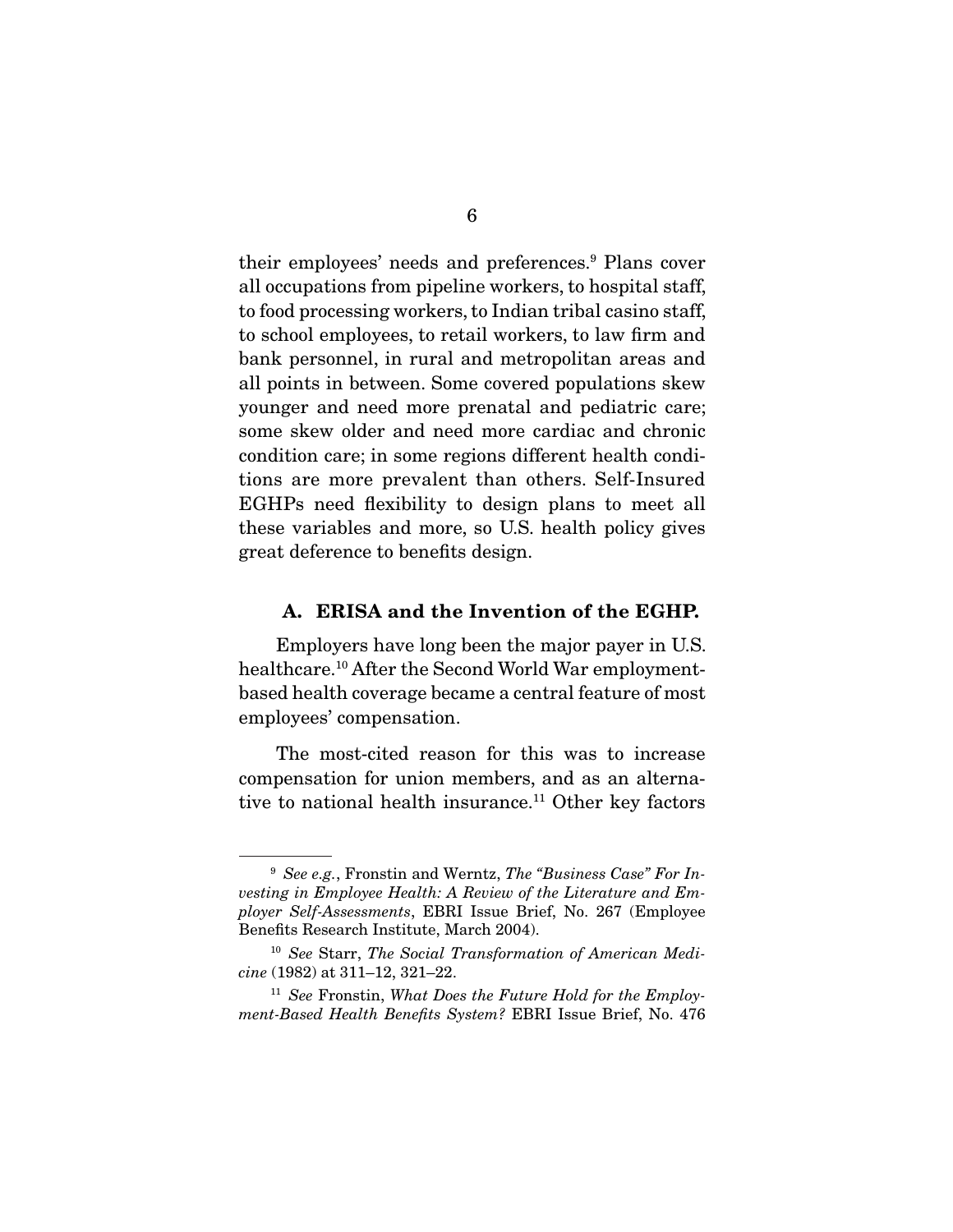were new rules allowing collective bargaining for health benefits and excluding health benefits from taxation.12 Unlike some national health systems, in the U.S. "the federal government, having decided not to provide health insurance to most of its citizens, privatized the job by default, delegating it to private employers and insurance companies."13

 At first all EGHPs were fully-insured. "Private health insurance plans [were] traditionally . . . fully insured indemnity or service plans and . . . commonly referred to as 'purchased' insurance. Either Blue Cross/Blue Shield or commercial insurance companies assume the immediate financial risk, and the employer is only responsible for paying premiums."14

 This changed with ERISA in 1974.15 ERISA exempts self-insured but not fully-insured EGHPs from state insurance laws,<sup>16</sup> which encouraged many more employers to establish self-insured plans.<sup>17</sup>

<sup>(</sup>Employee Benefits Research Institute, March 14, 2019) at 5 and Starr, supra at 311–12.

 $12$  See Fronstin, supra note 11, at 5 and Blumenthal, Employer-Sponsored Health Insurance in the United States—Origins and Implications, 355 N. Engl. J. Med. 82, 83 (2006).

<sup>13</sup> Blumenthal, supra at 83.

<sup>&</sup>lt;sup>14</sup> McDonnell et al., Self-Insured Health Plans, 8 Health Care Financ. Rev. 1 (Winter 1986).

<sup>15</sup> Employee Retirement Income Security Act of 1974, Pub.L. 93–406, 88 Stat. 829 (September 2, 1974).

<sup>&</sup>lt;sup>16</sup> See Metro. Life Ins. Co. v. Massachusetts, 471 U.S. 724, 747, 105 S. Ct. 2380, 2393 (1985).

<sup>&</sup>lt;sup>17</sup> McDonnell et al., Self-Insured Health Plans supra.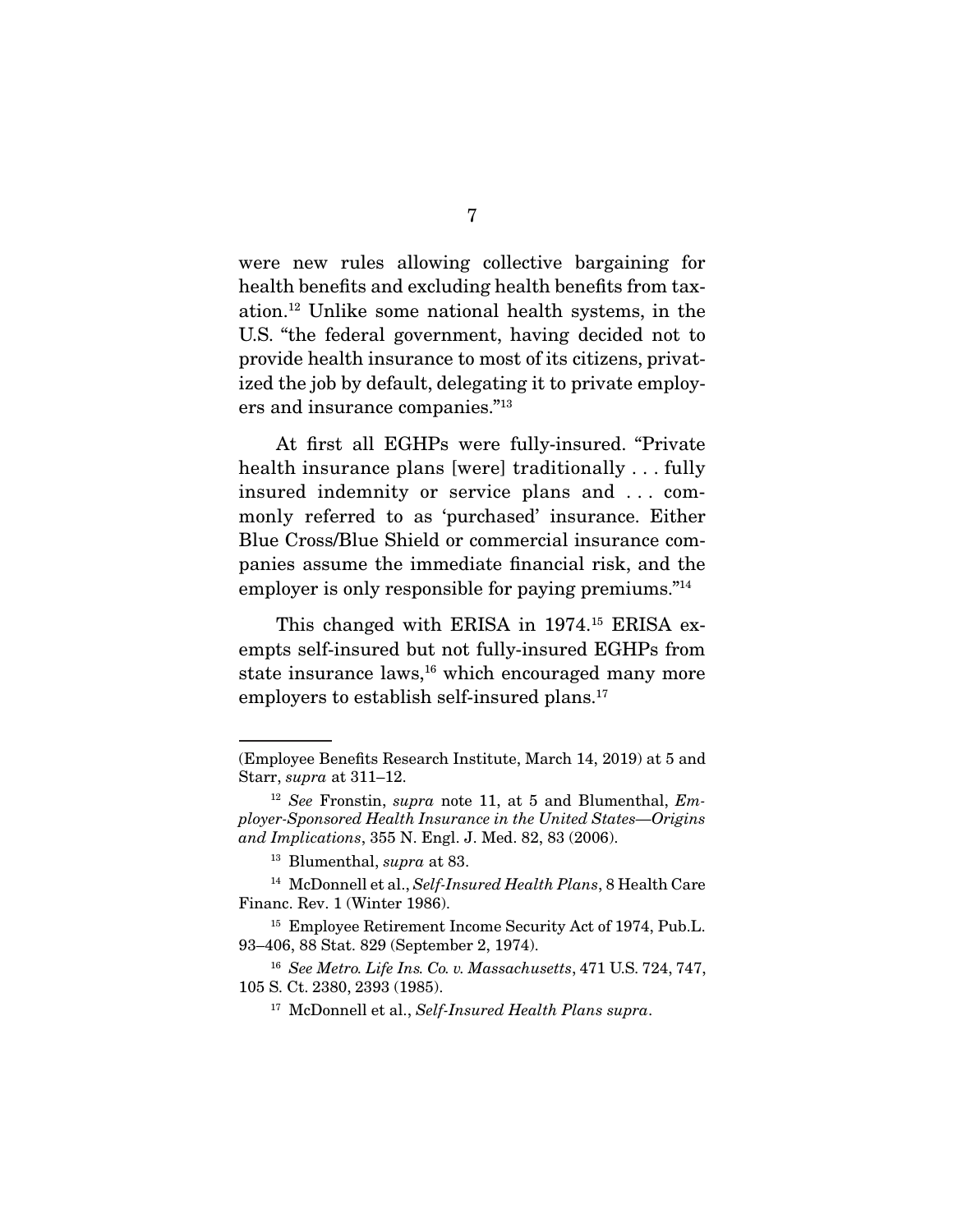The distinction between fully-insured and selfinsured  $EGHPs^{18}$  may be summarized as follows:<sup>19</sup>

 Sponsors of self-insured plans pay covered health expenses directly (either from their general assets or from a trust), as the plans incur claims. In contrast, sponsors of fully insured plans generally pay premiums to insurers [issuers], which, in turn, assume the responsibility of paying claims. . . .

 Self-insured and fully insured group health plans are governed by somewhat different rules. For example, state insurance laws generally do not apply to self-insured, ERISA-covered plans. Likewise, some Affordable Care Act provisions apply to group health insurance but not to self-insured plans.

Thus, in fully-insured EGHPs benefits are determined by a few dominant issuers under federal and state benefits requirements.20 This model is unavoidably standardized and not responsive to individual needs and preferences.

 Since ERISA enabled the growth of Self-Insured EGHPs by allowing them the flexibility to design

<sup>18</sup> Some EGHPs are "mixed insured," meaning they contract for insurance for some benefits, and self-insure others. For purposes of this analysis mixed-insured EGHPs will be included with Self-Insured.

<sup>&</sup>lt;sup>19</sup> U.S. Department of Labor Report to Congress, Annual Report on Self-Insured Group Health Plans (March 2021) at 4.

 $20$  In 2016 the three largest healthcare insurers held 80 percent or more of their market in at least 37 states. See U.S. Government Accountability Office, supra at 7.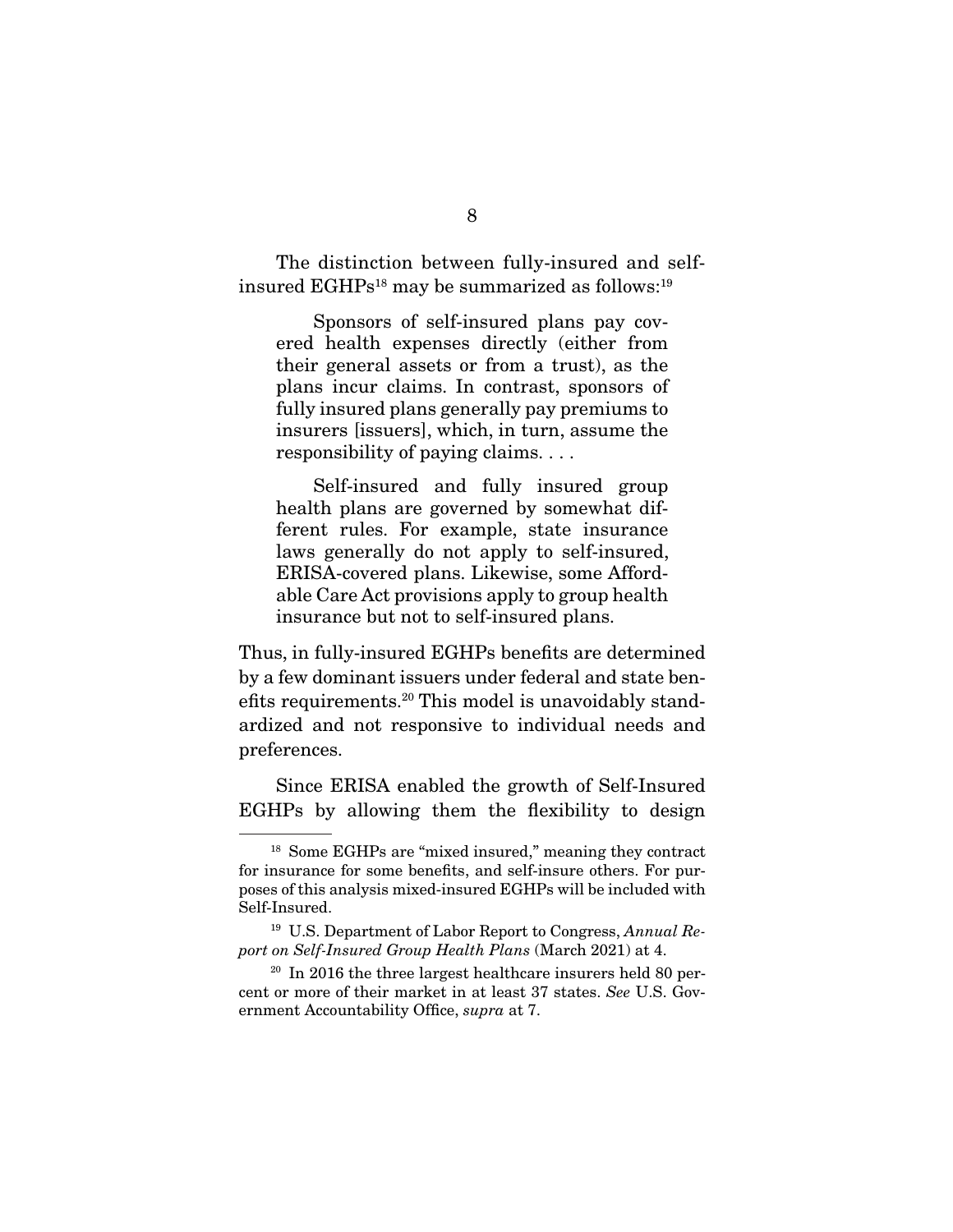benefits which meet their employees' needs and preferences, this brief now turns to the ways in which ERISA (and subsequent laws) defer to their discretion.

### **B. Legislative Deference to Plan Benefit Design.**

 ERISA regulates all types of employment-based benefit plans, including EGHPs as "welfare plans."21 ERISA struck a difficult balance between "Congress' desire to offer employees enhanced protection for their benefits, on the one hand, and, on the other, its desire not to create a system that is so complex that administrative costs, or litigation expenses, unduly discourage employers from offering . . . benefit plans in the first place."22 Accordingly, welfare plans are not subject to the substantive standards applicable to pension plans.23

<sup>&</sup>lt;sup>21</sup> "Welfare plans" include "any plan, fund, or program which was heretofore or is hereafter established or maintained by an employer or by an employee organization, or by both . . . for the purpose of providing for its participants or their beneficiaries, through the purchase of insurance or otherwise . . . medical, surgical, or hospital care or benefits, or benefits in the event of sickness, accident, disability, death or unemployment, or vacation benefits, apprenticeship or other training programs, or day care centers, scholarship funds, or prepaid legal services. . . ." 29 U.S.C. § 1002(1).

<sup>22</sup> Varity Corp. v. Howe, 516 U.S. 489, 497 (1996).

<sup>&</sup>lt;sup>23</sup> See Muir and Stein, Two Hats, One Head, No Heart: The Anatomy of the ERISA Settlor/Fiduciary Distinction, 93 N.C. L. Rev. 459 (2015) at 472.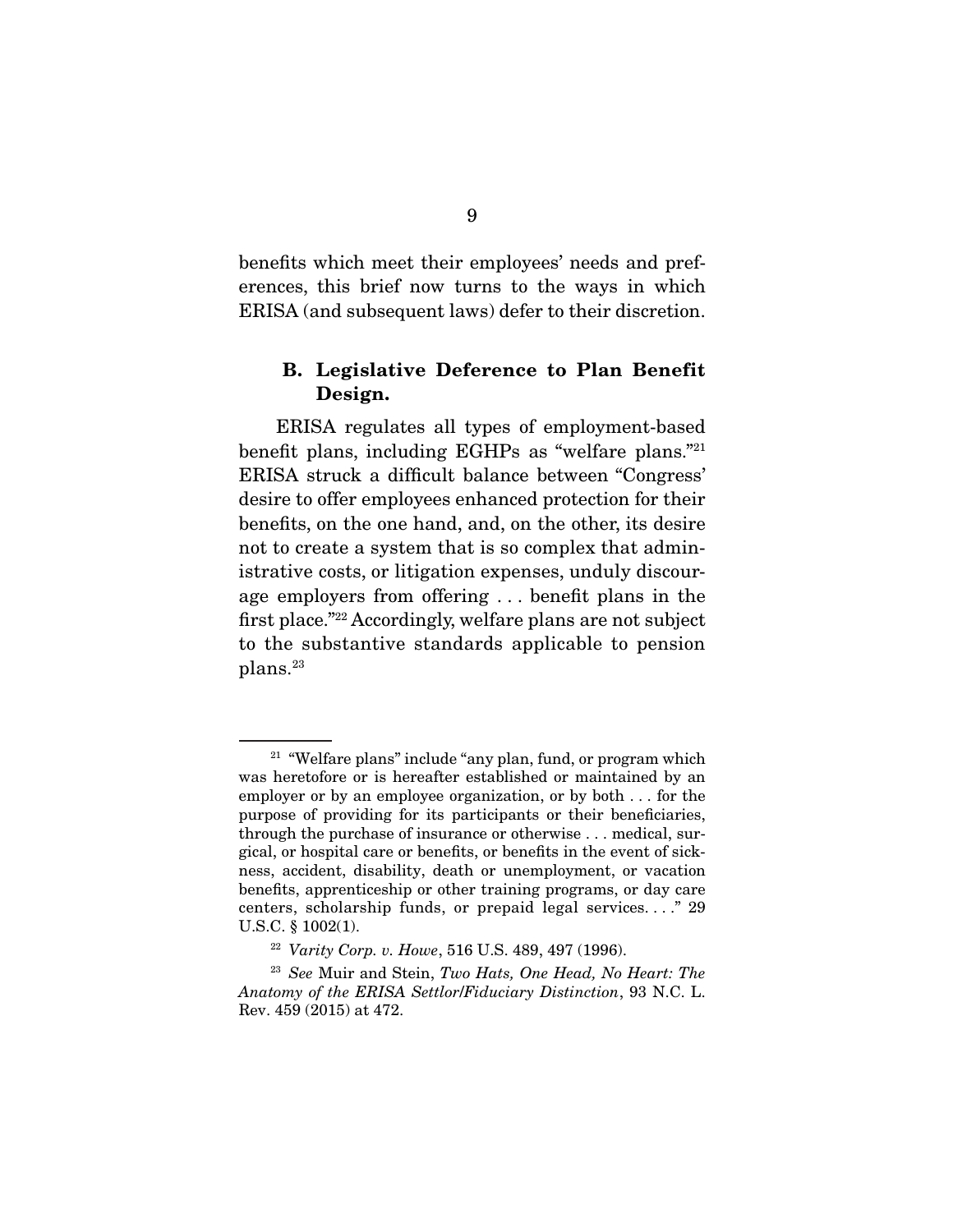[ERISA] does not go about protecting plan participants and their beneficiaries by requiring employers to provide any given set of minimum benefits, but instead controls the administration of [EGHPs] . . . as by imposing reporting and disclosure mandates . . . participation and vesting requirements, . . . funding standards . . . and fiduciary responsibilities for plan administrators[.] $^{[24]}$ 

 Instead of benefits required by law, the "set of benefits" provided by a Self-Insured EGHP is determined as a "settlor" function of the plan sponsor.<sup>25</sup> "Settlor" are distinguished from "fiduciary" functions. "Fiduciaries" are identified by their performance of actions included with the ERISA definition.<sup>26</sup> Since this definition does not include the actions of creating, amending or terminating a plan, these are "settlor" acts.

ERISA's fiduciary duty requirement simply is not implicated where [a plan sponsor], acting as the Plan's settlor, makes a decision regarding the form or structure of the Plan such as who is entitled to receive Plan benefits and in

 $24$  N.Y. State Conference of Blue Cross & Blue Shield Plans v. Travelers Ins. Co., 514 U.S. 645, 650–51, 115 S. Ct. 1671, 1674– 75 (1995) (citations omitted, emphasis added).

<sup>&</sup>lt;sup>25</sup> A "plan sponsor" is (i) an employer, an (ii) employee organization (labor union), (iii) two or more employers or jointly one or more employers and one or more employee organizations through a group of representatives, or (iv) a pooled plan provider. 29 U.S.C. § 1002(16)(B).

<sup>&</sup>lt;sup>26</sup> See 29 U.S.C. § 1002(21)(A) and *Lockheed Corp. v. Spink*, 517 U.S. 882, 890 (1996). Accord Hughes Aircraft Co. v. Jacobson, 525 U.S. 432 (1999).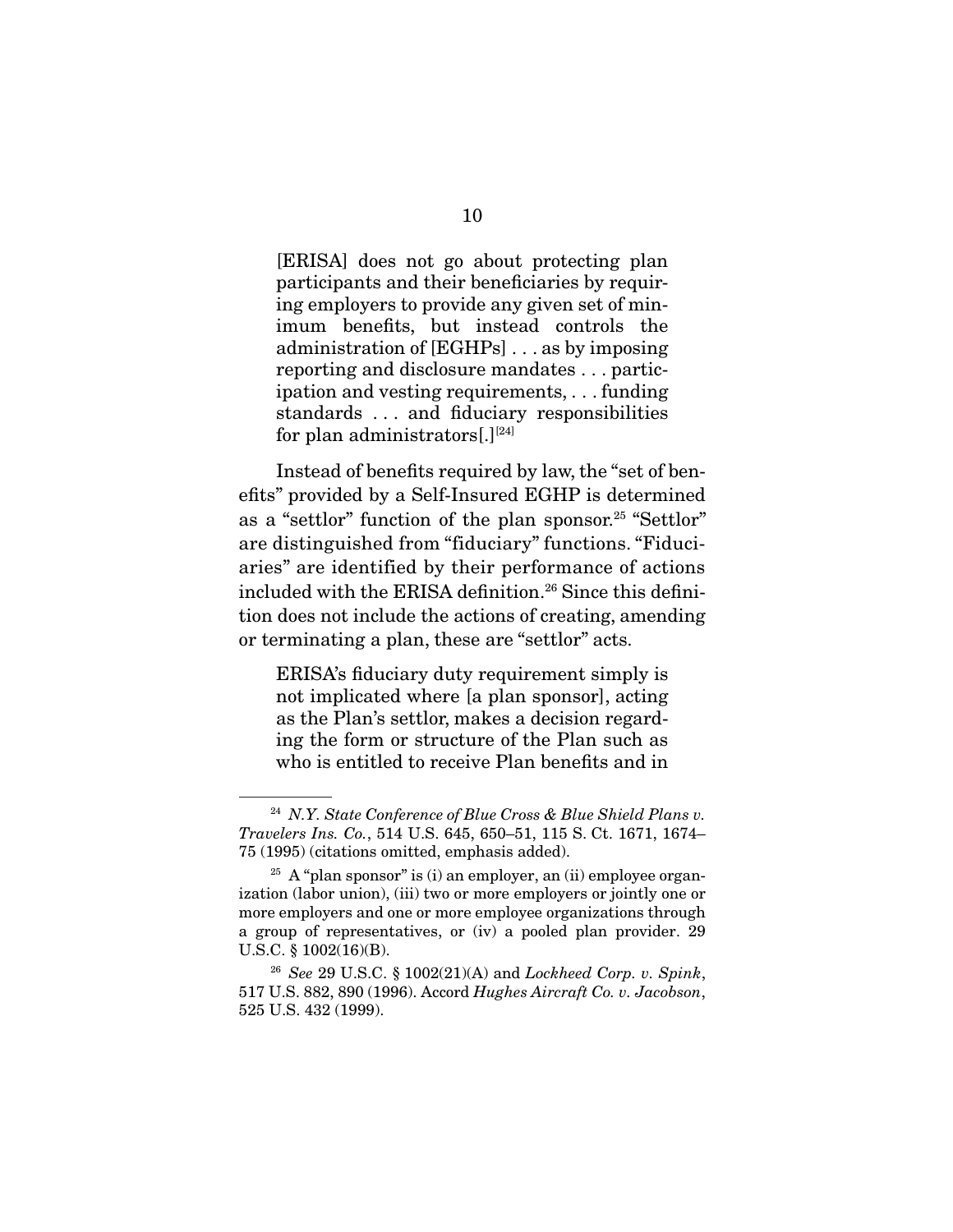what amounts, or how such benefits are calculated.<sup>[27]</sup>

 Consistently ERISA itself did not require any specific benefits, though it has a limited antidiscrimination provision which does not apply to benefits.28 Subsequent amendments cautiously added a few requirements not relevant here.<sup>29</sup>

 Deference continued with the next major enactment affecting EGHPs, HIPAA.<sup>30</sup> As material, HIPAA prohibits EGHP discrimination in plan eligibility determinations, which expressly did not create substantive benefits obligations:

[This provision]  $\ldots$  shall not be construed  $(A)$ to require [an EGHP], or [EGHP] coverage, to provide particular benefits other than those provided under the terms of such plan or coverage, or (B) to prevent such a plan or coverage from establishing limitations or restrictions on the amount, level, extent, or

<sup>30</sup> The Health Insurance Portability and Accountability Act of 1996, Pub.L. 104-191 (August 21, 1996).

 $27$  Lockheed Corp. v. Spink, supra, 517 U.S. at 890.

 $28$  "[ERISA] Section 510 prohibits discrimination driven by a desire to retaliate against an employee or to deprive an employee of a right to which he or she may become entitled. It does not prohibit an employer from crafting its medical plan to meet economic imperatives." Owens v. Storehouse, Inc., 984 F.2d 394, 400 (11th Cir. 1993).

<sup>29</sup> The Consolidated Omnibus Budget Reconciliation Act, 29 U.S.C. § 1161–1168 ("COBRA") added requirements for continuation of EGHP coverage with no benefits requirements, and the Omnibus Budget Reconciliation Act, 29 U.S.C. § 1169, added a few specific requirements for children's coverage.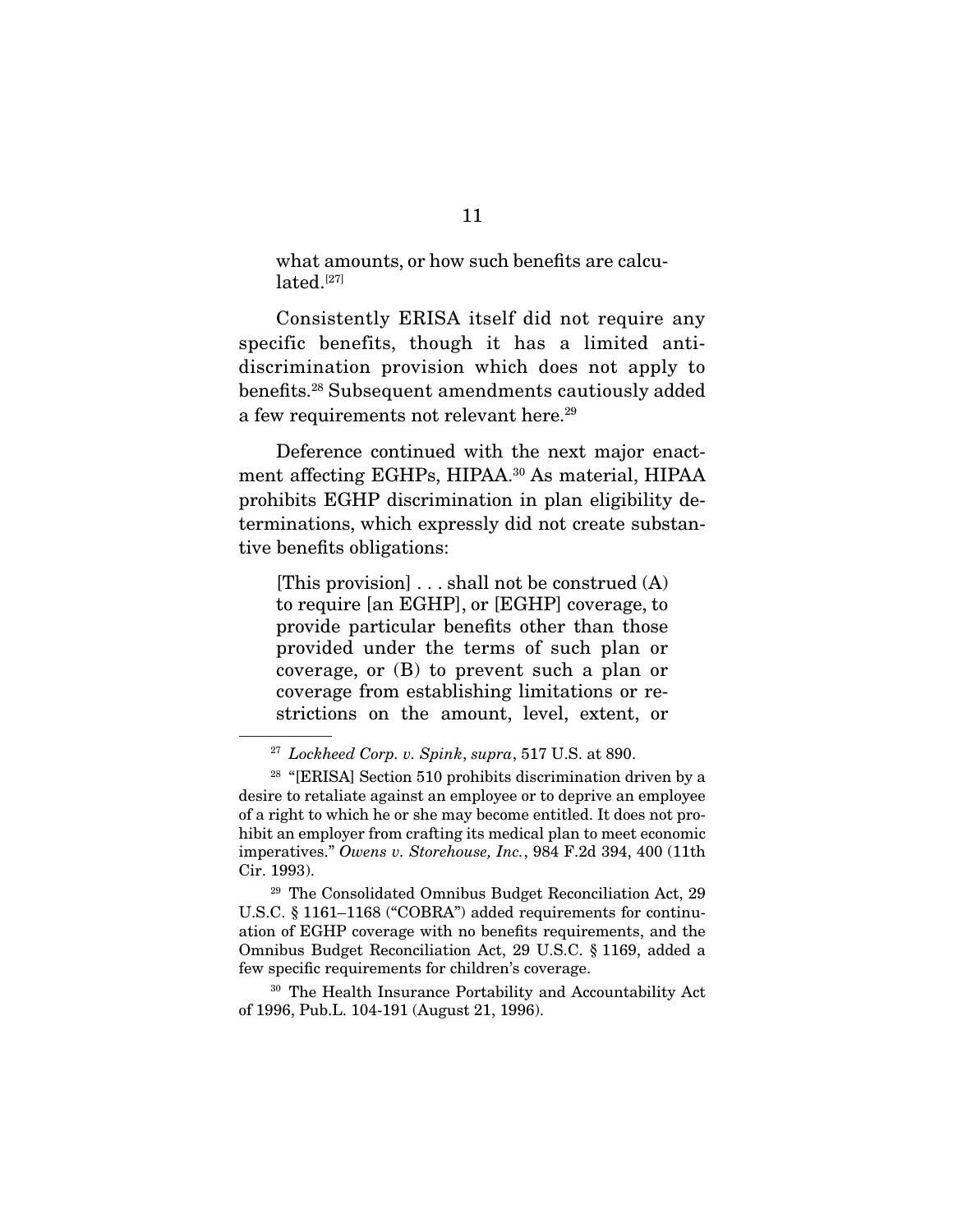nature of the benefits or coverage for similarly situated individuals enrolled in the plan or coverage.[31]

In general, "HIPAA does not prohibit a plan design or terms which are generally applicable to all plan participants, but which may have a disparate impact on individual enrollees due to the individual's need for more or specific benefits under the plan."32

 Deference continued again with the Affordable Care Act ("ACA").33 The ACA requires issuers to provide specified "essential health benefits" but does not extend this requirement to "large" Self-Insured EG-HPs (more than 100 employees).

 The Act [ACA] makes few changes to the large-group market, consistent with the belief that the market has been functioning acceptably well in providing health care access to most people working for large organizations. . . .

 For large employers that already provide health care benefits . . . the new mandate will not impose much in the way of new obligations because . . . the [ACA] exempts the

. . .

<sup>31</sup> 29 U.S.C. § 1182(a)(1).

<sup>32</sup> Medill, HIPAA and Its Related Legislation: A New Role for ERISA in the Regulation of Private Health Care Plans? 65 Tenn. L. Rev. 485, 502 (Winter 1998) (footnotes omitted).

<sup>33</sup> Affordable Care Act of 2010, Pub.L. 111-148, 124 Stat. 199 (2010).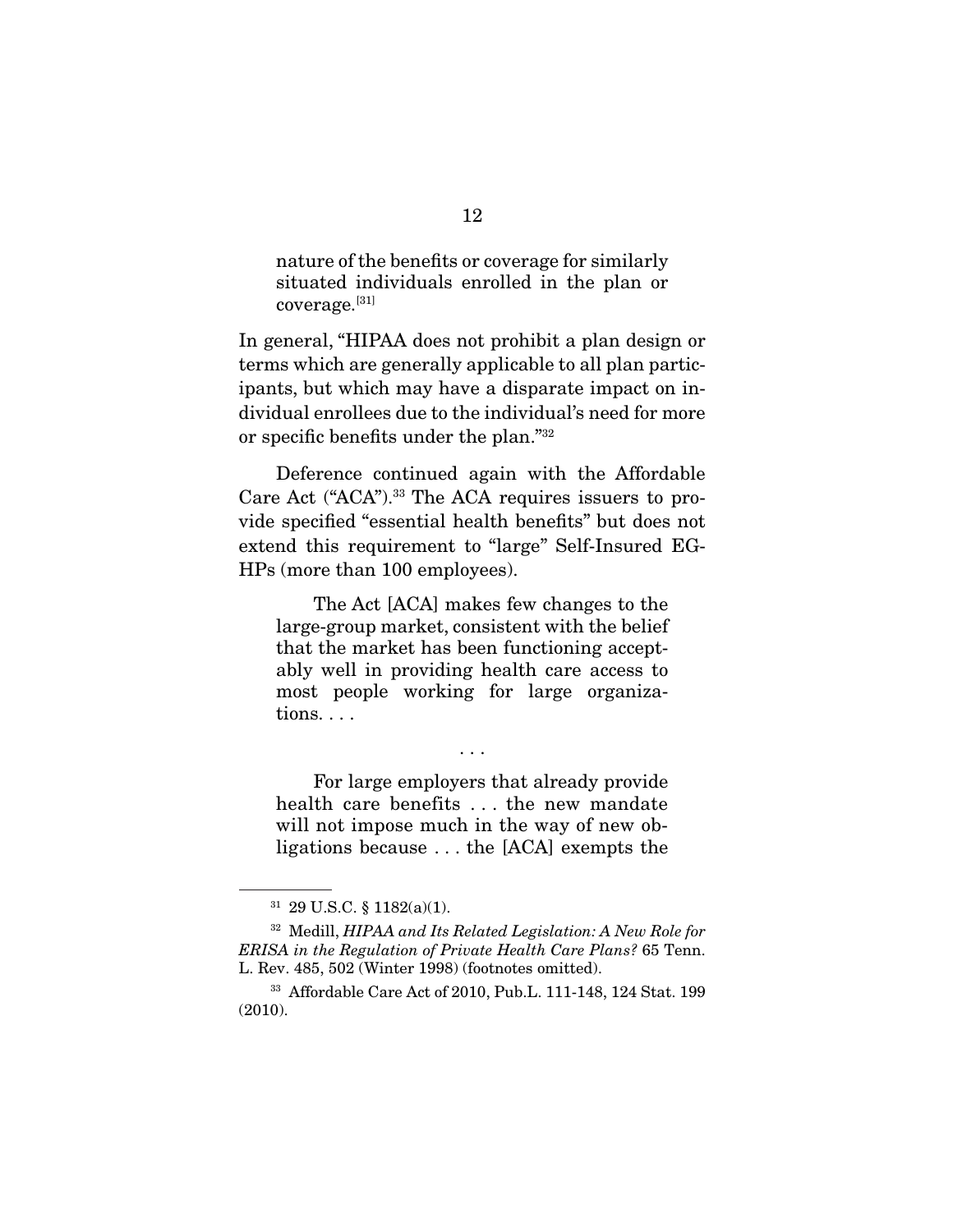large-group market from the "essential health benefits" requirements. . . .<sup>[34]</sup>

The ACA did establish a few limited benefit requirements for large EGHPs (e.g., preventive services) but otherwise deferred benefits design to sponsors.

 Finally, while not in the direct line of EGHP statutory authorities the Americans with Disabilities Act ("ADA")35 also defers to Self-Insured EGHPs in benefits design. The ADA prohibits employers from discriminating against individuals with disabilities in health coverage36 but specifically allows risk-based benefits design, permitting benefits which might otherwise be discriminatory as long as the design is not a "subterfuge."37 " 'Subterfuge' refers to disability-based disparate treatment that is not justified by the risks or costs associated with the disability."38 A sponsor may therefore design benefits which have a disparate impact on

 $34$  Baker, Health Insurance, Risk, and Responsibility after the Patient Protection and Affordable Care Act, 159 U. Penn. L. Rev. 1577, 1592 (June 2011) (footnotes omitted). Due to the inability of most smaller organizations to procure or reserve sufficient funds to self-insure there are very few groups below the ACA threshold.

<sup>35</sup> 42 U.S.C. § 12101

<sup>36</sup> 29 C.F.R. § 1630.4(a)(vi). See Equal Employment Opportunity Commission (EEOC), Interim Enforcement Guidance on the Application of the ADA to Disability-Based Distinctions in Employer-Provided Health Insurance (June 8, 1993). ESRD and the need for dialysis are "disabilities" under the ADA. See Fiscus v. Wal-Mart Stores, Inc., 385 F.3d 378, 384 (3d Cir. 2004).

 $37$  29 C.F.R. § 1630.16(f)(3), (4).

 $38$  EEOC, supra at 10–11.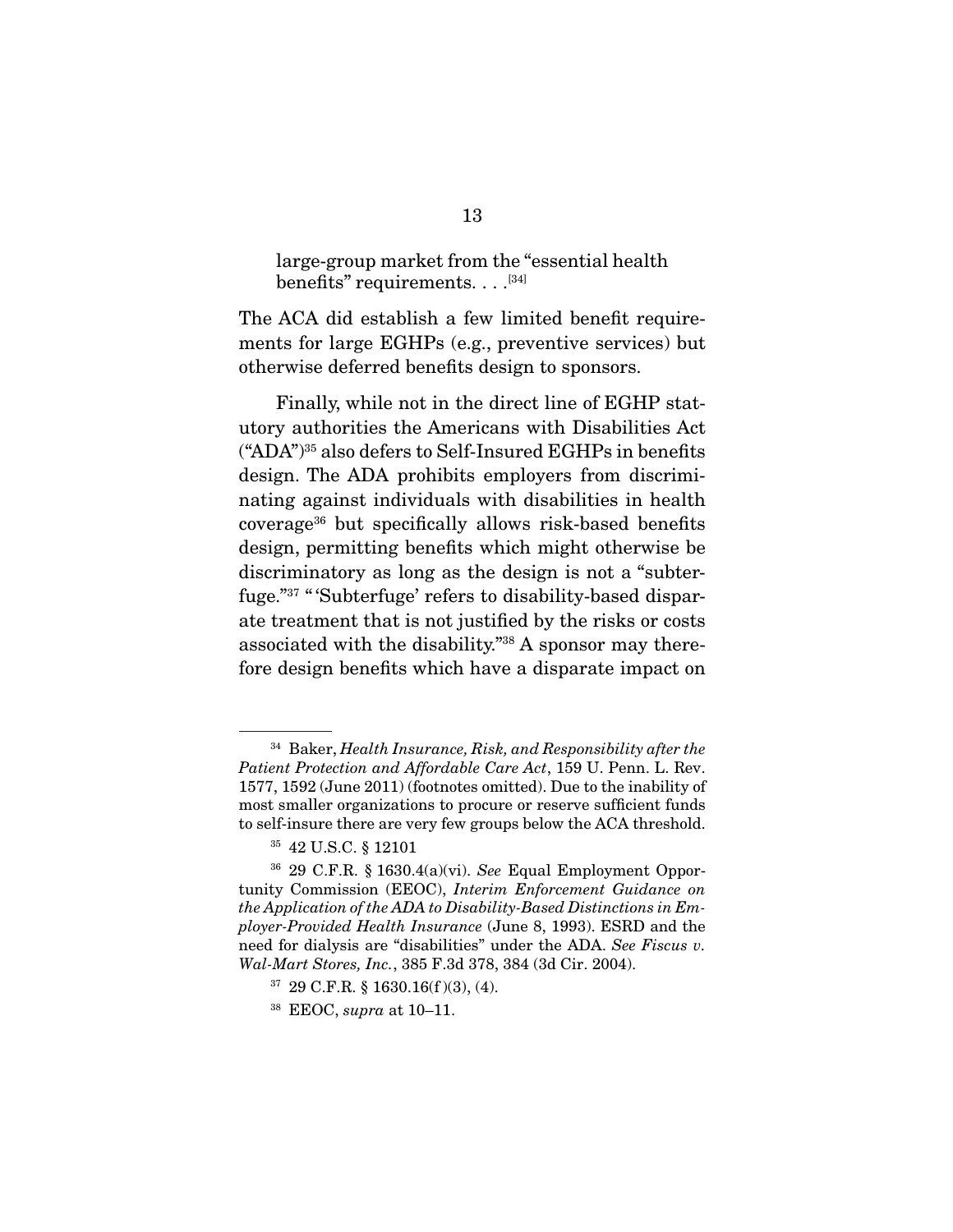members with particular disabilities, if justified by costs of the benefit without differentiation.

 Federal law therefore provides only a few marginal requirements for Self-Insured EGHP benefit design, and exempts them from state requirements. Substantive decisions about benefit design are deferred to the sponsor to meet employee needs and preferences.

#### **C. Benefits Design and the Financial Realities of Self-Insured EGHPs.**

 While they do have legal discretion over benefit design, Self-Insured EGHPs must fund the wide range of services their Members expect. This includes everything from catastrophic cases such as traumatic injury and cancer; to costly chronic conditions such as diabetes and hemophilia; to prenatal, wellness and preventive care; and more. Expensive ancillary services such as air ambulances may be needed. Even if not legally required dialysis is part of the preferred benefits set.

 Once established a Self-Insured EGHP is required to fund all benefits. In doing so it must be administered "for the exclusive purpose of (i) providing benefits to participants and their beneficiaries; and (ii) defraying reasonable expenses of administering the plan[,]" using the "care, skill, prudence, and diligence under the circumstances then prevailing that a prudent man acting in a like capacity and familiar with such matters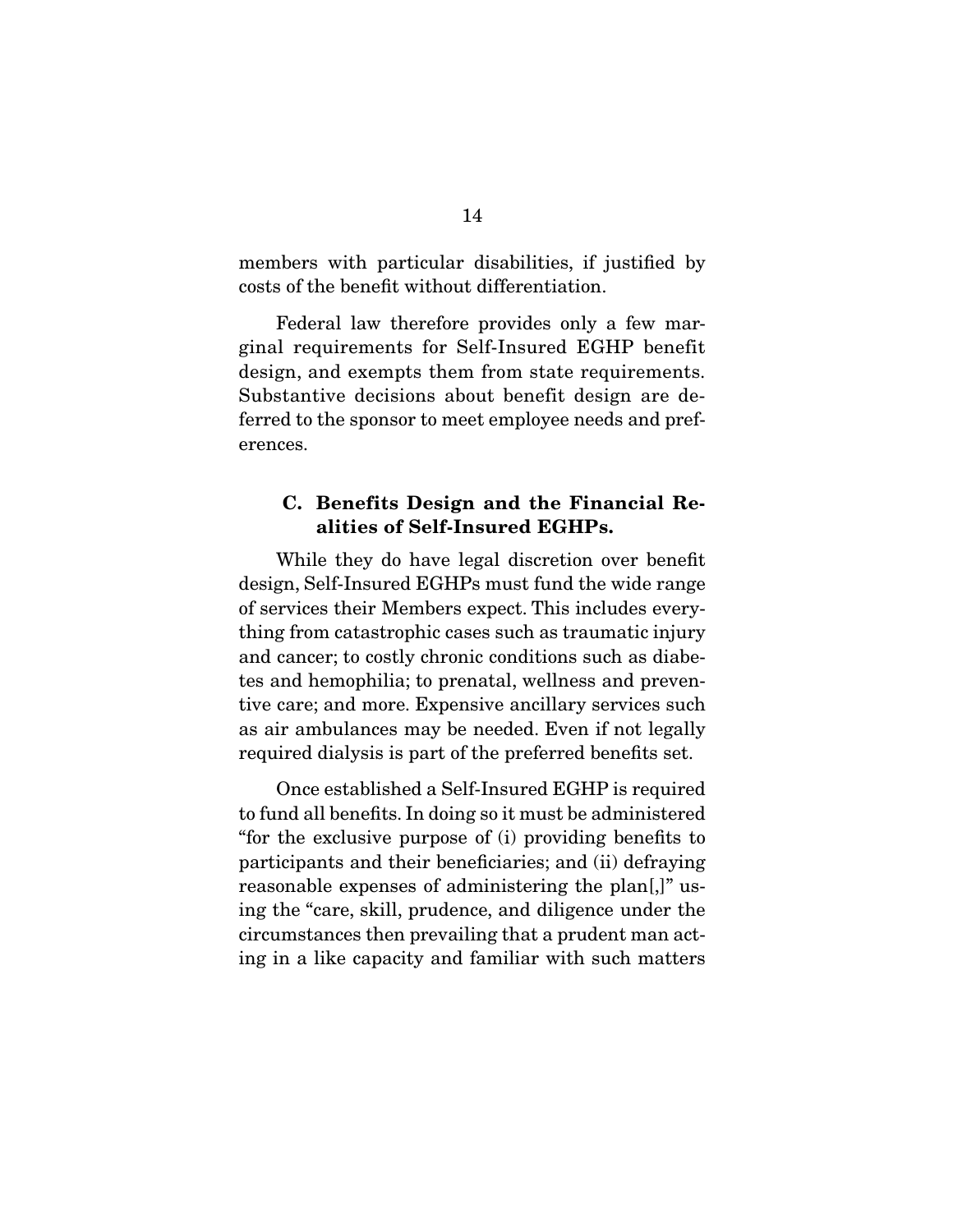would use in the conduct of an enterprise of a like character and with like aim[.]"39

 This obligation extends to selection of healthcare providers:40

 In selecting a health care provider in this context, as with the selection of any service provider under ERISA, the responsible plan fiduciary must engage in an objective process designed to elicit information necessary to assess the qualifications of the provider, the quality of services covered, and the reasonableness of the fees charged in light of the services provided. . . .

 . . . it should be noted that, because numerous factors necessarily will be considered by a fiduciary when selecting health care service providers, the fiduciary need not select the lowest bidder when soliciting bids, although the fiduciary must ensure that the compensation paid to a service provider is reasonable in light of the services provided to the plan.

Prudent plan administration therefore requires cost containment if charges may be unaffordable.

 Provider networks, usually associated with an issuer, are common but prices for Self-Insured EGHPs are not as favorable as those issuers negotiate for

<sup>39</sup> Pegram v. Herdrich, 530 U.S. 211 (2000) at 227; see 29 U.S.C. § 1104(a)(1).

<sup>40</sup> U.S. Department of Labor Employee Benefits Services Administration, Information Letter 02-19-1998.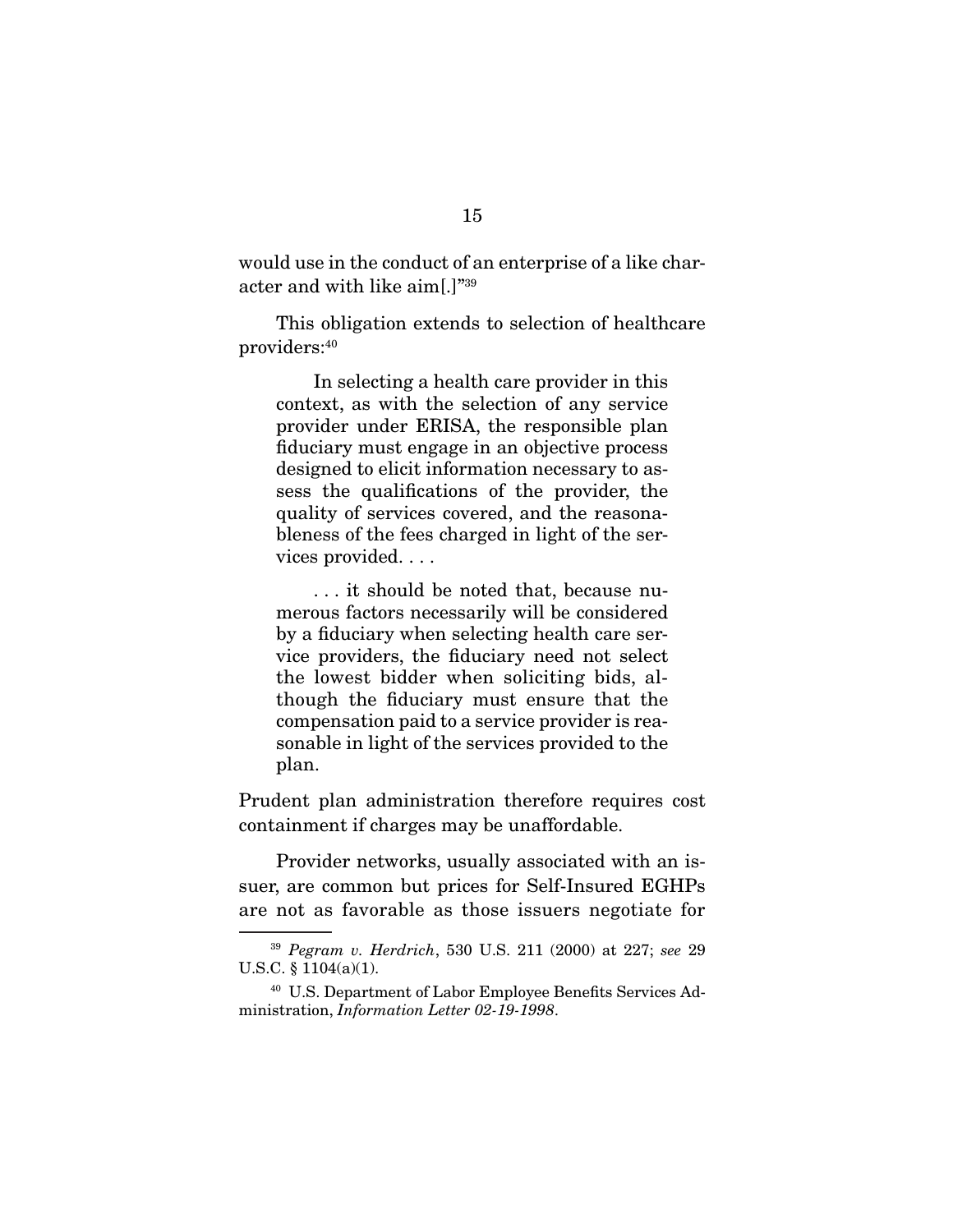their fully-insured plans $41$  and may not provide a reasonable reduction from otherwise uncontrolled charges.

 A second common strategy is stop-loss insurance, but expensive cases are usually "lasered":

 Within self-funded medical programs, individuals having serious ongoing medical conditions that are likely to incur large expenses related to those conditions, are "known" risks that are frequently isolated by a stop loss carrier to receive a higher specific deductible in relation to the rest of the insured population. Isolating specific individuals for a higher stop loss deductible is known as "lasering" and has always been a common practice in the medical stop loss industry.

 Here's an over-simplified illustration: Assume that a 500-life employer group has a \$100,000 specific stop loss deductible. An individual in the group is currently being treated for cancer with an expected treatment cost of \$500,000 during the plan year. Medical stop loss coverage with a \$100,000 specific deductible is issued to the employer for each covered individual except for the cancer patient who will be "lasered" with a \$500,000 specific deductible. . . .<sup>[42]</sup>

Dialysis cases are usually lasered.

<sup>&</sup>lt;sup>41</sup> Craig et al., How Important is Price Variation Between Health Insurers? National Bureau of Economic Research Working Paper 25190, October 2018).

 $42$  Giles, Demystifying Stop Loss Lasers (QBE 2017) at 1.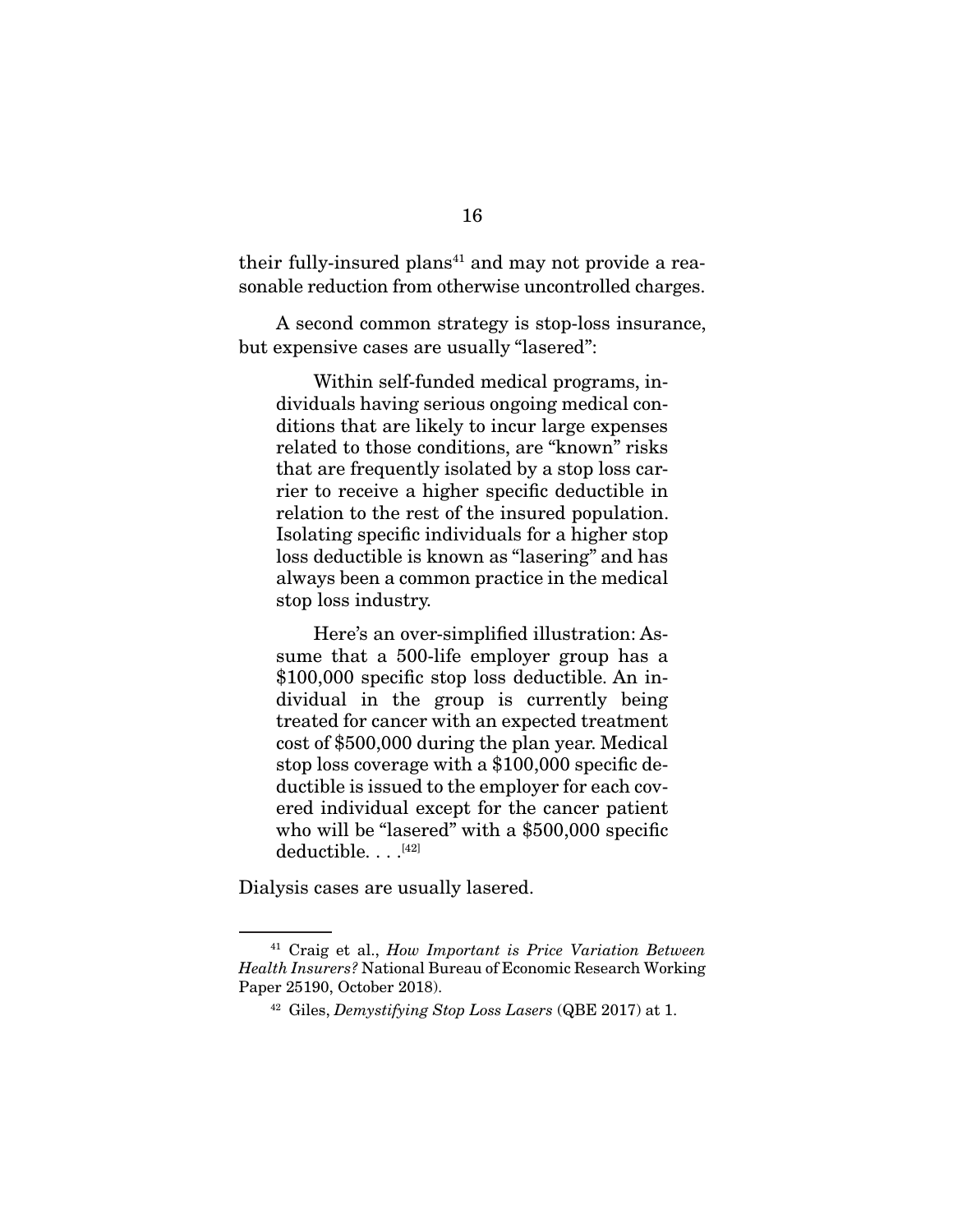If network prices are not affordable and stop-loss has an unaffordable laser a sponsor has only four options to control dialysis costs:

- Terminate the plan.
- Exclude dialysis from benefits.
- Increase employee cost shares (premiums, deductibles and copayments).
- Establish targeted treatment or dollar amount limitations.

Cost-share increases may be unaffordable for Members. A 500-Member plan may need to increase each Member's premium by \$1,800 annually to cover a single dialysis case at \$900,000 per year. Members may drop the plan for the individual market or go uninsured, further increasing costs for those who remain, who in turn may drop the plan, and so on. This phenomenon is called a 'death spiral' and can cause a plan's financial collapse.

 If a sponsor terminates the plan or excludes dialysis, members needing dialysis will have no coverage choice but Medicare or the individual market. Since individuals needing dialysis due to ESRD are automatically eligible for Medicare, if benefits limitations are prohibited dialysis coverage may ultimately collapse into Medicare alone.

 Benefits design using targeted treatment or dollar amount limitations are the option which preserves the Medicare/EGHP dialysis coverage system. It is also the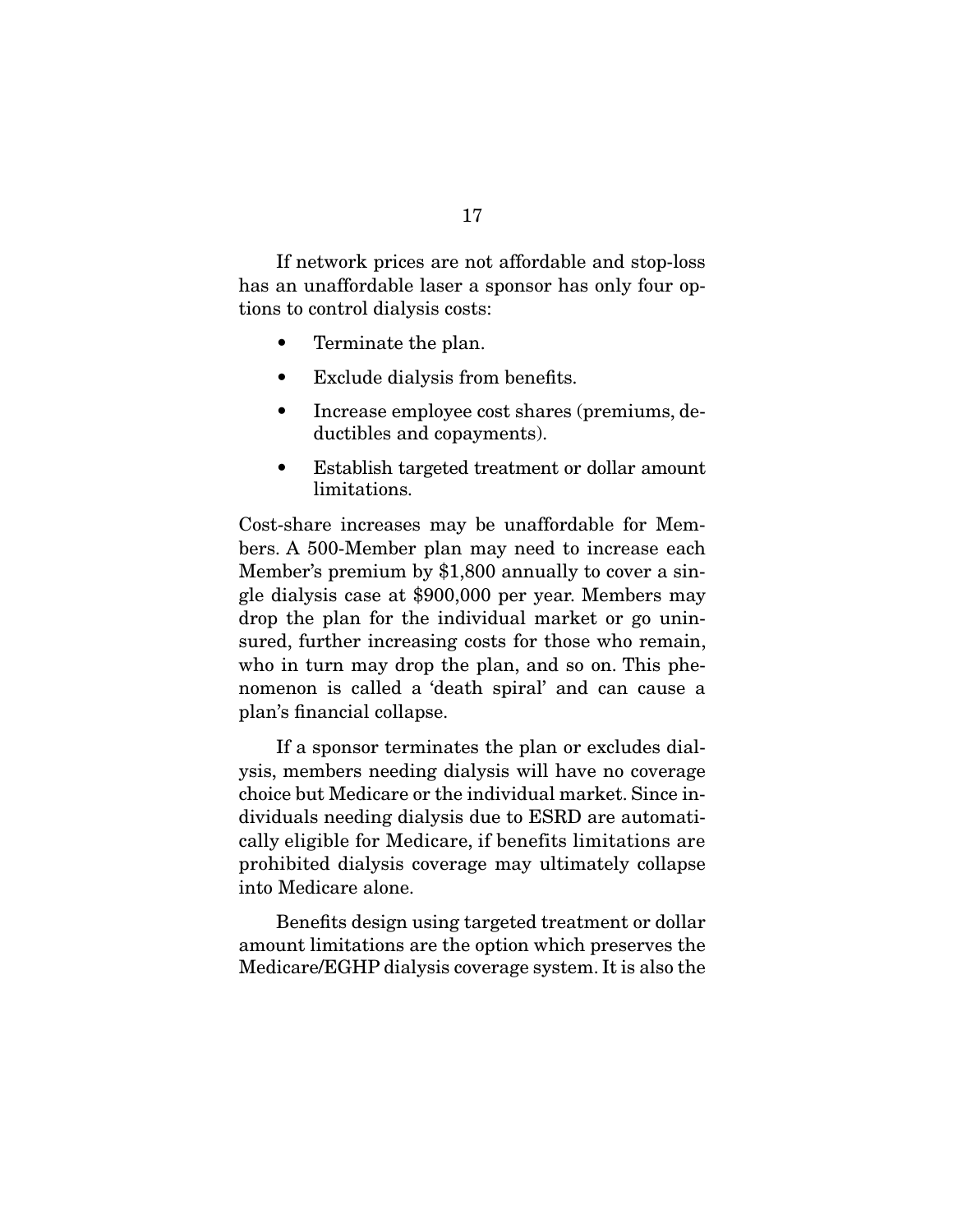strategy adopted by the Self-Insured EGHP sponsored by Amy's Kitchen:<sup>43</sup>

 In 2017, Amy's Plan modified its terms of coverage by implementing a "Dialysis Benefit Preservation Program." The Plan explained that it had found evidence of "significant inflation" of prices charged by dialysis providers; the use of inflated revenues "to subsidize reduced prices to other types of payers as incentives"; and "the specific targeting of the Plan and other non-governmental and noncommercial plans by the dialysis providers as profit centers." The Plan implemented the program because of its fiduciary obligation to preserve Plan assets against charges which (i) exceed reasonable value due to factors not beneficial to covered persons . . . and (ii) are used by the dialysis providers for purposes contrary to the covered persons' interests, such as subsidies for other plans and discriminatory profit-taking.

The reason for the Amy's Kitchen strategy was precisely the need to control unaffordably high dialysis costs, to preserve funding for all types of benefits for all Members. While the record in this case does not include this kind of specific documentation, it must be inferred that the same issues motivated the cost containment strategy used by petitioners.

 Benefits-design based cost containment strategies to limit dialysis costs and protect the interests of all Members in all types of care is well within the

 $43$  DaVita Inc. v. Amy's Kitchen, Inc., 981 F.3d 664, 668 (9th Cir. 2020).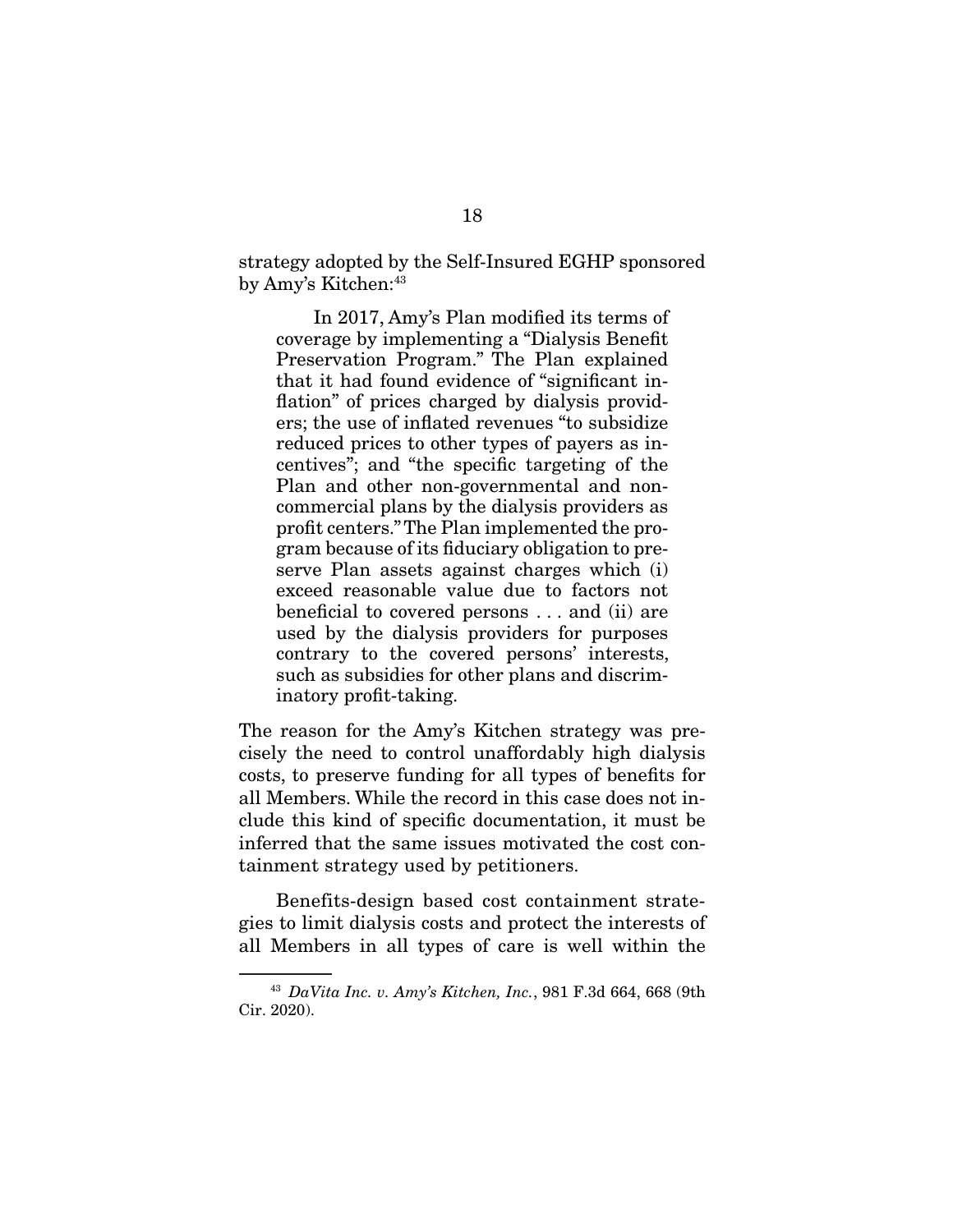deference accorded Self-Insured EGHPs, and helps preserve the Medicare/EGHP dialysis coverage system.

### **II. Medicare Dialysis Procurement Created Dialysis Monopoly Pricing.**

 Medicare was created because EGHPs, while "the nation's principal source of health care coverage . . . could never come close to covering the entire population $[$ ,  $]$ " in particular the elderly.<sup>44</sup> Medicare was therefore enacted in 1965 to "provide health care coverage to 19 million elderly Americans."45 Medicare's extension to dialysis had unanticipated consequences for the Medicare fisc, and created the noncompetitive dialysis marketplace.

### **A. The Creation of the Medicare Dialysis Benefit: Emerging Technology Meets Social Welfare Ambition.**

 The Medicare Dialysis Benefit was enacted almost accidentally at the high-water mark of Medicare expansion.

 . . . the enactment of ESRD coverage was not anticipated at all during the Medicare debate. Instead, its addition to Medicare in 1972 was a product of 'serendipity. . . . [rather] than

<sup>&</sup>lt;sup>44</sup> Enthoven and Fuchs, *Employment-Based Health Insur*ance: Past, Present, And Future, 25 Health Affairs 1538 (November/ December 2006) at 1540.

<sup>45</sup> Study Panel on Medicare Management and Governance, Reflections on Implementing Medicare (National Academy of Social Insurance, January 2001) at 7.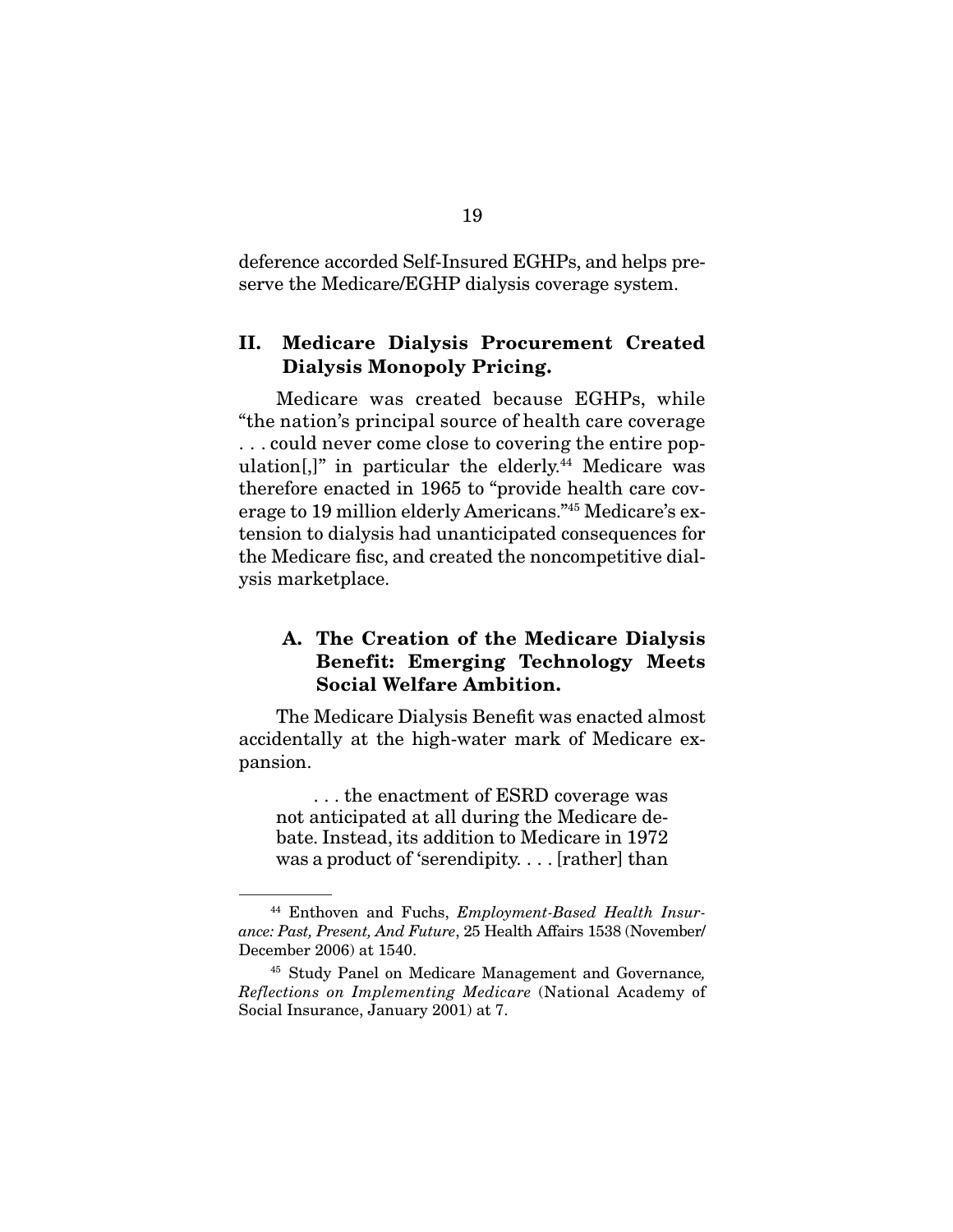the result of a grand design.' And the passage of ESRD coverage was more than a little peculiar, since it represented the first and only extension of Medicare to a specific disease category.<sup>[46]</sup>

The serendipity was that dialysis emerged as a charismatic technology as Medicare hit its furthest expansion, just before cost considerations curtailed further growth.

 The technology for effective dialysis were principally developed through the early 1960s.<sup>47</sup> A few pioneering centers demonstrated that the technology could save lives but only had funding for a few patients, stirring vigorous public debate about the ethics of deciding who should get the treatment and live, and who should not.<sup>48</sup> Media coverage led to recommendations for Medicare coverage.49

 Despite a dramatic "live" dialysis demonstration at a Congressional hearing actual debate on the

 $46$  Oberlander, The Political Life of Medicare (2003) at 41.

 $47$  See Sanford, What Scribner Hath Wrought: How the Invention of Modern Dialysis Shaped Health Law and Policy, XIII Richmond J. Law & Pub. Interest 337 (2010) at 338–39; Blagg, The Early History of Dialysis for Chronic Renal Failure in the United States: A View from Seattle, 49 Am. J. Kidney Diseases 482 (March 2007).

<sup>48</sup> See Sanford, supra.

 $49$  See Sanford, supra, at 341; Blagg, supra, at 490; and Rettig, Origins of the Medicare Kidney Disease Entitlement: The Social Security Amendments of 1972, Biomedical Politics (National Academies Press 1991) 176, at 177–82.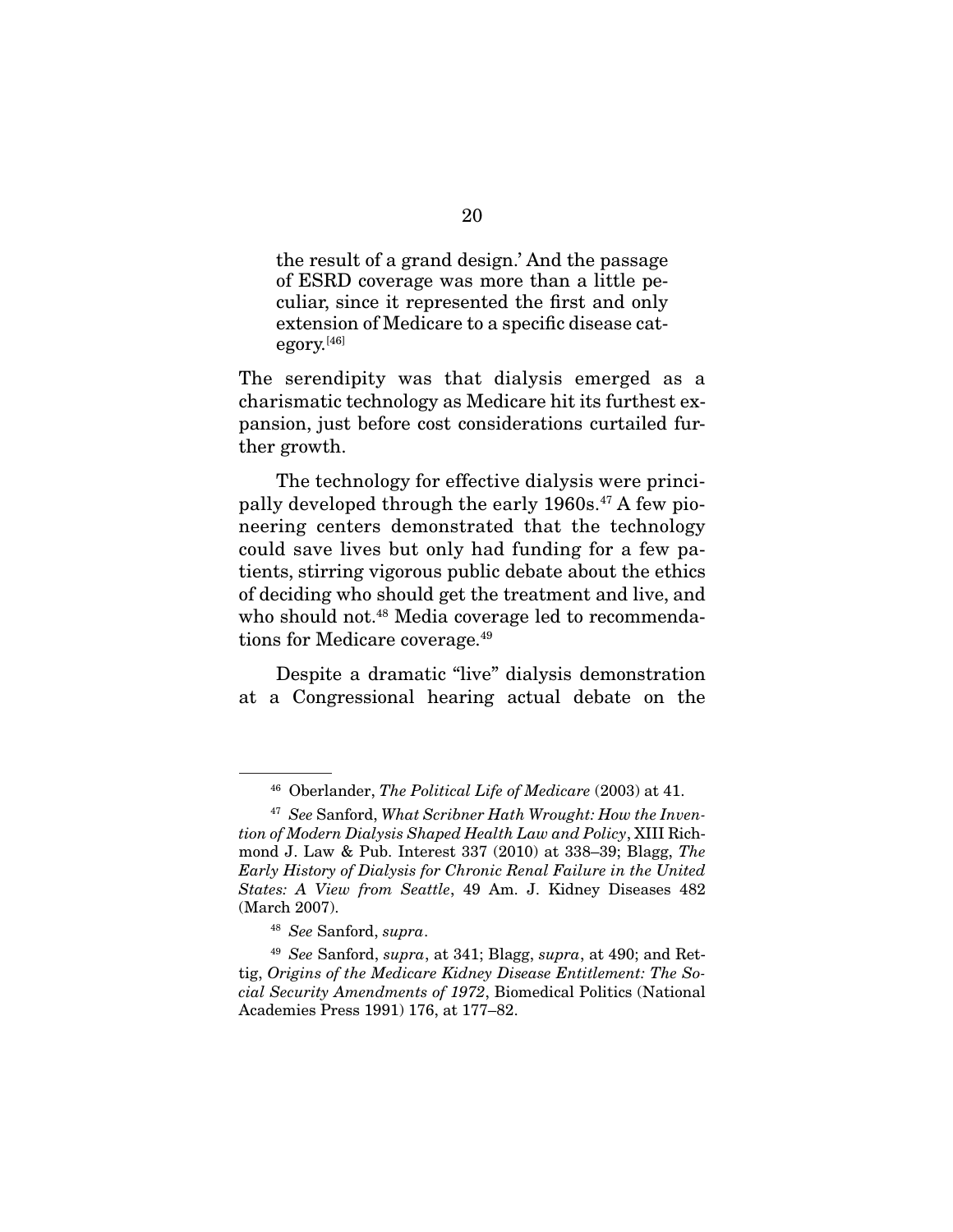Medicare Dialysis Benefit was very brief.<sup>50</sup> The Medicare Dialysis Benefit was enacted as part of the Social Security Amendments of 1972 ("SSA Amendments"); since their principal purpose was expansion of Medicare coverage to disabled individuals, the Medicare Dialysis Benefit was enacted by defining ESRD as a "disability."51

 Subsequent decades were marked by Medicare retrenchment amid concerns about containing costs.<sup>52</sup> This was especially true for the Medicare Dialysis Benefit, since "estimates of the of cost of the [benefit] were wildly off."<sup>53</sup> "The [pre-enactment] 'estimates' . . . seriously underestimated the costs of the program. Neither the actuaries nor the congressional staff took them seriously; yet no one challenged them[.]"54 One estimate was that "once the program was in 'steadystate,' approximately 20,000-30,000 patients would be receiving maintenance dialysis and that average annual costs of the ESRD program would equilibrate at approximately \$1B (\$6B in 2018 dollars)."55

 It didn't work out that way. When the Medicare Dialysis Benefit became effective on July 1, 1973 it

<sup>50</sup> Social Security Amendments of 1972, Pub.L. 92–603 (October 30, 1972). See Blagg, supra, at 492 and Rettig, supra, at 187, 194.

<sup>&</sup>lt;sup>51</sup> See Ball, Social Security Amendments and Legislative History, Social Security Bulletin (March 1973).

 $52$  See Oberlander, supra, at 43–53; Sanford, supra, at 354; and U.S. Renal Data System, 2003 Annual Data Report at 162–63.

 $53$  Blagg, supra, at 493.

 $54$  See Rettig, supra, at 195–201.

<sup>55</sup> U.S. Renal Data System, 2020 Annual Data Report at v. 2 ch. 9.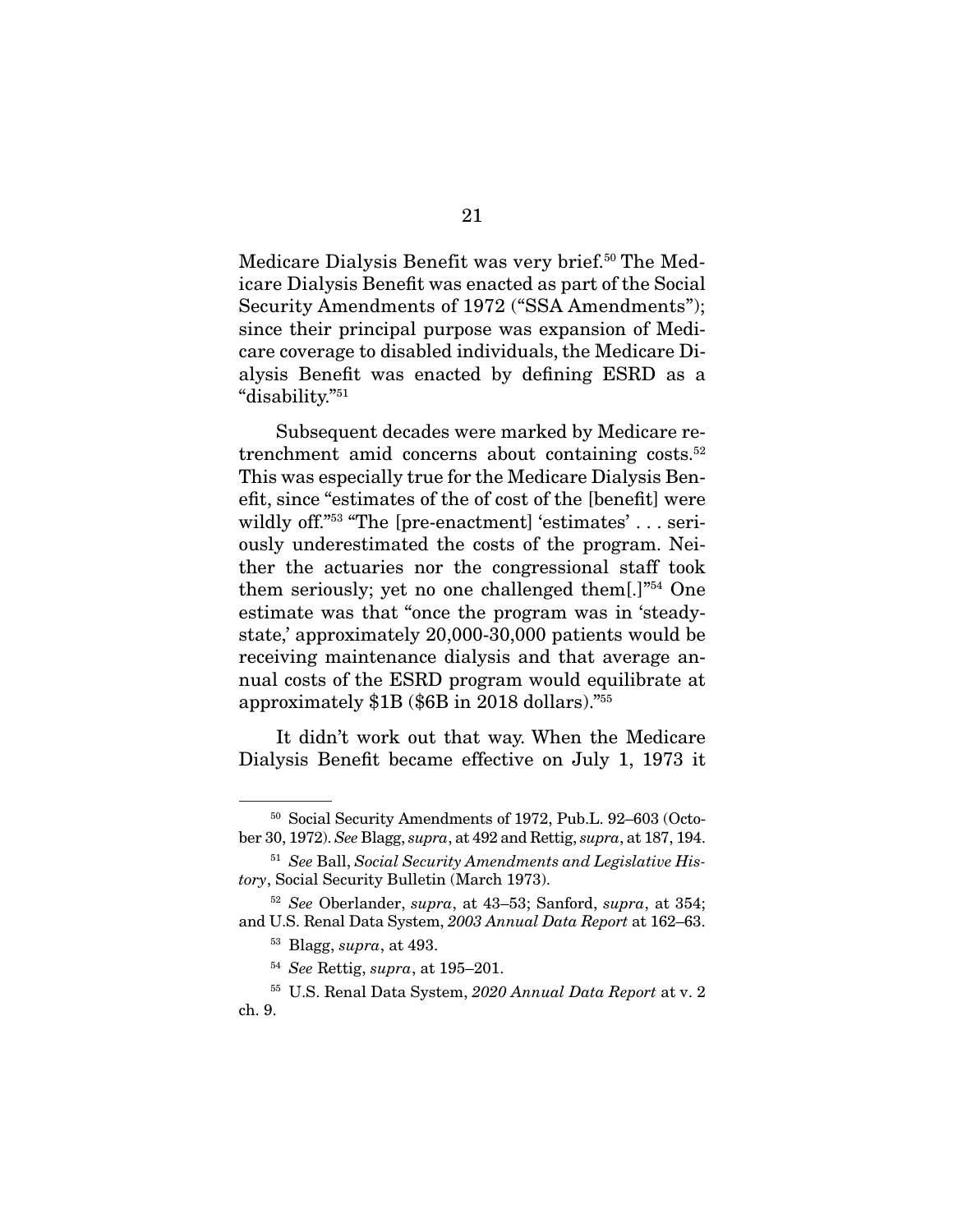covered about 11,000 beneficiaries, increasing to 42,500 by 1979.56 This number grew to 135,000 in 1988, 437,000 as of 2007 and over 500,000 in 2018.57

 The Medicare Dialysis Benefit was not the only benefit whose costs had been underestimated and from 1972 onward Medicare policy focused on containing costs.58 The Medicare Dialysis Benefit represents the high-water mark of Medicare expansion.

#### **B. Medicare Dialysis Benefit Cost Containment: Legislative Strategies**

 The only cost containment strategy initially applied to the Medicare Dialysis Benefit was a three month "waiting period" from start of dialysis to eligibility for Medicare.<sup>59</sup> A second cost containment strategy, mandatory coordination of benefits by EGHPs, was enacted in the MSPA.

 As originally enacted in 1965, the MSP [sic] designated Medicare as the secondary

<sup>56</sup> U.S. Department of Health and Human Services, Health Care Financing Administration Proposed Rule, Medicare Programs; End-Stage Renal Disease Program; Prospective Reimbursement for Dialysis Services, 47 Fed. Reg. 6556 (February 12, 1982).

<sup>57</sup> See Sanford, supra, at 352–53 and U.S. Renal Data System, 2020 Annual Data Report at v. 2 ch. 9.

 $58$  See, e.g., Oberlander, supra at 47–49.

<sup>&</sup>lt;sup>59</sup> The reason for the waiting period is that medical costs associated with ESRD are highest in the first few months of onset of kidney failure. See U.S. Renal Data System, 2007 Annual Data Report at 227. Congress considered waiting periods of zero, three or six months before settling on three. Rettig, supra at 199–200; see Ball, supra, at 18–19.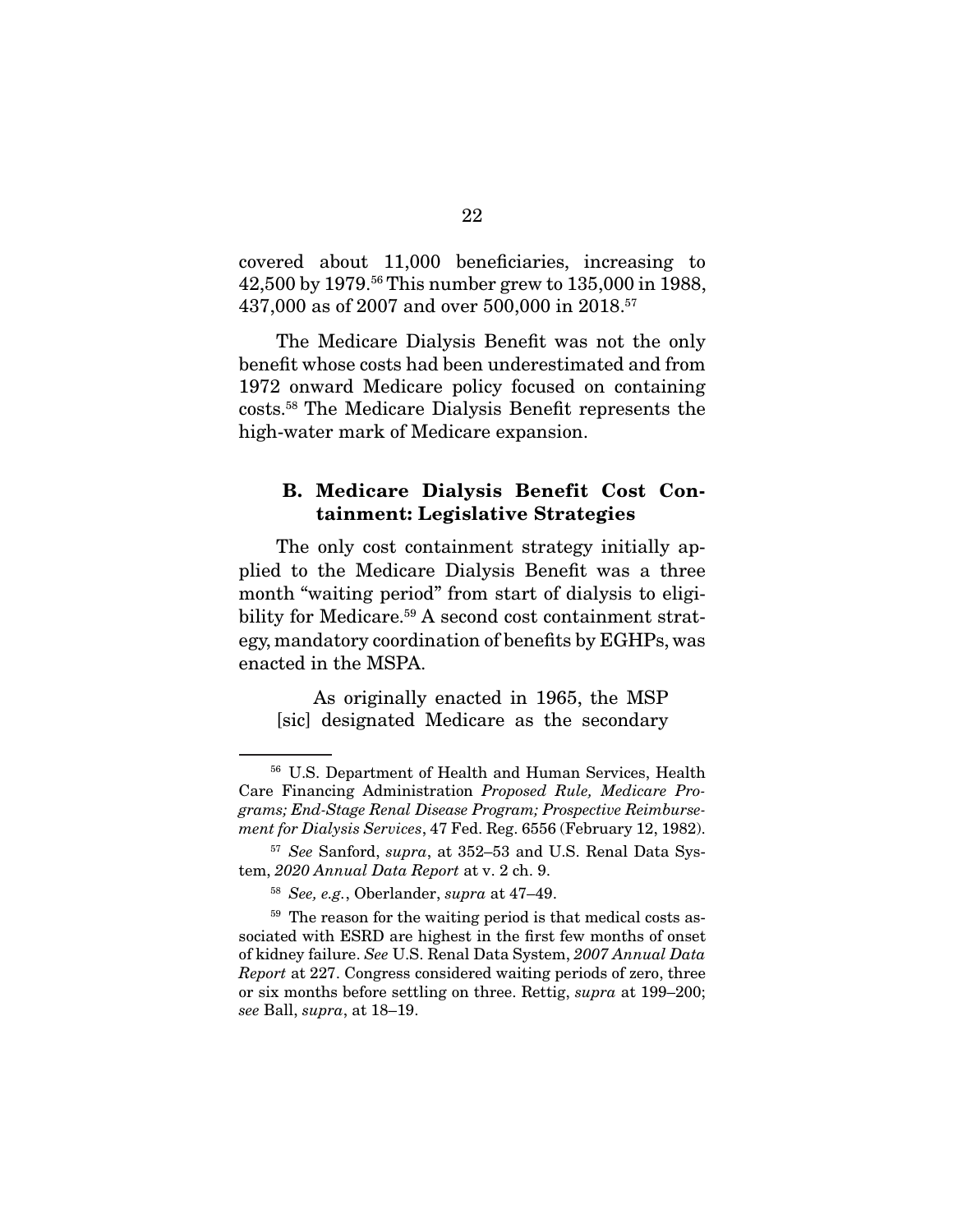payer solely with respect to state and federal worker's compensation laws and plans. All other insurers, mainly tort-liability insurers and [EGHPs], remained off the hook. If Medicare and a private policy both covered a healthcare expense, the private insurer simply could decline to pay the expense until Medicare had paid first. The private insurers would pick up the tab for any remaining costs (provided, of course, that those additional costs were covered by the private insurance).

 In 1980, Congress responded to that costly arrangement. Congress expanded the reach of the MSP by designating Medicare as the secondary payer with respect to tortliability insurance of all stripes[.] . . . In 1981, Congress next designated Medicare as the secondary payer with respect to [EGHPs], but only for persons eligible to enroll in Medicare solely because of ESRD.... The next year, Congress extended Medicare's secondarypayer status with respect to [EGHPs] to encompass some persons enrolled in Medicare due to age. . . . And in 1986, Congress added the third category of Medicare eligibility: disability.  $\ldots$ [60]

<sup>60</sup> DaVita Inc. v. Va. Mason Mem'l Hosp., 981 F.3d 679, 684 (9th Cir. 2020) (citations omitted). See also Bio-Medical Applications of Tennessee, Inc. v. Central States Southeast and Southwest Areas Health and Welfare Fund, 656 F.3d 277, 278 (6th Cir. 2011) and U.S. Department of Health and Human Services, Medicare Program; Medicare Secondary Payer for Individuals Entitled to Medicare and Also Covered Under Group Health Plans, 60 Fed. Reg. 45,344 (August 31, 1995) at 45,345.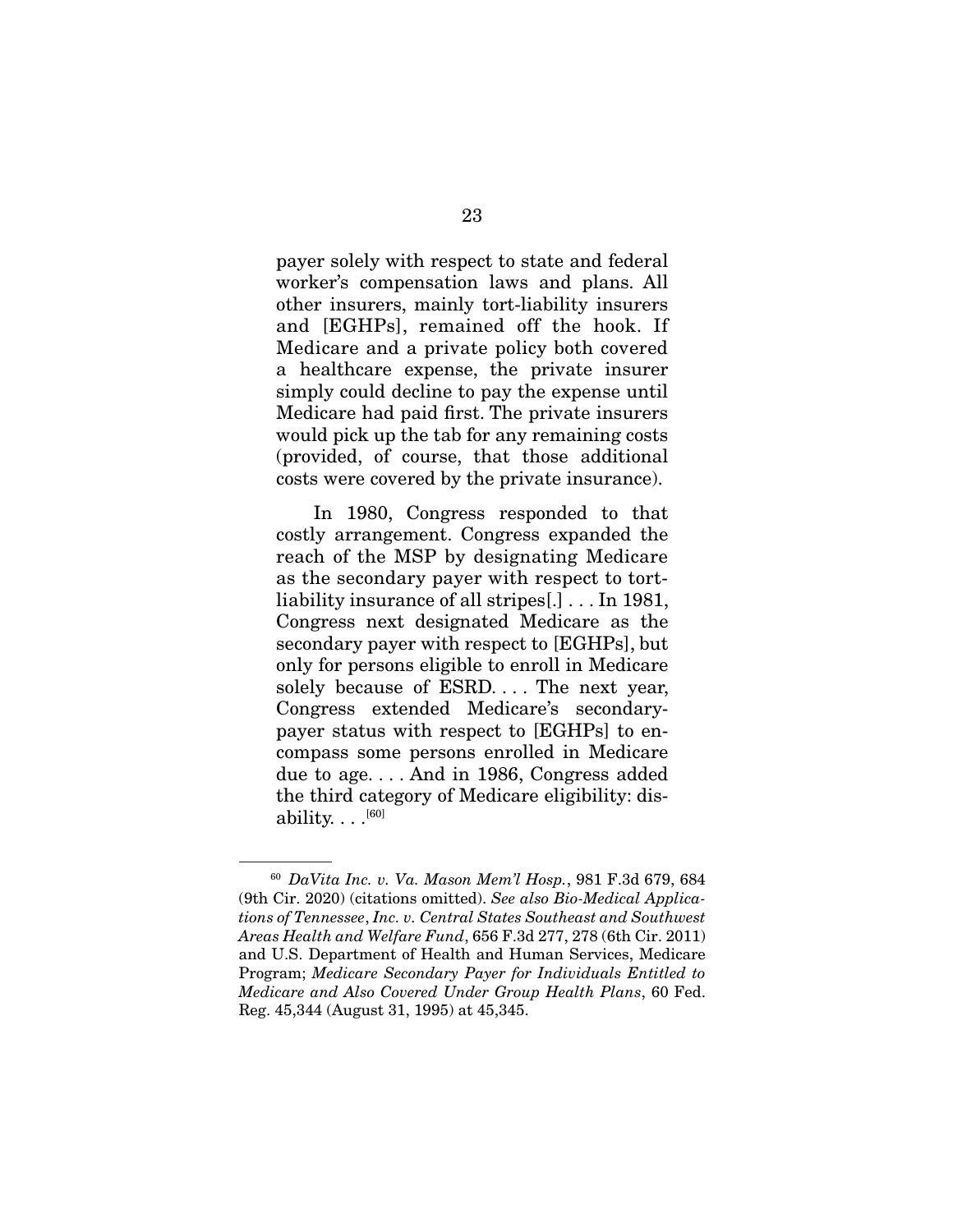The MSPA first established a twelve month "coordination period" for individuals covered by EGHPs, from the date of Medicare eligibility (i.e., the end of the "waiting period") during which EGHP coverage was required to be primary to Medicare. The coordination period was lengthened to 18 months in 1990 and its current period of 30 months in 1997.<sup>61</sup>

#### **C. Medicare Dialysis Procurement and the Noncompetitive Private Market.**

 The Medicare Dialysis Benefit created a noncompetitive private dialysis market because its implementation required a complex Medicare dialysis procurement system.

 Initially dialysis services were paid based on facility charges, but 1980 legislation directed the implementation of a cost-based "prospective reimbursement method" including incentives for more efficient and cost-effective services to be implemented by regulation.62 As of 2011 this Prospective Payment System ("PPS"):63

 $61$  See, e.g., Eggers, Medicare's End Stage Renal Disease Program, 22 Health Care Financing Review 55 (Fall 2000) at 56.

<sup>&</sup>lt;sup>62</sup> See U.S. Department of Health and Human Services, Medicare Programs; End-Stage Renal Disease Program; Prospective Reimbursement for Dialysis Services, 47 Fed. Reg. 6556 (February 12, 1982)

<sup>63</sup> See Kirchhoff, Medicare Coverage of End-Stage Renal Disease (ESRD) (Congressional Research Service August 16, 2018), at 6; see also 17–18.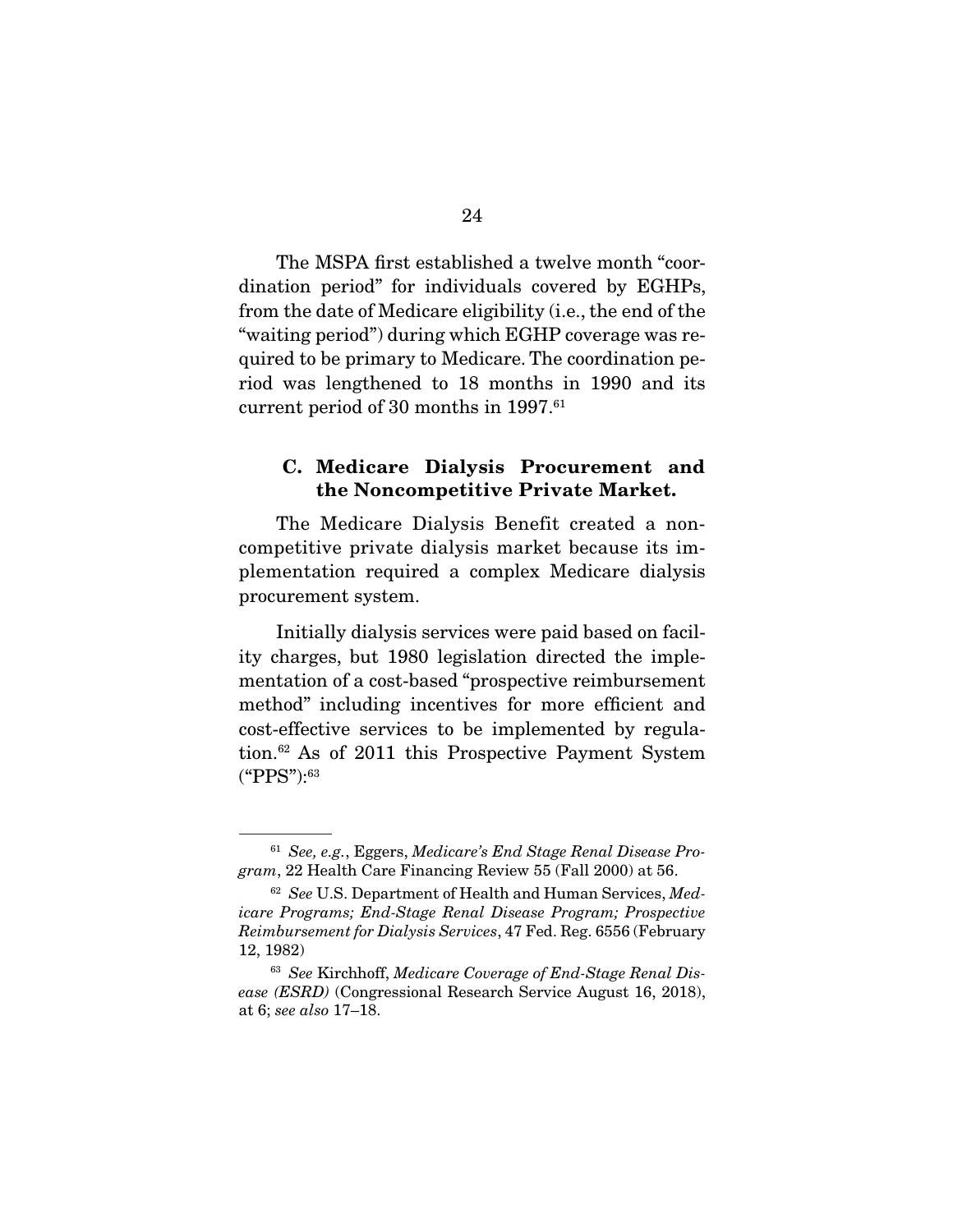. . . bundled Medicare's payment for renal dialysis services together with separately billable ESRD-related supplies . . . into a single, per treatment payment amount. The bundle payment supports up to three dialysis treatments per individual per week, with additional treatments covered on the basis of medical necessity. The reimbursement to facilities is the same regardless of dialysis modality, but is adjusted for case-mix, geographic area health care wages, and facility size.

 Dialysis payments are determined under a "Medicare Base Rate" ("MBR") set annually through a report to Congress and a public rule-making process. $64$  "The [MBR] is intended to cover all operating and capital costs that efficient providers would incur in furnishing dialysis treatment episodes[.]"65 The MBR may be adjusted by patient- and facility-level factors affecting treatment costs and "outlier" payments for particularly high-cost patients.<sup>66</sup> MBR rates are principally based on recommendations by the Medicare Payment Advisory Commission ("MedPac") on the adequacy of

 $64$  See, e.g., U.S. Department of Health and Human Services, Medicare Program; End-Stage Renal Disease Prospective Payment System, Payment for Renal Dialysis Services Furnished to Individuals with Acute Kidney Injury, and End-Stage Renal Disease Quality Incentive Program, 82 Fed. Reg. 50,738 (November 1, 2017).

<sup>65</sup> MedPac Payment Basics, Outpatient Dialysis Services Payment System (October 2017) ("MedPac Payment Basics") at 2, 4. See also Kirchhoff, supra note 69, at 18–19.

<sup>66</sup> MedPac Payment Basics at 3–4. See 42 C.F.R. §§ 413.231, 232, 233, 235.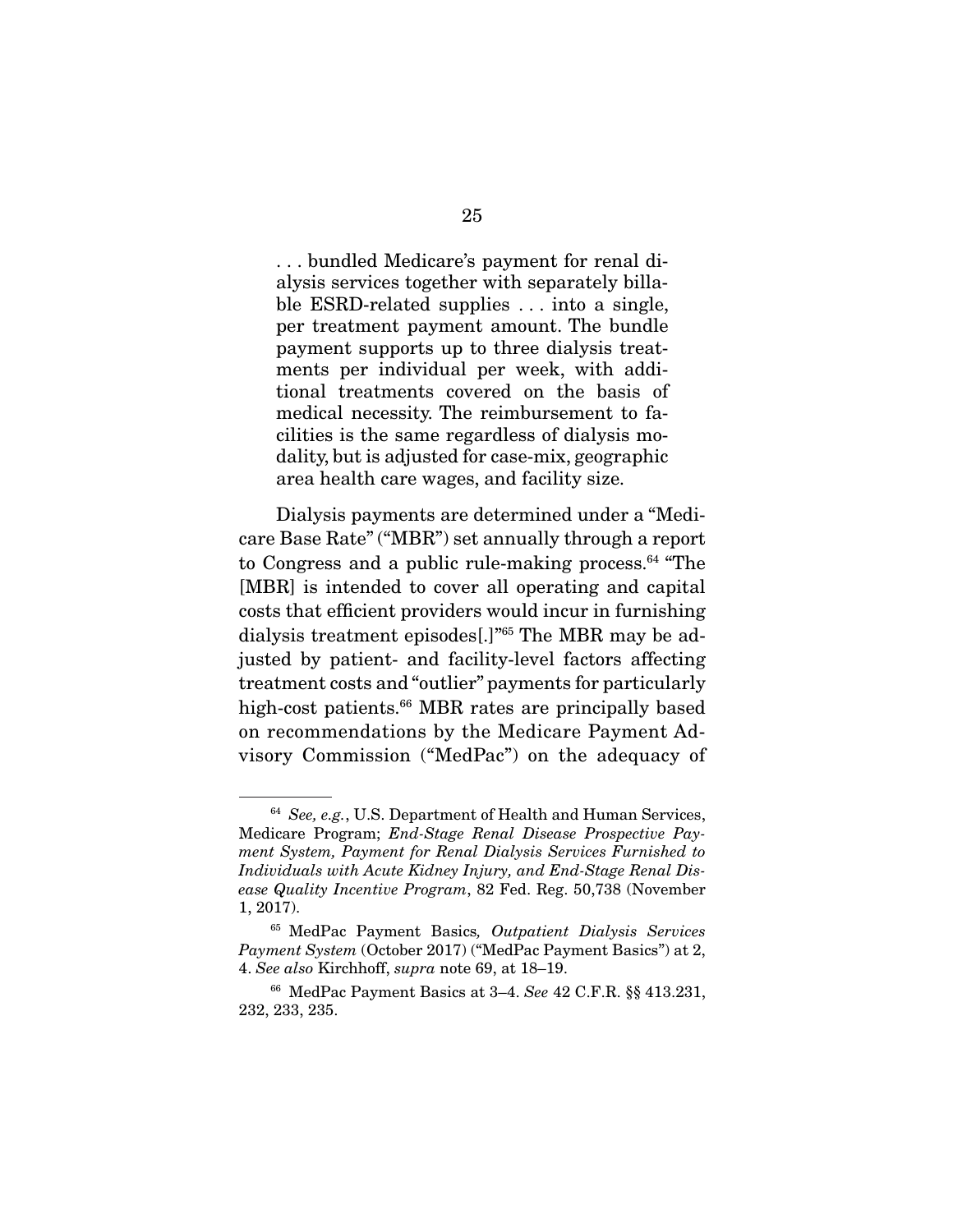Medicare payments to sustain beneficiaries' access to high-quality care and provider incentives to treat Medicare beneficiaries (i.e., marginal profits).<sup>67</sup>

 The ability to provide and challenge data and to lobby regulators is therefore key to capturing the Medicare revenue stream. Medicare participation also requires compliance with extensive regulatory requirements and reporting obligations.68 Such activities most efficiently carried out by larger, standardized organizations. This procurement process thus caused a standardization of dialysis care and provider consolidation.

 For providers, while not as lucrative as it might be the Medicare revenue stream is adequate and very reliable. "Although Medicare reimbursement limits the allowable charge per treatment, it provides industry participants with a relatively predictable and recurring revenue stream for dialysis services provided to patients without commercial insurance."69

 Standardization and consolidation are also supported by the lack of major dialysis innovation.

 $67$  See, e.g., MedPac Report to the Congress: Medicare Payment Policy (March 2021) at ch. 6: Outpatient Dialysis Services. MedPac and CMS analyses also rely on detailed information reported by the U.S. Renal Data System in its Annual Data Reports.

<sup>68</sup> See, e.g., U.S. Department of Health and Human Services, Medicare and Medicaid Programs; Conditions for Coverage for End-Stage Renal Disease Facilities; Final Rule, 73 Fed. Reg. 20,370 (February 15, 2008).

 $69$  DaVita, Inc. Annual Report (2020) at 4.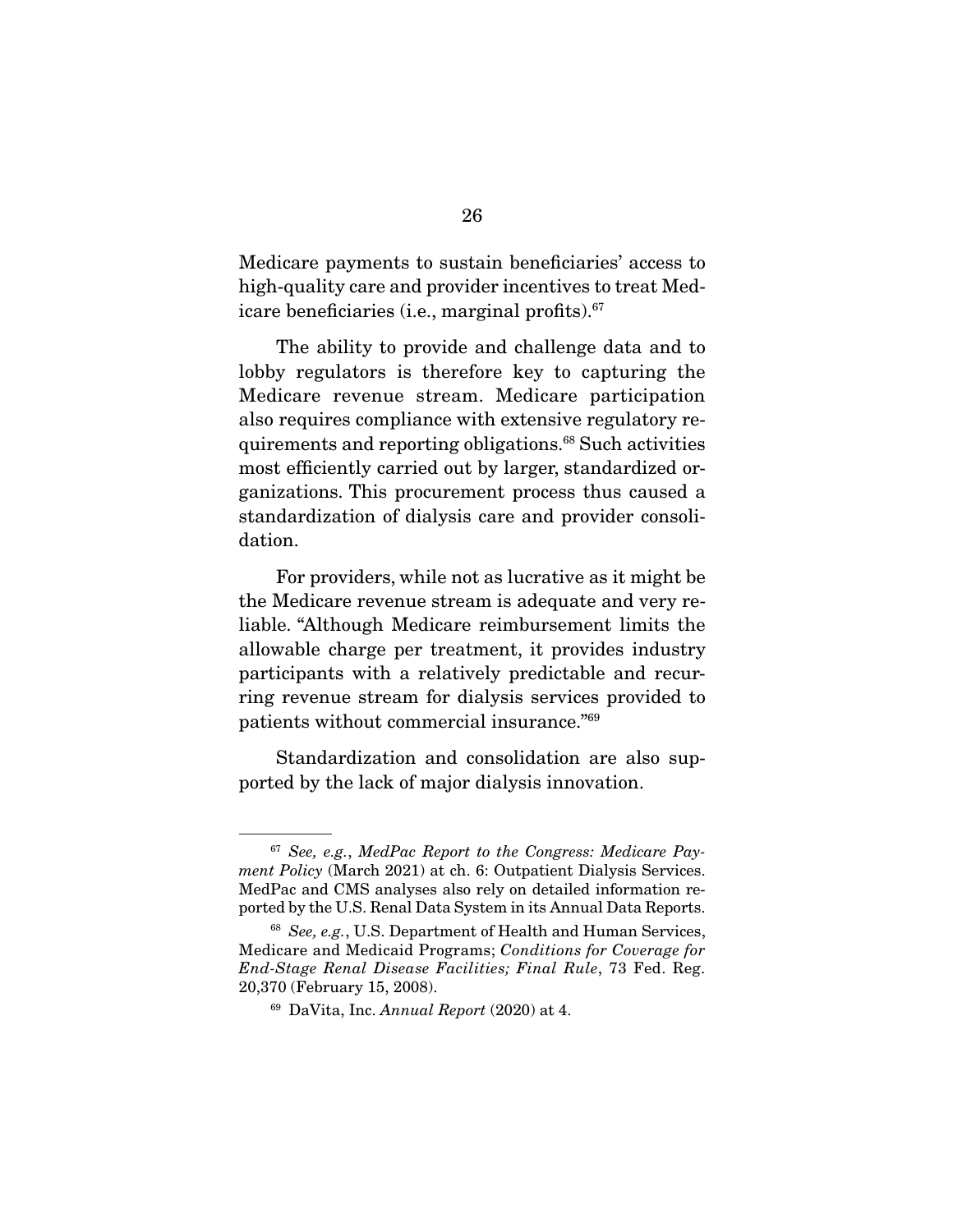Despite some refinements in dialytic devices, innovation has been modest, especially when compared with the technological advancements in many other areas of medicine and society in general. Although transformative communication technologies such as cell phones and the internet have revolutionized daily lives, dialysis for KRT [kidney replacement therapy, i.e., hemodialysis] has changed little since it was introduced approximately 70 years ago. This stagnation has occurred despite unacceptably high morbidity and mortality rates, very high cardiovascular risk, infectious and hematologic complications, hospitalizations, and poor quality of life.<sup>[70]</sup>

Standardized treatment does not, however, preclude business innovations to capture greater revenues.

 We find that acquired facilities alter their treatments in ways that increase reimbursements and decrease costs. For instance, facilities capture higher payments from Medicare by increasing the amount of drugs they administer to patients, for which Medicare paid providers a fixed per-unit rate during our study period. The most noteworthy of these is

<sup>70</sup> Bonventre et al., A Technology Roadmap for Innovative Approaches to Kidney Replacement Therapies: A Catalyst for Change, 14 Clin. J. Am. Soc. Nephrol. 1539 (October 2019). See also Kidney Health Initiative, Technology Roadmap for Innovative Approaches to Kidney Health (2018) at 5: The "high cost of care and limited technology innovation in the renal replacement therapy (RRT) [dialysis] landscape since the introduction of dialysis more than 60 years ago has left all Americans—especially ESRD patients—paying a heavy price."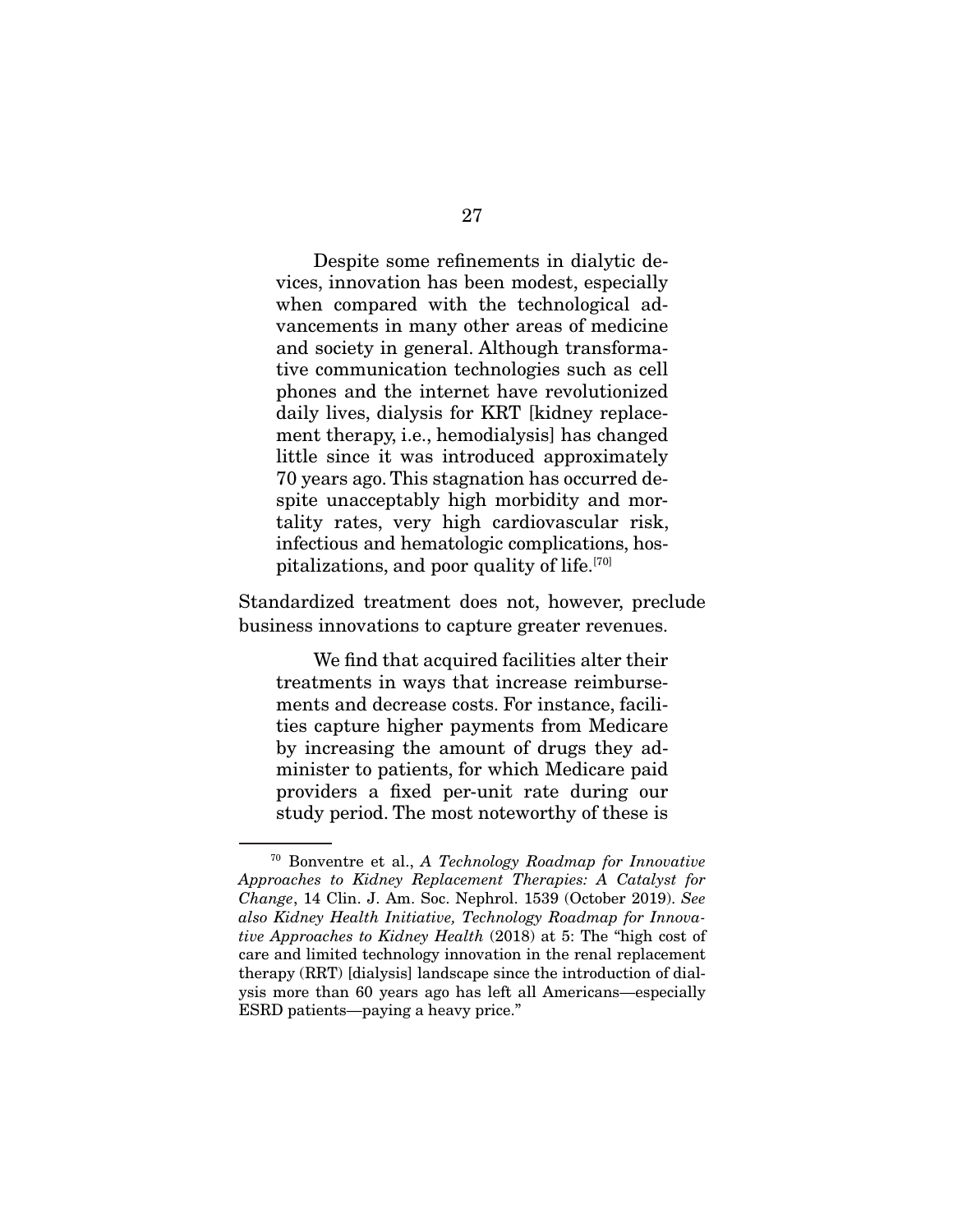Epogen (EPO), a drug used to treat anemia, which represented the single largest prescription drug expenditure for Medicare in 2010, totaling \$2 billion. Perhaps reflecting the profits at stake, patients' EPO doses increase 129% at independent facilities acquired by large chains. Similarly, acquired facilities increase their use of the iron-deficiency drug Venofer relative to Ferrlecit, a perfect substitute that offers lower reimbursements. On the cost side, large chains replace high-skill nurses with lower-skill technicians at the facilities they acquire, reducing labor expenses. Facilities also increase the patient-load of each employee by 11.7% and increase the number of patients treated at each dialysis station by 4.5%, stretching resources and potentially reducing the quality of care received by patients.[71]

While it may be hard to specify exact causation<sup>72</sup> there is a clear correlation between the Medicare dialysis

 $71$  Eliason et al., How Acquisitions Affect Firm Behavior and Performance: Evidence from the Dialysis Industry (June 18, 2018) at 1–2 (citation omitted). For additional insight into providers' ability to alter and manage treatment protocols to maximize reimbursement see Thamer et al., Major Declines in Epoetin Dosing After Prospective Payment System Based on Dialysis Facility Organizational Status, 40 Am. J. Nephrol. 554 (2014).

 $72$  But see, e.g., Erickson et al., Market Competition and Health Outcomes in Hemodialysis, 53 Health Services Research 3680 (October 2018); Eliason et al., Consolidation in the Dialysis Industry, Patient Choice, and Local Market Competition, 12 Clin J. Am. Soc. Nephrol. 1536 (March, 2017); and Wilson, For-Profit Status & Industry Evolution in Health Care Market: Evidence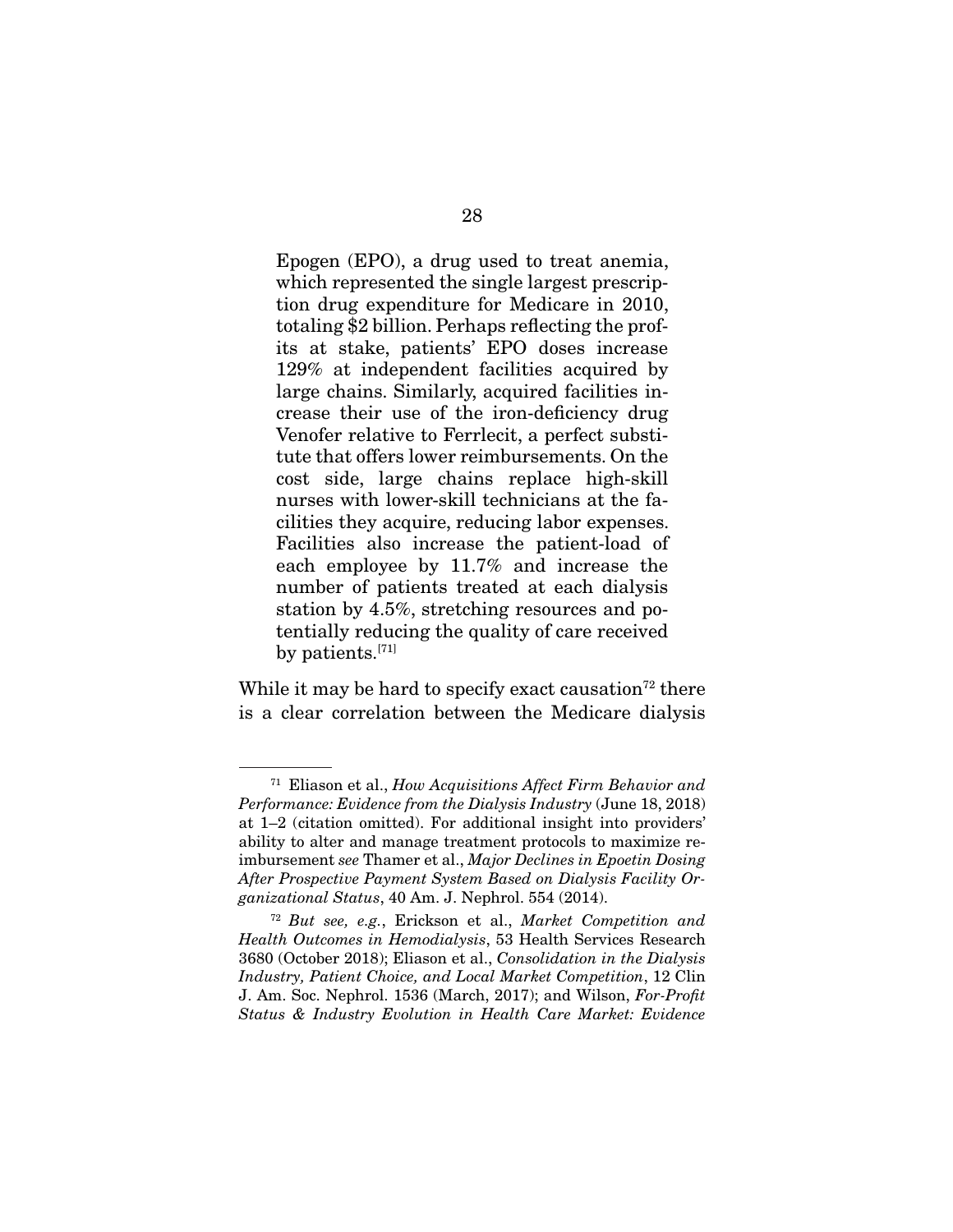procurement system and the consolidation of the dialysis supply side.

### **D. The Creation and Results of a Noncompetitive Dialysis Market.**

 Medicare participation guarantees that a dialysis provider will cover its costs, capital needs and if it is efficient a reasonable profit, but making extraordinary profits requires lots of facilities and buyers which pay inflated prices.

 When the Medicare Dialysis Benefit was enacted there were only a few dialysis facilities, all either independent or hospital-based.73 The years since have seen a steady increase in facilities in consolidated chains:

- By 1982 there were over a thousand facilities, and by 1996 there were over three thousand and dialysis chains had begun to form.
- Principally through a series of acquisitions, by 2005 Fresenius and DaVita (the "large dialysis organizations," or "LDOs") established themselves as the dominant providers, with Fresenius at 1,510 facilities and DaVita at 1,209.

from the Dialysis Industry, Federal Trade Commission Working Paper No. 314 (February 2013).

<sup>&</sup>lt;sup>73</sup> The history in this section is principally derived from the U.S. Renal Data System Annual Data Reports for 1994, 2008, 2010 and 2017.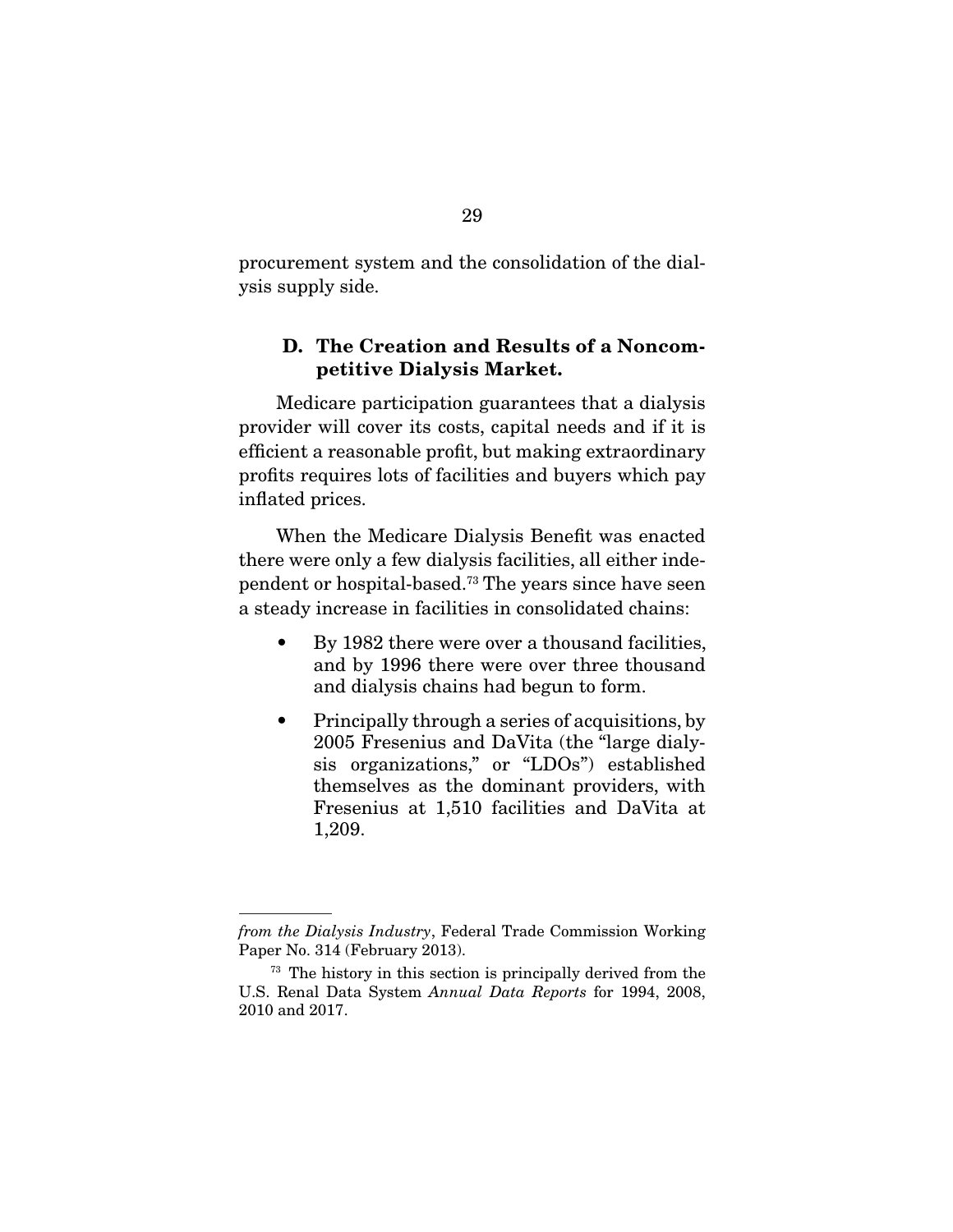- By 2014, there were 6,757 dialysis units, 65% of them controlled by the LDOs.
- By 2018 the five largest dialysis providers collectively operated some 7,288 units, with the two LDOs controlling more than nine times the number controlled by the other three combined:
	- Fresenius had 3,928 units (53.3%, an increase of 176 over the previous year).<sup>74</sup>
	- DaVita had 2,664 units (36.2%, an increase of 154 over the previous year).75
	- American Renal Associates ("ARA") had 241 units (3.3%).<sup>76</sup>
	- Dialysis Clinic, Inc. ("DCI") had 230 units,  $(3.1\%)$ .<sup>77</sup>
	- U.S. Renal Care had 225 units  $(3.1\%)$ .<sup>78</sup>

<sup>74</sup> Fresenius Medical Care Annual Report (2018) at 21, 38– 39.

 $^{75}$  DaVita, Inc. Annual Report (2018) at 8.

<sup>76</sup> American Renal Associates Annual Report (2018).

<sup>77</sup> DCIInc.org website, About Us, https://www.dciinc.org/ about-dci/ (last visited December 7, 2019).

 $78$  U.S. Renal Care, U.S. Renal Care to Be Acquired by Investor Group (March 13, 2019), https://www.usrenalcare.com/ media/press-release/investor-group.html (last visited December 7, 2019).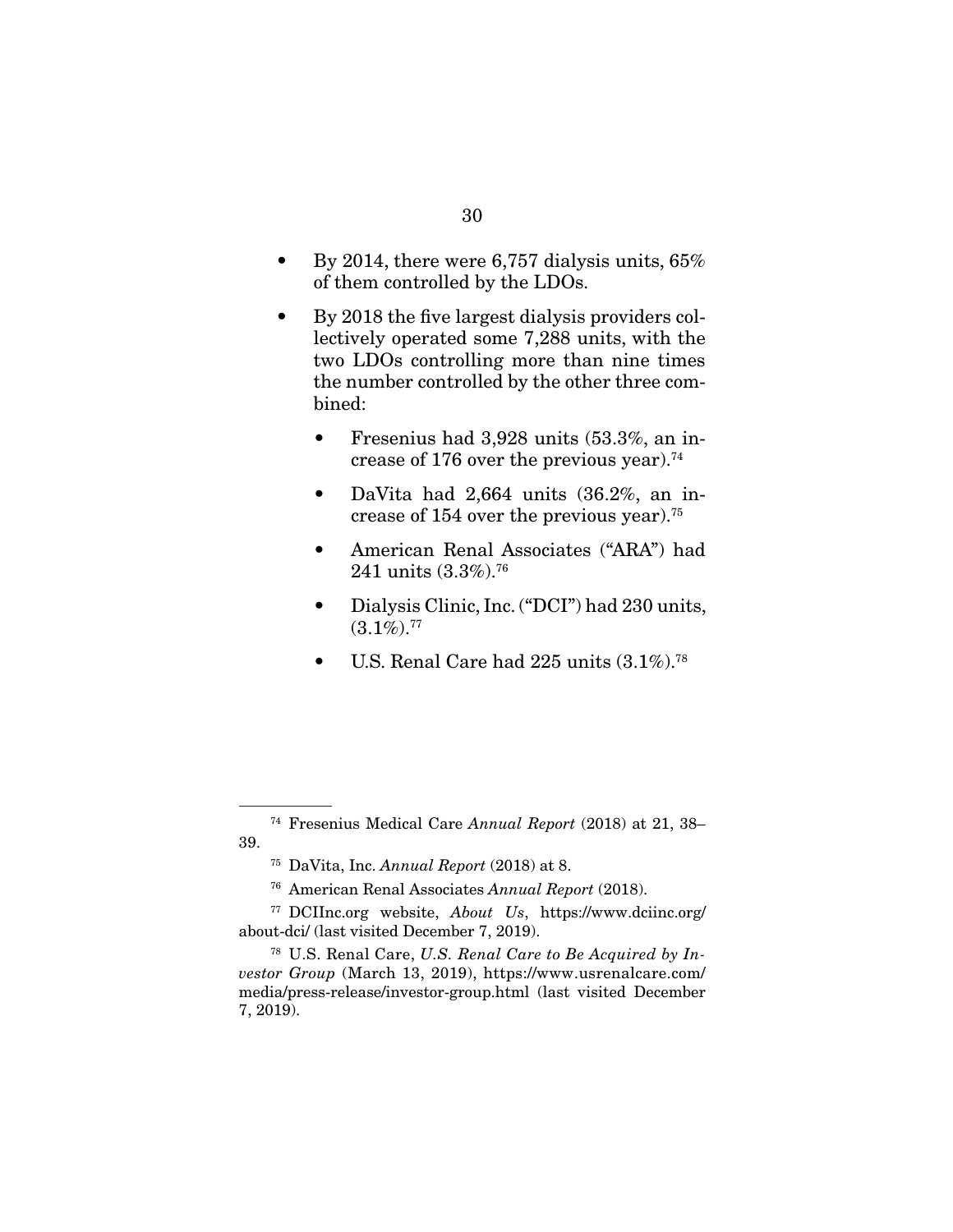As of 2018 the LDOs thus controlled 89.5% of chain units nationwide, and all units in many markets. For example:79

- 1. Marietta, Ohio. Six dialysis facilities within 25 miles. Four DaVita, two Fresenius.
- 2. Medford, Oregon. Three dialysis facilities within 25 miles. All DaVita.
- 3. Yakima, Washington. Four dialysis facilities within 25 miles. All DaVita.
- 4. Fresno, California. Twenty dialysis facilities within 25 miles. Ten DaVita, six Fresenius, two independents, one American Renal Associates, one pediatric hospital.

 Facility availability data is from Medicare.gov, https://www. medicare.gov/care-compare/ (visited December 11, 2021).

<sup>79</sup> From an individual patient's point of view the relevant geographic dialysis market is the area no more than 30 minutes or 30 miles from their residence. U.S. Federal Trade Commission/ U.S. Department of Justice, Commentary on the Horizontal Merger Guidelines (2006) at 6.

In this list, one through seven are the geographic locations of the facilities identified in the complaints in the five recent cases filed by DaVita seeking prohibition of dialysis benefits limitations under the MSPA, including  $DaVita$  v. WinCo, U.S.D.Ct. No. 1:18cv-00482 (D. Idaho) (Fresno, Reno, Menifee); DaVita v. Virginia Mason Memorial Hospital, U.S.D.Ct. No. 2:19-cv-302 (W.D. Wa.) (Yakima); DaVita v. Marietta Memorial Hospital, U.S.D.Ct. No. 2:18-cv-1739 (S.D. Ohio) (Marietta); DaVita v. Smithfield Foods, U.S.D.Ct. No. 2:18-cv-653 (E.D. Va.); and  $DaVita$  v. Amy's Kitchen, U.S.D.Ct. No. 4:18-cv-6975 (N.D. Cal.) (Medford). Eight through twelve are provided to flesh out geographic scope.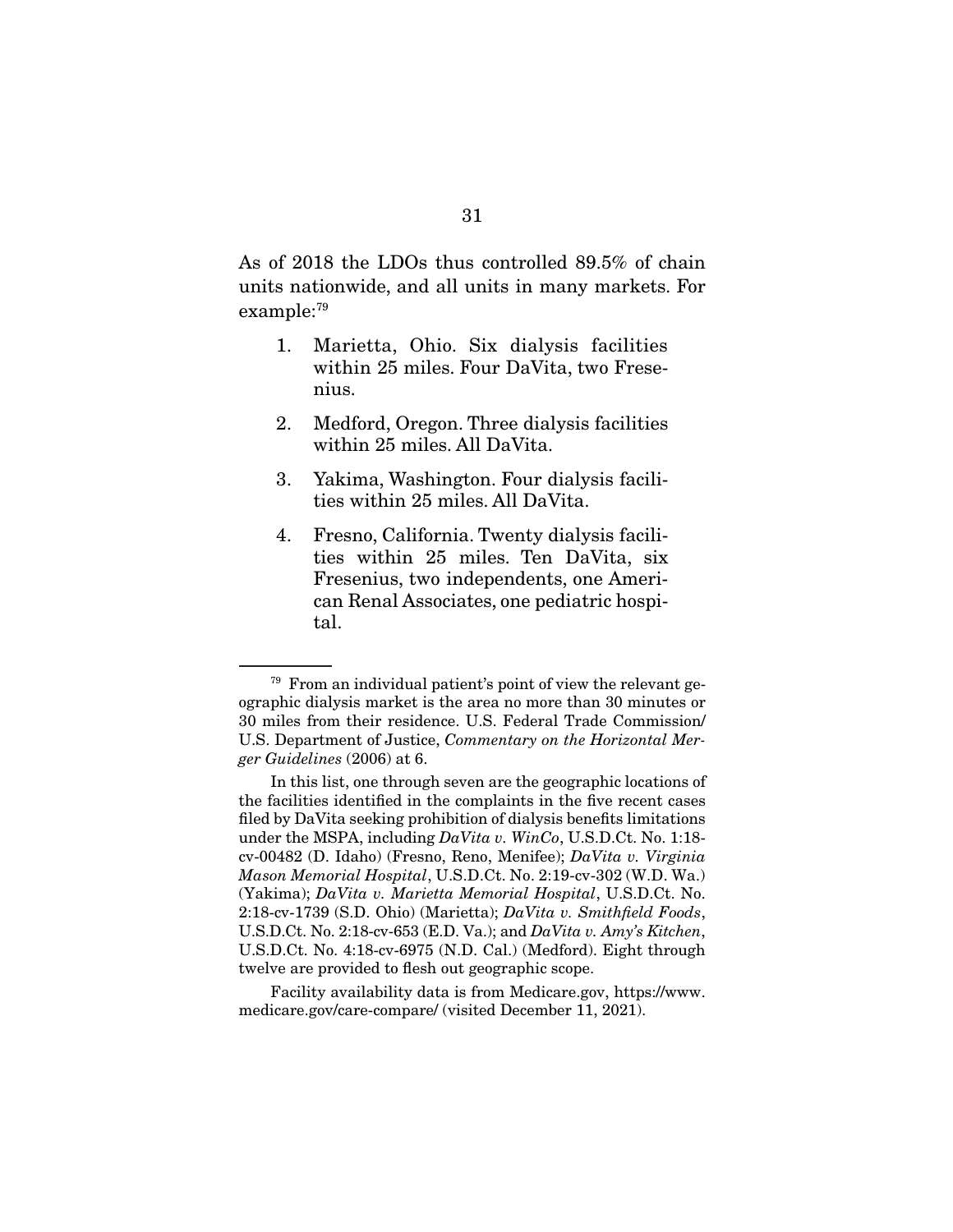- 5. Reno, Nevada. Ten dialysis facilities within 25 miles. Five DaVita, four Fresenius, one DCI.
- 6. Menifee, California. Twenty dialysis facilities within 25 miles. Fourteen DaVita, three Fresenius, one independent, one hospital.
- 7. Des Moines, IA. Nine dialysis facilities within 25 miles. Seven DaVita, two Fresenius.
- 8. Midland, Texas. Seven dialysis facilities within 25 miles. Four DaVita, two Fresenius, one ARA.
- 9. Wilmington, NC. Eight dialysis facilities within 25 miles. Six DaVita, two Fresenius.
- 10. Battle Creek, MI. 12 dialysis facilities within 25 miles. Seven Fresenius, two DaVita.
- 11. Winchester, VA. Seven dialysis facilities within 25 miles. Four DaVita, three Fresenius.
- 12. Dover, NH. Four dialysis facilities within 25 miles, all Fresenius.

 The dialysis supply side has therefore for many years been a "highly concentrated market" under Federal antitrust guidelines, which creates a presumption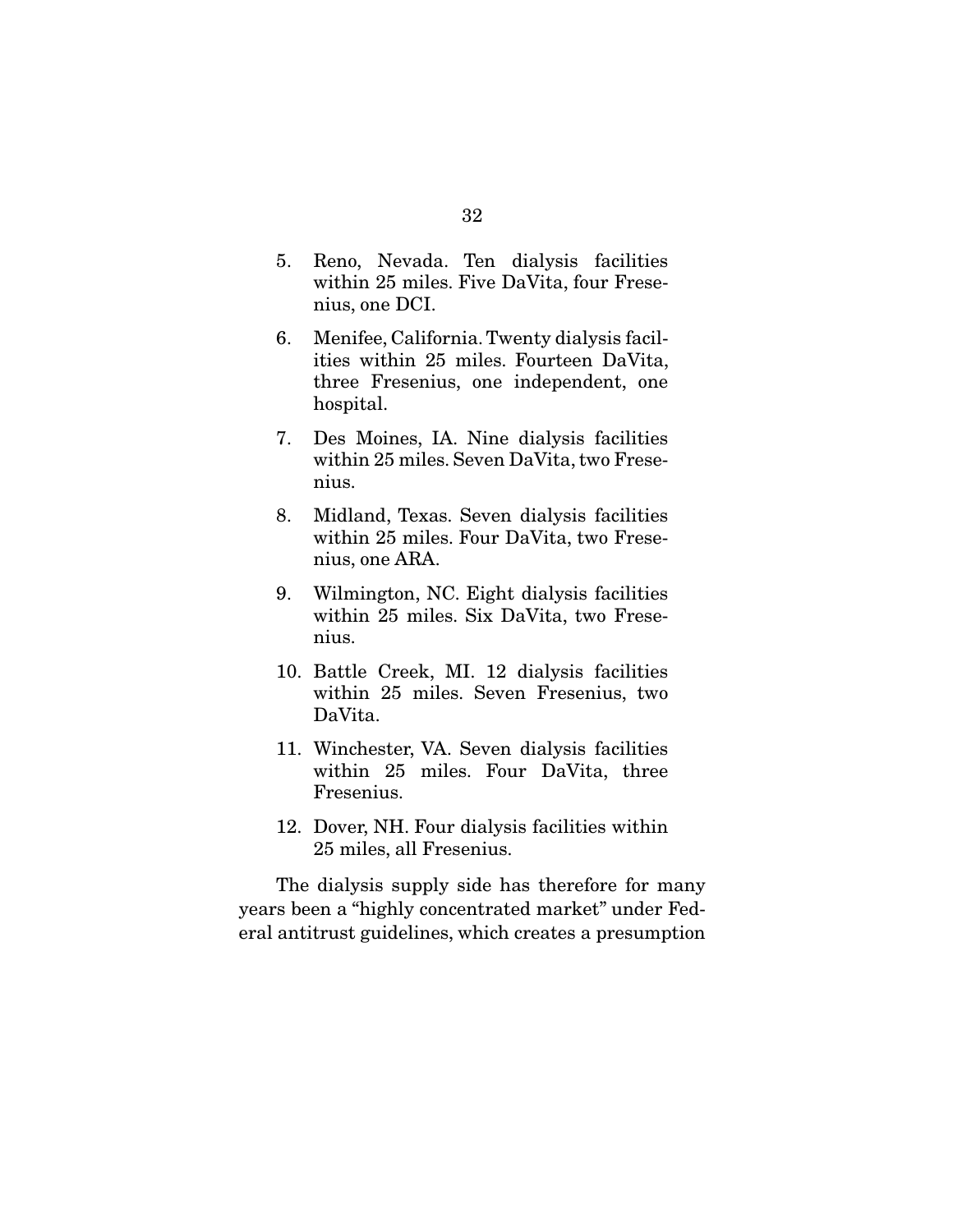the providers have substantial market power.<sup>80</sup> Consistently, dialysis charges have inflated dramatically over the years, especially since LDO consolidation in 2005, especially for EGHPs.

By 2002:

 . . . [N]on-Medicare expenditures [for dialysis had] grown from \$2.2 billion in 1991 to \$7.4 billion in 2001—a 237 percent increase. . . . The increased proportion of non-Medicare patients has been accompanied in the last three years by an equally steep increase in expenditures [for such patients]. For the Medicare program there was actually a steady slowing in the total and per patient per year expenditures from 1991 to 1998. . . . [81]

As of 2004 EGHPs paid on average, over 260 percent of Medicare rates for dialysis, and their per-patient costs increased 56 percent.[82]

 Data contrasting per person per year (PPPY) costs in the Medicare and employed populations show considerably higher expenditures in the latter group, suggesting that employed patients, though on average 20 years younger, are paying more for their ESRD care, and may [sic] be supplementing provider income streams and potential

<sup>80</sup> See U.S. Federal Trade Commission/U.S. Department of Justice, Horizontal Merger Guidelines (August 19, 2010) at 18.

<sup>81</sup> U.S. Renal Data System, 2003 Annual Data Report at 162–63.

<sup>&</sup>lt;sup>82</sup> U.S. Renal Data System, 2006 Annual Data Report at 206.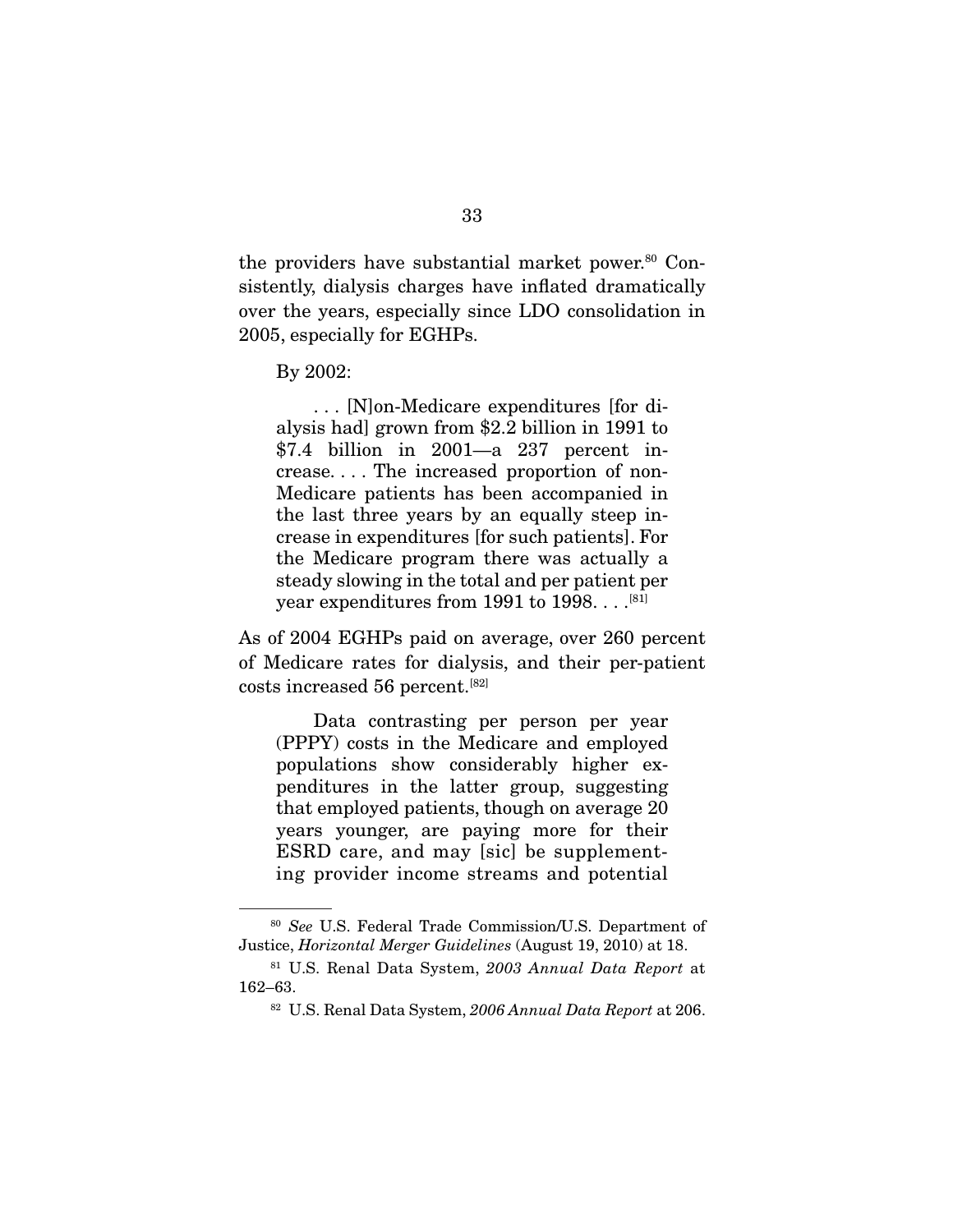margins. From this standpoint, [EGHPs] may want to assess the source of this difference to determine the quality and value for these expenditures. . . .

 Inflation-adjusted Medicare spending per patient year actually fell over the next two years,<sup>83</sup> while EG-HPs continued to experience substantial increases:

 Comparisons between Medicare per person per month (PPPM) expenditures and those for EGHP patients show that hospital and outpatient costs for dialysis services have grown 24 and 39 percent [for EGHPs], respectively, between 2000 and 2006. Although EGHP patients are younger, their costs for inpatient and outpatient services are higher.  $\dots^{[84]}$ 

Medicare thus gave the LDOs a platform to create a highly concentrated, noncompetitive private market in which they could charge highly inflated prices.

### **E. Specific Impacts on Provider Prices to Self-Insured EGHPs.**

 Data about dialysis provider prices to EGHPs is hard to come by but the LDOs are clear that private payers are their principal profit center. "The payments we receive from commercial payers generate nearly all of our profit and all of our nonacute dialysis profits

<sup>&</sup>lt;sup>83</sup> U.S. Renal Data System, 2007 Annual Data Report at 217

<sup>&</sup>lt;sup>84</sup> U.S. Renal Data System, 2008 Annual Data Report at 176.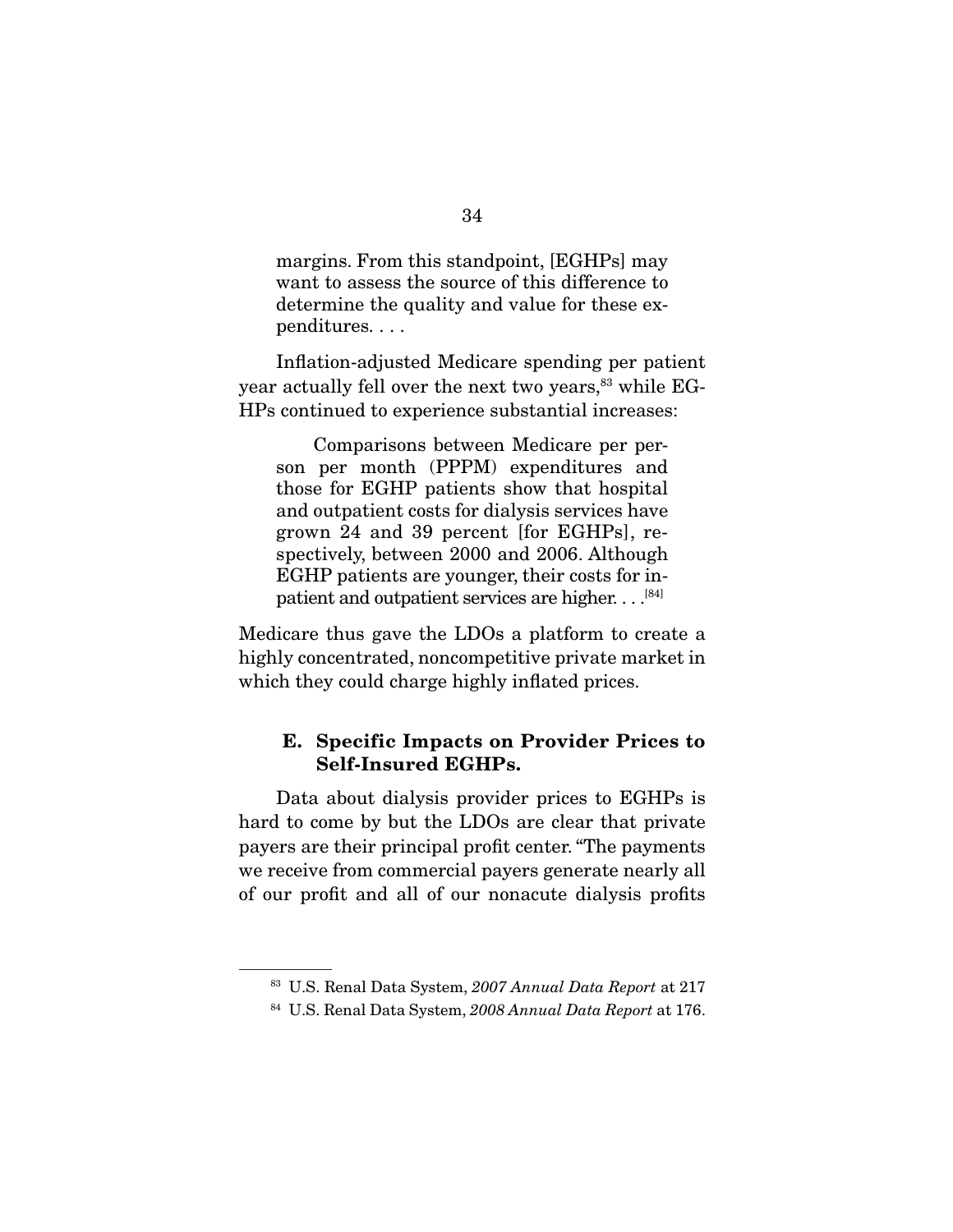come from commercial [sic] payers."85 The current scale of these profits per-patient is shown by the following information gleaned from available public records:

- DaVita's 2018 costs per treatment were \$247.86
- DaVita's 2018 average revenue per treatment from all payers was  $$350<sup>87</sup>$  (\$54,600 annualized,<sup>88</sup> \$150,150 through end of coordination period<sup>89</sup>).
	- Net profit, $90$  \$103 per treatment; \$3,750 per year; \$44,187 coordination period.
- DaVita's 2017 average revenue per treatment from "commercial payers" was \$1,041 per treatment;<sup>91</sup> \$162,396 per year; \$446,589 coordination period.

<sup>85</sup> DaVita, Inc. Annual Report (2018) at 14. See also Fresenius Medical Care Annual Report (2018) at 40. The LDO reports distinguish only between "governmental" or "public" and "private" or "commercial" payers. The latter combines issuers and EGHPs, and so reports a combined average for the category which is lower than for Self-Insured EGHPs alone.

<sup>86</sup> DaVita, Inc. Annual Report (2018) at 12.

 $87$  *Id.* at 14.

<sup>88</sup> 156 treatments per year, i.e., three treatments per week as covered by Medicare.

<sup>89</sup> The end of the coordination period is 33 months from the start of dialysis. At three treatments per week this means 429 treatments payable through the end of the coordination period.

<sup>90</sup> Revenue minus 2018 costs.

 $91$  Shpigel et al., A Comparison of Payments to a For-profit Dialysis Firm from Government and Commercial Insurers, 179 J.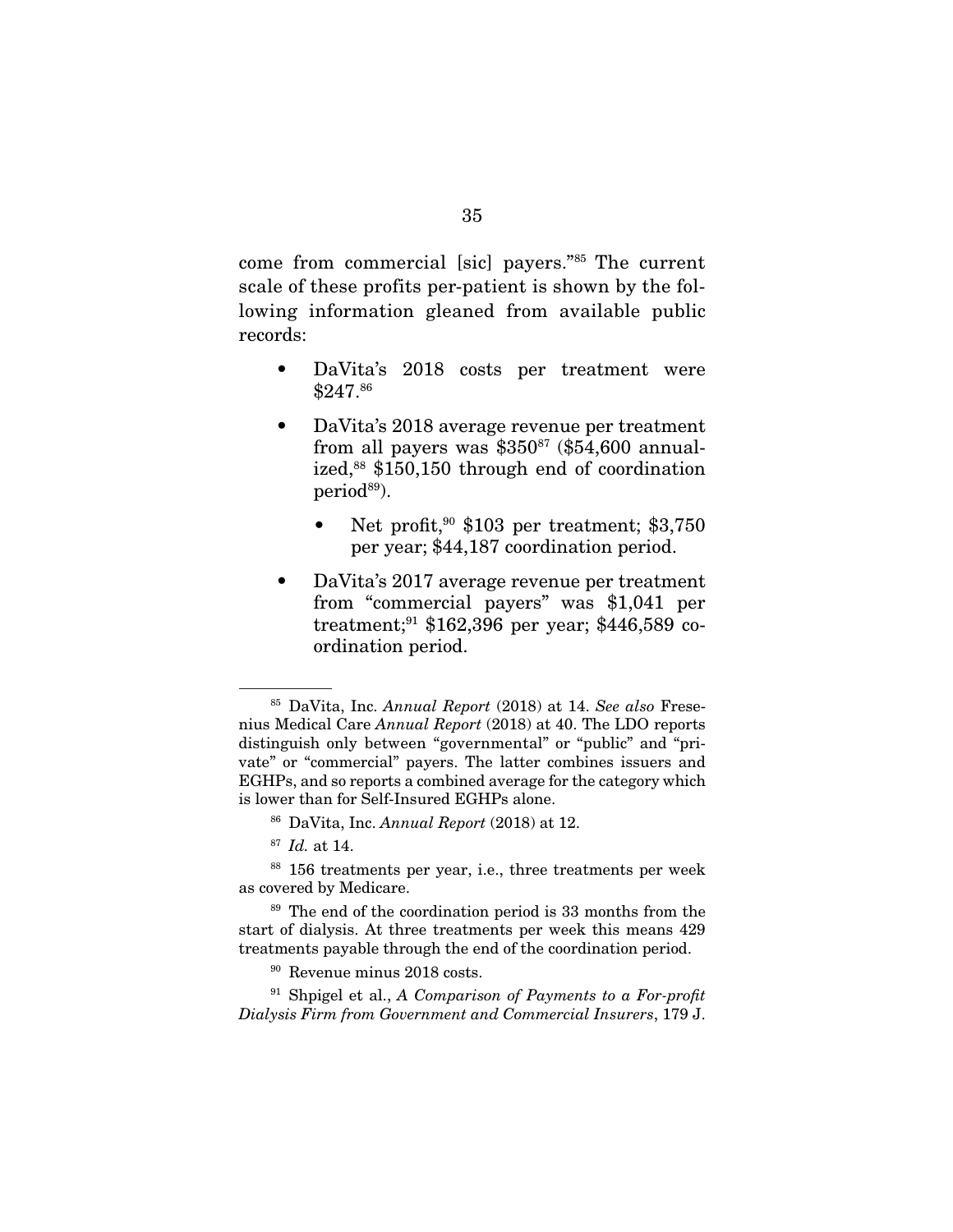- Net profit, \$794 per treatment; \$123,864 per year; \$340,626 coordination period.
- In 2016 the commercial (not EGHP) rate payable by the largest issuer, UnitedHealthcare, to the third-largest provider, ARA, was \$4,000 per treatment;<sup>92</sup> \$624,000 per year; \$1,716,000 coordination period.
	- Net profit, \$3,753 per treatment; \$585,468 per year; \$1,610,037 coordination period.
- From 2013 to 2014 the network rate payable to Fresenius under a network agreement was \$5,200 per treatment;<sup>93</sup> \$811,200 per year; \$2,230,800 through coordination period.
	- Net profit, \$4,953 per treatment; \$772,668 per year; \$2,124,837 coordination period.
- In 2015 the out-of-network rate charged by a small chain provider was approximately \$6,000 per treatment;<sup>94</sup> \$936,000 per year; \$2,574,000 coordination period.

Am. Med. Assoc. 1136 (August 2019). See comment on "commercial" payers in note 90, supra.

<sup>&</sup>lt;sup>92</sup> See UnitedHealthcare of Florida v. American Renal Associates, U.S.D.Ct. No. 9:16-cv-81180-KAM (S.D. Fla.), Complaint filed July 1, 2016 at 2.

<sup>93</sup> See Lubbock County Hospital District v. Specialty Care Management, No. 5:16-CV-037-C (U.S. N.D. Tex.), Appendix in Support of Plaintiff 's Motion for Summary Judgment Exhibit A-4, 6/18/14 Fresenius Letter to UMC (Document 15–7) at 2.

 $94$  This rate is derived from *Dialysis Newco*, *Inc. v. Cmty.* Health Sys. Grp. Health Plan, 938 F.3d 246, 249 (5th Cir. 2019),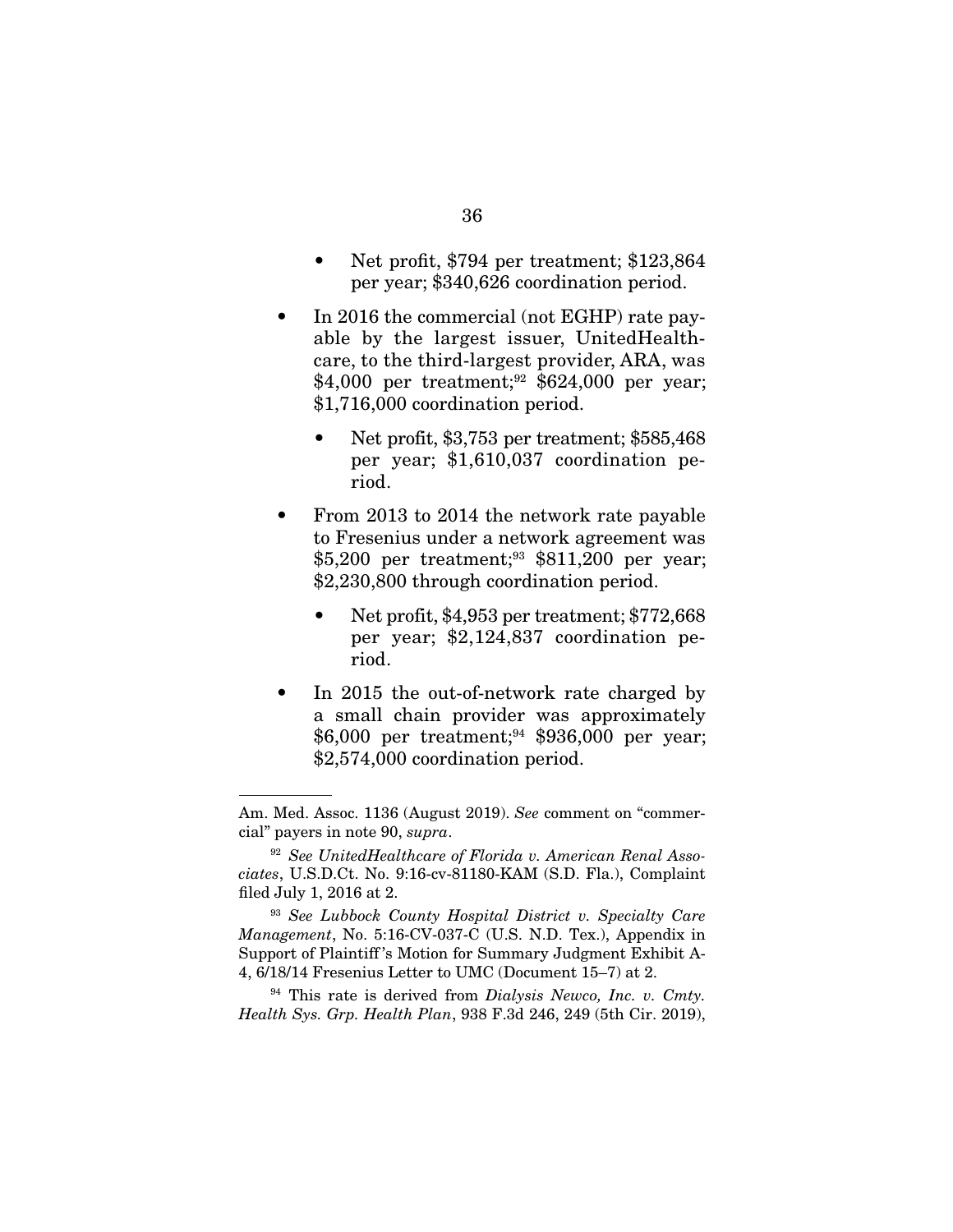• Net profit, \$5,753 per treatment; \$897,468 per year; \$2,468,037 coordination period.

Prices have only increased since then.

 The Medicare Dialysis Benefit and dialysis procurement process have created a reliable platform for a noncompetitive dialysis market which enables extraordinarily inflated provider profits which impose unaffordable costs on Self-Insured EGHPs. And every dollar paid to dialysis profits is a dollar not available for any other benefits, for any Member, and any other benefit.

 $\overbrace{\hspace{2.5cm}}^{\bullet}$   $\overbrace{\hspace{2.5cm}}^{\bullet}$ 

in which the payer limited dialysis benefits to 200% of Medicare during the period December 2012 through November 2013, which was "roughly 8%" of what the provider billed.

The MBR for 2013 was \$240. U.S. Department of Health and Human Services, Medicare Program; End-Stage Renal Disease Prospective Payment System, Quality Incentive Program, and Bad Debt Reductions for All Medicare Providers, 77 Fed. Reg. 67,450 (November 9, 2012). 200% of \$240 is \$480, which is eight percent of \$6,000.